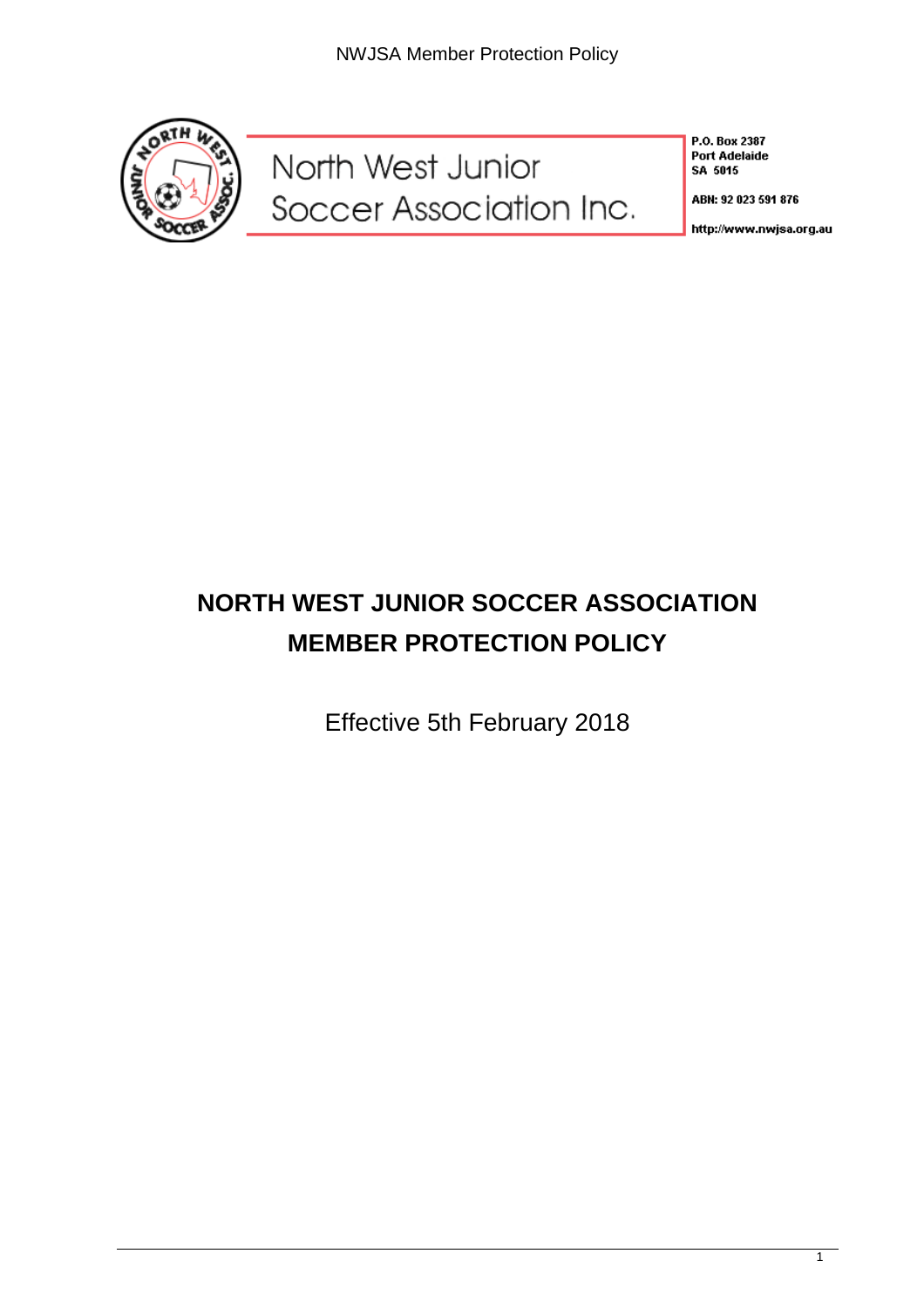### **CONTENTS**

| <b>PART A - NORTH WEST JUNIOR SOCCER ASSOCIATION MEMBER PROTECTION POLICY 5</b> |                                                                  |  |  |
|---------------------------------------------------------------------------------|------------------------------------------------------------------|--|--|
| 1 <sub>1</sub>                                                                  |                                                                  |  |  |
| 2.                                                                              |                                                                  |  |  |
| 3.                                                                              |                                                                  |  |  |
| 4.                                                                              |                                                                  |  |  |
| 5.                                                                              |                                                                  |  |  |
| 6.                                                                              |                                                                  |  |  |
| 6.1                                                                             |                                                                  |  |  |
| 6.2                                                                             |                                                                  |  |  |
| 6.3                                                                             |                                                                  |  |  |
| 6.4                                                                             |                                                                  |  |  |
| 6.5                                                                             |                                                                  |  |  |
| 6.6                                                                             |                                                                  |  |  |
| 6.7                                                                             |                                                                  |  |  |
| 6.8                                                                             |                                                                  |  |  |
| 6.9                                                                             |                                                                  |  |  |
| 6.10                                                                            |                                                                  |  |  |
| 7.                                                                              |                                                                  |  |  |
| 7.1                                                                             |                                                                  |  |  |
| 7.2                                                                             |                                                                  |  |  |
| 7.3                                                                             |                                                                  |  |  |
| 7.4                                                                             |                                                                  |  |  |
| 8.                                                                              |                                                                  |  |  |
| 9.                                                                              |                                                                  |  |  |
| 9.1                                                                             |                                                                  |  |  |
| 9.2                                                                             |                                                                  |  |  |
| 9.3                                                                             |                                                                  |  |  |
|                                                                                 |                                                                  |  |  |
|                                                                                 |                                                                  |  |  |
|                                                                                 |                                                                  |  |  |
|                                                                                 |                                                                  |  |  |
|                                                                                 |                                                                  |  |  |
|                                                                                 |                                                                  |  |  |
|                                                                                 | PART C - ATTACHMENTS: EMPLOYMENT SCREENING/WORKING WITH CHILDREN |  |  |
|                                                                                 |                                                                  |  |  |
|                                                                                 |                                                                  |  |  |
|                                                                                 |                                                                  |  |  |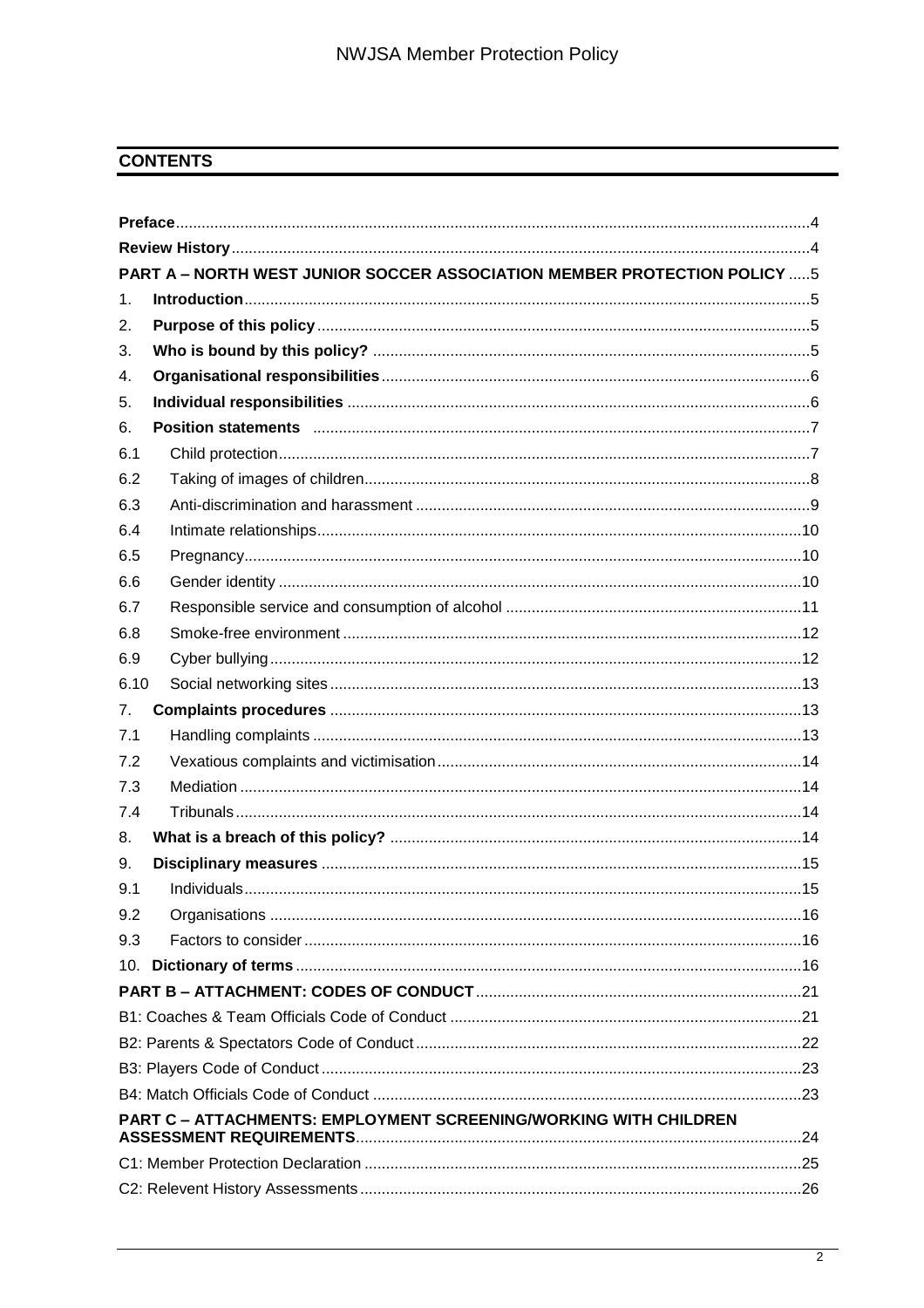## **NWJSA Member Protection Policy**

| D1.              |                                                                 |  |
|------------------|-----------------------------------------------------------------|--|
| D <sub>2</sub> . |                                                                 |  |
| D <sub>3</sub> . |                                                                 |  |
| D4.              |                                                                 |  |
| D <sub>5</sub> . |                                                                 |  |
|                  | PART E - ATTACHMENTS: REPORTING REQUIREMENTS AND DOCUMENTS40    |  |
| $E1$ :           |                                                                 |  |
| E2:              |                                                                 |  |
| E3:              |                                                                 |  |
| E4:              |                                                                 |  |
| E5:              |                                                                 |  |
|                  | PART F - ATTACHMENTS: CHILD PROTECTION AND VOLUNTEER ENGAGEMENT |  |
|                  |                                                                 |  |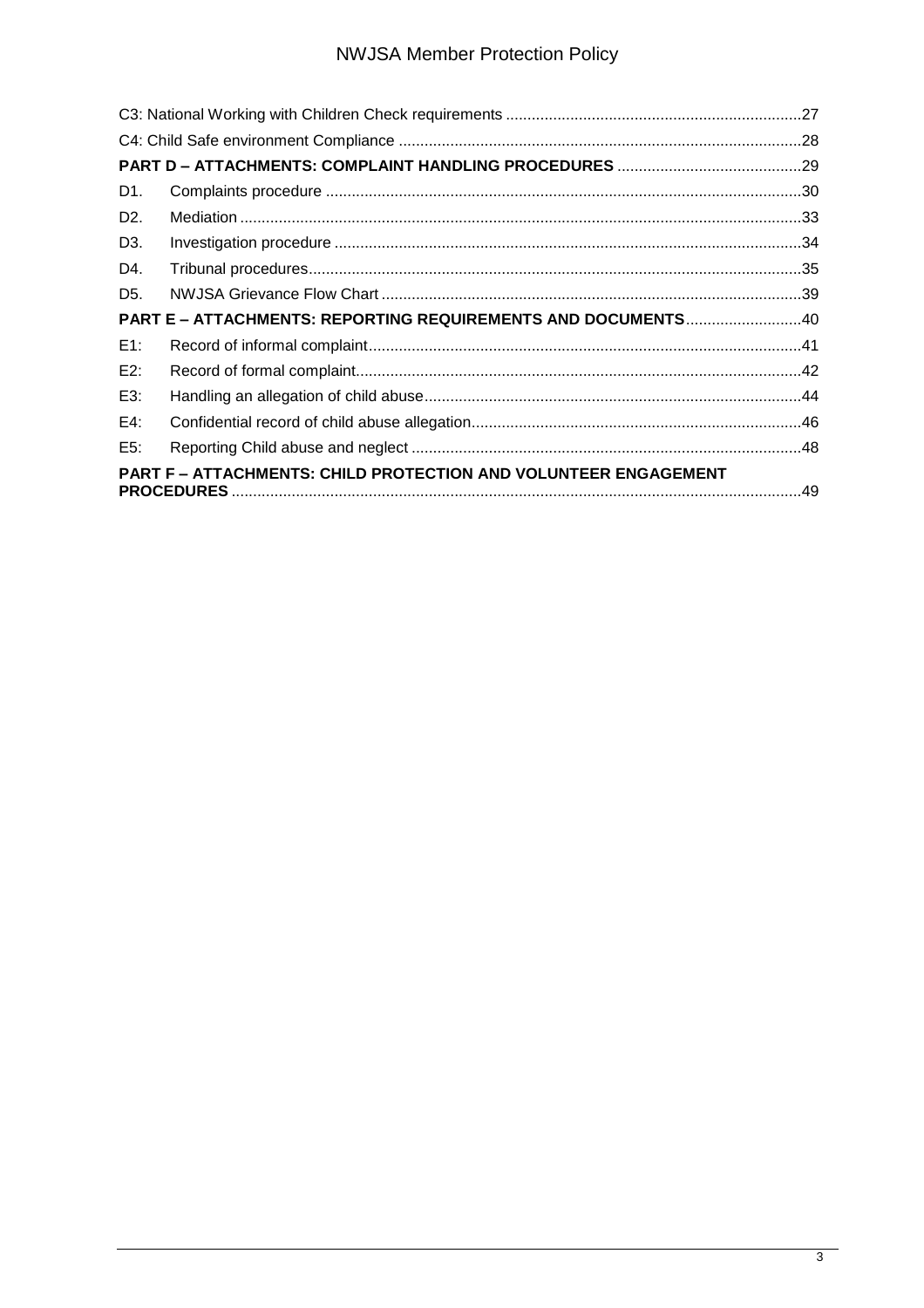## **Preface**

North West Junior Soccer Association (NWJSA) is committed to providing a safe, fair and inclusive environment for all of its members and participants engaging in NWJSA activities.

The NWJSA has developed this Member Protection Policy to ensure it and everyone involved with NWJSA is aware of his or her legal responsibilities in relation to harassment, discrimination and child protection.

This Policy provides codes of conduct that form the basis of appropriate and ethical conduct by which everyone must abide. It is also an essential part of the NWJSA's proactive and preventative approach to tackling inappropriate behaviour.

NWJSA will not tolerate inappropriate or unlawful behaviour and will take disciplinary action against any person or organisation bound by this policy if they breach it.

As Chairman of NWJSA I am committed to ensuring everyone associated with the NWJSA complies with this policy.

Lou Tramontin North West Junior Soccer Association 7 January 2018

## **Review history of NWJSA Member Protection Policy**

| <b>Version</b> | <b>Date reviewed</b>            | Date endorsed<br><b>Content reviewed/purpose</b> |                                     |
|----------------|---------------------------------|--------------------------------------------------|-------------------------------------|
|                | Created January   February 2018 |                                                  | State based template (ex OR&S)      |
|                | 2018                            |                                                  | Approved and adopted by NWJSA Board |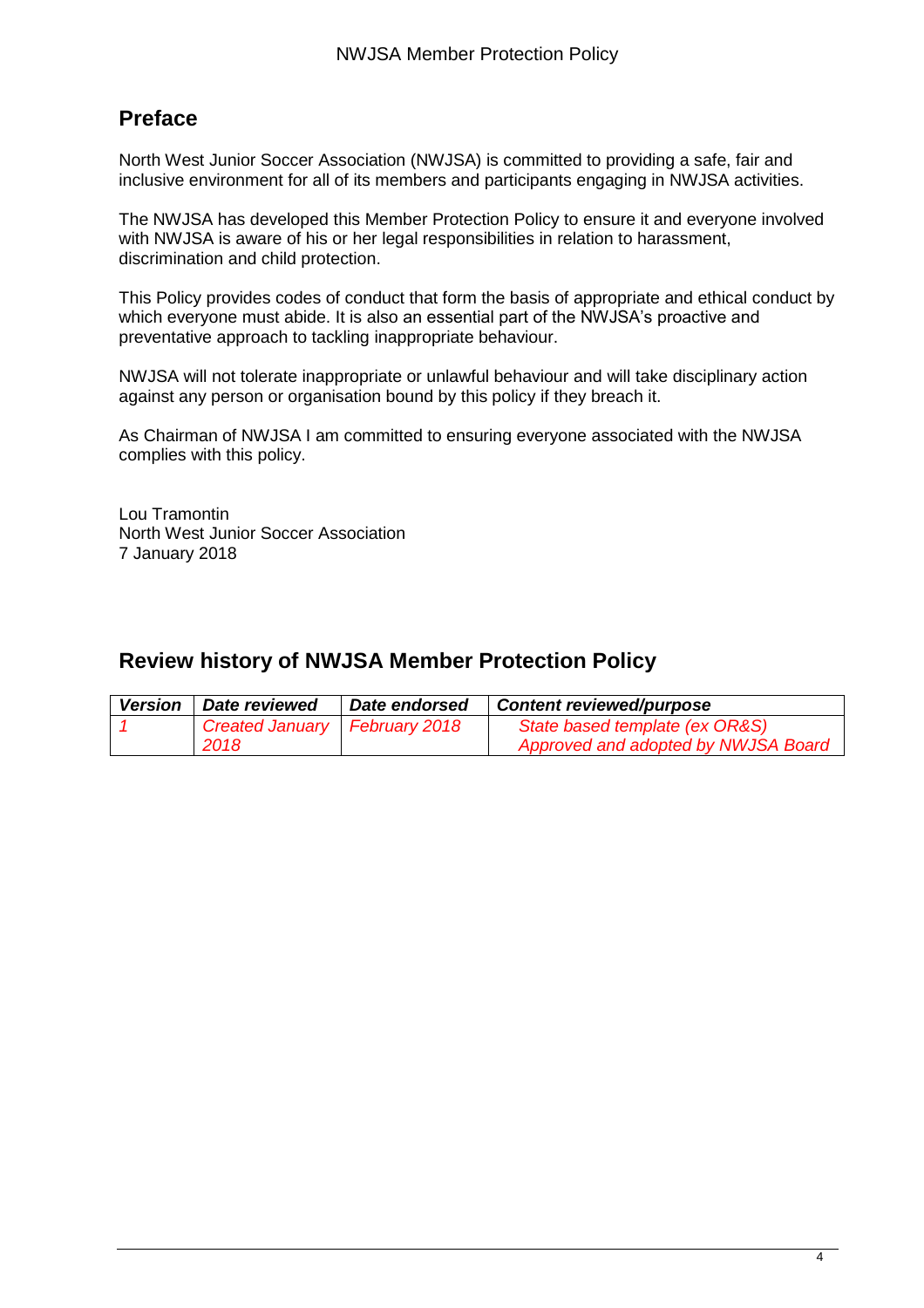### **PART A: NORTH WEST JUNIOR SOCCER ASSOCIATION MEMBER PROTECTION POLICY**

### **1. Introduction**

The NWJSA. runs a program designed for children from as young as six years of age through to senior primary school students enabling them to learn about the sport of soccer. The program is designed for maximum enjoyment for all ages, the emphasis on fun and participation. The association is a non-competitive organization until the students reach their senior primary school years.

### **2. Purpose of this policy**

This NWJSA Member Protection Policy ("policy") aims to assist NWJSA to uphold its core values and create a safe, fair and inclusive environment for everyone associated with our sport. It sets out our commitment to ensure that every person bound by the policy is treated with respect and dignity and protected from discrimination, harassment and abuse. It also seeks to ensure that everyone involved in our sport is aware of their key legal and ethical rights and responsibilities, as well as the standards of behaviour expected of them.

The attachments to this policy describe the practical steps we will take to eliminate discrimination, harassment, child abuse and other forms of inappropriate behaviour from our sport. As part of this commitment, the policy allows NWJSA to take disciplinary action against any person or organisation bound by this policy if they breach the policy.

This policy has been endorsed by the Board of Directors of NWJSA and has been incorporated into our rules. The policy starts on *5 th February 2018* and will operate until replaced.

The current policy and its attachments can be obtained from our website at: www.nwjsa.org.au

### **3 Who is bound by this policy**

This policy applies to persons who are involved with the activities of NWJSA*,* whether they are in a paid or unpaid/voluntary capacity including:

- a) Persons appointed or elected to boards, committees and sub-committees;
- b) Employees of NWJSA;
- c) Members of the NWJSA Executive;
- d) Support personnel, including managers, physiotherapists, psychologists, masseurs, sport trainers and others;
- e) Coaches and assistant coaches;
- f) Referees, umpires and other officials;
- g) Members, including life members of NWJSA;
- h) Athletes, coaches, officials and other personnel participating in events and activities, including camps and training sessions, held or sanctioned by NWJSA;
- i) Any other person to whom the policy may apply.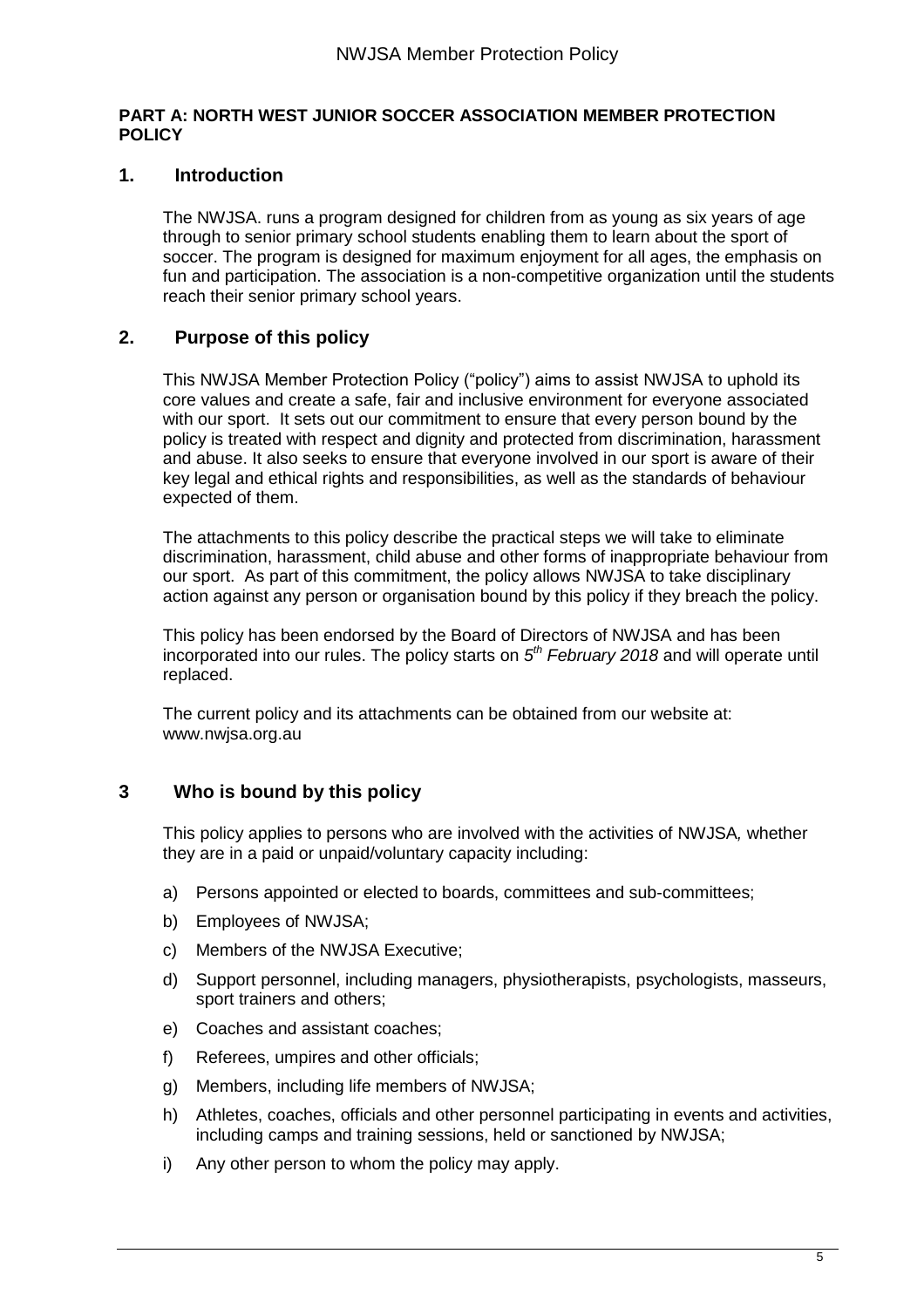This policy will continue to apply to a person even after he or she has stopped their association or employment with NWJSA if disciplinary action against that person has begun.

It is also intended this policy will apply to persons who are involved with Member Schools including:

- a) Players
- b) Coaches and Assistant Coaches
- c) Team Officials, including Managers and First Aid Personnel
- d) Participants, including Parents and Spectators
- e) Any other persons to whom the policy may apply

### **4. Organisational responsibilities**

NWJSA and Member Schools must:

- a) Adopt, implement and comply with this policy;
- b) Ensure that this policy is enforceable;
- c) Publish, distribute and promote this policy and the consequences of any breaches of the policy;
- d) Promote and model appropriate standards of behaviour at all times;
- e) Deal with any complaints made under this policy in an appropriate manner;
- f) Deal with any breaches of this policy in an appropriate manner;
- g) Recognise and enforce any penalty imposed under this policy;
- h) Ensure that a copy of this policy is available or accessible to all people and organisations to whom this policy applies;
- i) Use appropriately trained people to receive and manage complaints and allegations of inappropriate behavior [e.g. Grievance Officers];
- j) Monitor and review this policy at least annually.

### **5. Individual responsibilities**

Individuals bound by this policy must:

- a) Make themselves aware of the contents of this policy;
- b) Comply with all relevant provisions of the policy, including any codes of conduct and the steps for making a complaint or reporting possible child abuse set out in this policy ;
- c) Consent to the screening requirements set out in this policy, and any state/territory Working with Children Checks if the person holds or applies for a role that involves regular unsupervised contact with a child or young person under the age of 18 or where otherwise required by law;
- d) Place the safety and welfare of children above other considerations;
- e) Be accountable for their behaviour;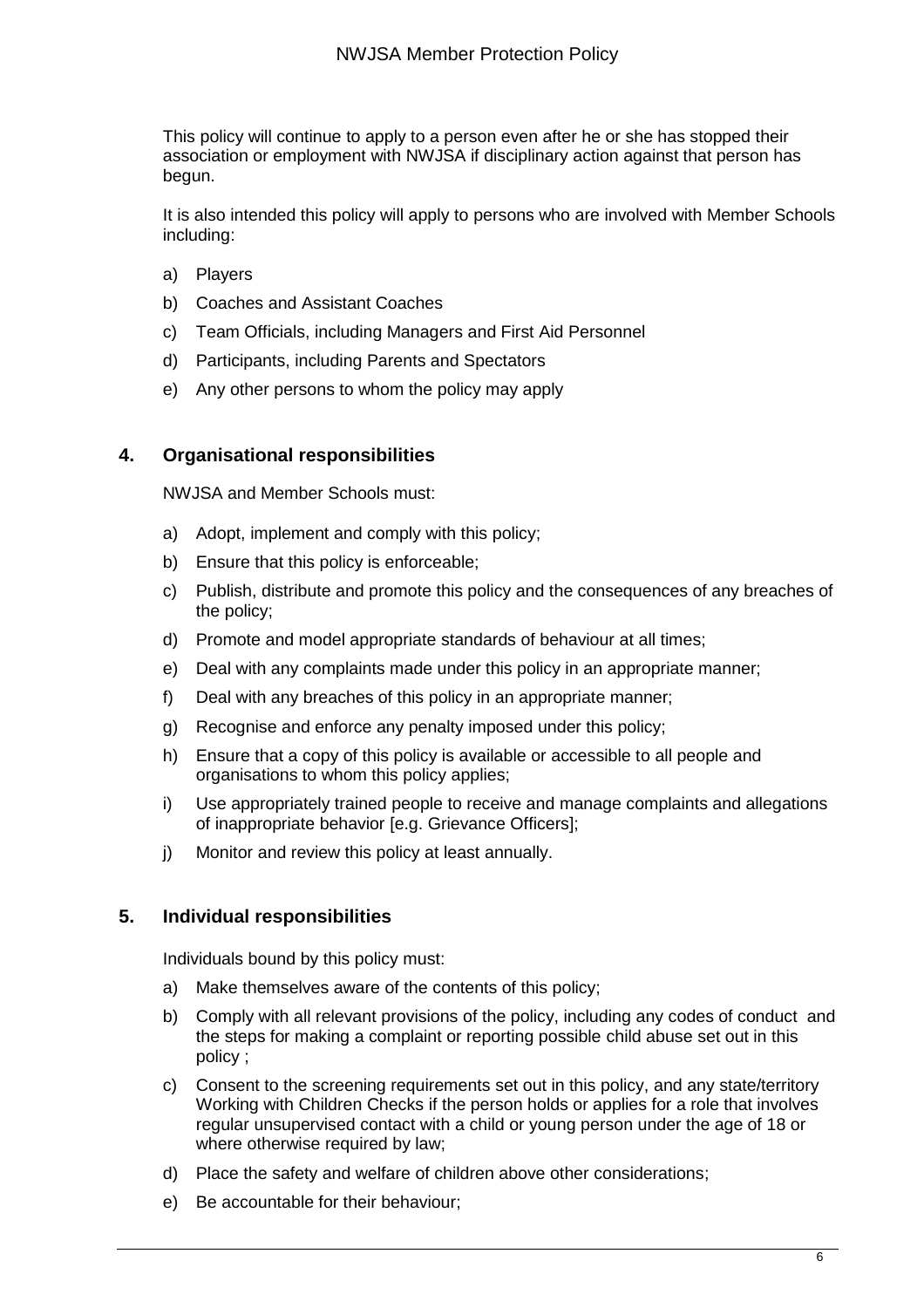f) Comply with any decisions and/or disciplinary measures imposed under this policy.

### **6. Position statements**

### **6.1 Child protection**

NWJSA has lodged a compliance statement with the Department for Education and Child Development to acknowledge that we are aware of our obligations to create and maintain a child safe environment according to the requirements under Section 8C of the *Children's Protection Act 1993.* 

NWJSA has lodged this statement on behalf of all Member Schools and therefore require that these Member Schools must also be aware of these obligations and adopt and implement this policy.

NWJSA is committed to the safety and well-being of all children and young people who participate in our sport or access our services. We support the rights of the child and will act at all times to ensure that a child-safe environment is maintained.

We acknowledge the valuable contribution made by our staff, members and volunteers and we encourage their active participation in providing a safe, fair and inclusive environment for all participants.

### **6.1.1 Identify and analyse risk of harm**

We will develop and implement a risk management strategy, including a review of our existing child protection practices, to determine how child-safe our organisation is and to identify any additional steps we can take to minimise and prevent the risk of harm to children because of the actions of an employee, volunteer or another person.

### **6.1.2 Develop codes of behaviour**

We will develop and promote a code of behaviour that sets out the conduct we expect of adults when they deal and interact with children involved in our sport, especially those in our care. We will also implement a code of behaviour to promote appropriate conduct between children.

These codes will clearly describe professional boundaries, ethical behaviour and unacceptable behavior. (Refer to the attachments in Part B of this policy.)

### **6.1.3 Choose suitable employees and volunteers**

We will take all reasonable steps to ensure that our organisation engages suitable and appropriate people to work with children, especially those in positions that involve regular unsupervised contact with children. This will include using a range of screening measures.

We will ensure that Working with Children Checks are conducted for all employees and volunteers who work with children, where an assessment is required by law. If a criminal history report is obtained as part of their screening process, we will handle this information confidentially and in accordance with the relevant legal requirements. (Refer to the attachments in Part C of this policy.)

We will require our Member Schools to first and foremost adhere to their own Child Protection and Volunteer Engagement procedures. The relevant procedures are:

### **DECD Schools**

Volunteer Procedure. File no DECD16/20643. Publication Date October 2017 (Attachment F1).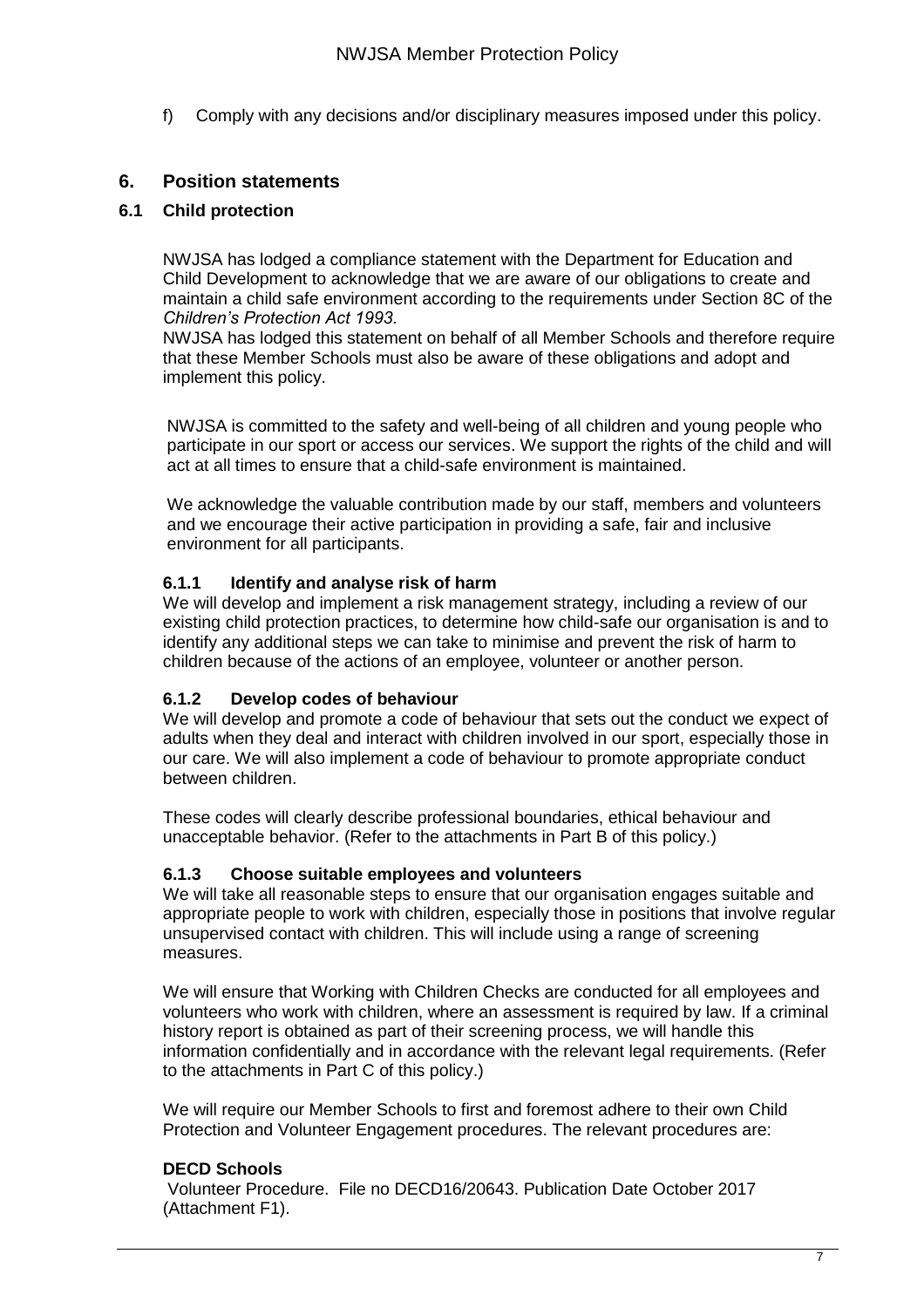### **Catholic Education South Australia Schools**

Procedure for Engaging and Inducting Volunteers. October 2017 (Attachment F2.)

### **Independent Schools**

Child Protection Guidelines 2016 (Attachment F3).

### **6.1.4 Support, train, supervise and enhance performance**

We will ensure that all our employees and volunteers who work with children have ongoing supervision, support and training. Our goal is to develop their skills and capacity and to enhance their performance so we can maintain a child-safe environment in our sport. The child safe officer role will be established to support this statement and the appointment of the person to this role will be reviewed annually.

### **6.1.5: Empower and promote the participation of children**

We will encourage children and young people to be involved in developing and maintaining a child-safe environment for our sport.

### **6.1.6: Report and respond appropriately to suspected abuse and neglect**

We will ensure that all our employees and volunteers are able to identify and respond appropriately to children at risk of harm and that they are aware of their responsibilities under state laws to make a report if they suspect on reasonable grounds that a child has been, or is being, abused or neglected. (Refer to the attachments in Part E of this policy.)

Further, if any person believes that another person or organisation bound by this policy is acting inappropriately towards a child, or is in breach of this policy, he or she may make an internal complaint to us. (Refer to the attachments in Part D of this policy.)

### **6.1.7: Manage appropriately any allegation of misconduct towards children**

We will treat any allegations of child abuse or neglect towards children participating in activities associated with our organisation responsibly and sensitively. This will include providing support for the alleged victim and their family and ensuring natural justice is provided for the alleged offender.

(See Managing allegations of child abuse in recreation and sport www.ors.sa.gov.au/ data/assets/pdf file/0006/153564/child abuse allegations quideli [nes\\_050115.pdf\)](http://www.ors.sa.gov.au/__data/assets/pdf_file/0006/153564/child_abuse_allegations_guidelines_050115.pdf)

### **6.2 Taking images of children**

There is a risk that Images of children may be used inappropriately or illegally. NWJSA requires that individuals and Member Schools, wherever possible, obtain permission from a child's parent/guardian before taking an image of a child that is not their own. They should also make sure the parent/guardian understands how the image will be used.

To respect people's privacy, we do not allow camera phones, videos and cameras to be used inside changing areas, showers and toilets which we control or are used in connection with our sport.

When using a photo of a child, we will not name or identify the child or publish personal information, such as residential address, email address or telephone number, without the consent of the child's parent/guardian. We will not provide information about a child's hobbies, interests, school or the like, as this can be used by paedophiles or other persons to "groom" a child.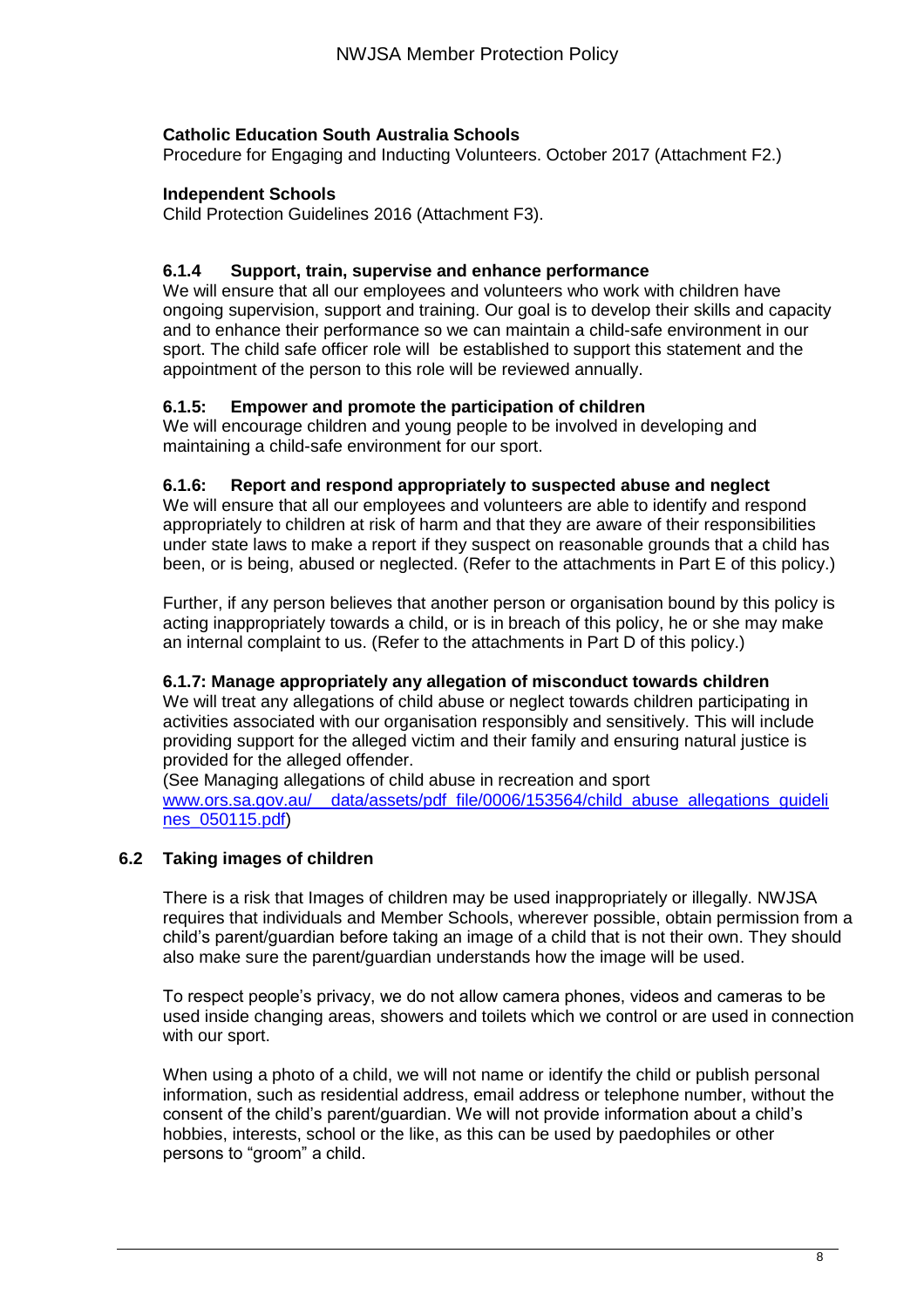We will only use images of children that are relevant to our sport and we will ensure that they are suitably clothed in a manner that promotes participation in the sport. We will seek permission from the parents/guardians of the children before using the images. We require our member associations and clubs to do likewise.

### **6.3 Anti-discrimination and harassment**

NWJSA is committed to providing an environment in which people are treated fairly and equitably and that is, as far as practicable, free from all forms of discrimination and harassment.

We recognise that people may not be able to enjoy themselves or perform at their best if they are treated unfairly, discriminated against or harassed.

### **6.3.1 Discrimination**

Unlawful discrimination involves the less favourable treatment of a person on the basis of one or more of the personal characteristics protected by state or federal antidiscrimination laws.

The personal characteristics protected by anti-discrimination laws include attributes such as race, age, disability, gender and race. The full list of protected personal characteristics is in the "Definitions" set out in the Dictionary of Terms.

Discrimination can be either direct or indirect.

- **Direct** discrimination occurs if a person treats, or proposes to treat, a person with a protected personal characteristic unfavourably because of that personal characteristic.
- **Indirect** discrimination occurs if a person imposes, or proposes to impose, a requirement, condition or practice that will disadvantage a person with a protected personal characteristic and that requirement, condition or practice is not reasonable.

For the purposes of determining discrimination, the offender's awareness and motive are irrelevant.

### **6.3.2 Harassment**

Harassment is any unwelcome conduct, verbal or physical, that intimidates, offends or humiliates another person and which happens because a person has a certain personal characteristic protected by State or Federal anti-discrimination legislation.

The offensive behaviour does not have to take place a number of times, a single incident can constitute harassment.

Sexual harassment is one type of harassment. Sexual harassment is unwelcome conduct, remarks or innuendo of a sexual nature. It covers a wide range of behaviour and can be verbal, written, visual or physical. Sexual harassment is not limited to members of the opposite sex.

### **6.3.3 Prohibition against discrimination and harassment**

We prohibit all forms of harassment and discrimination based on the personal characteristics listed in the "Definitions" set out in the Dictionary of Terms.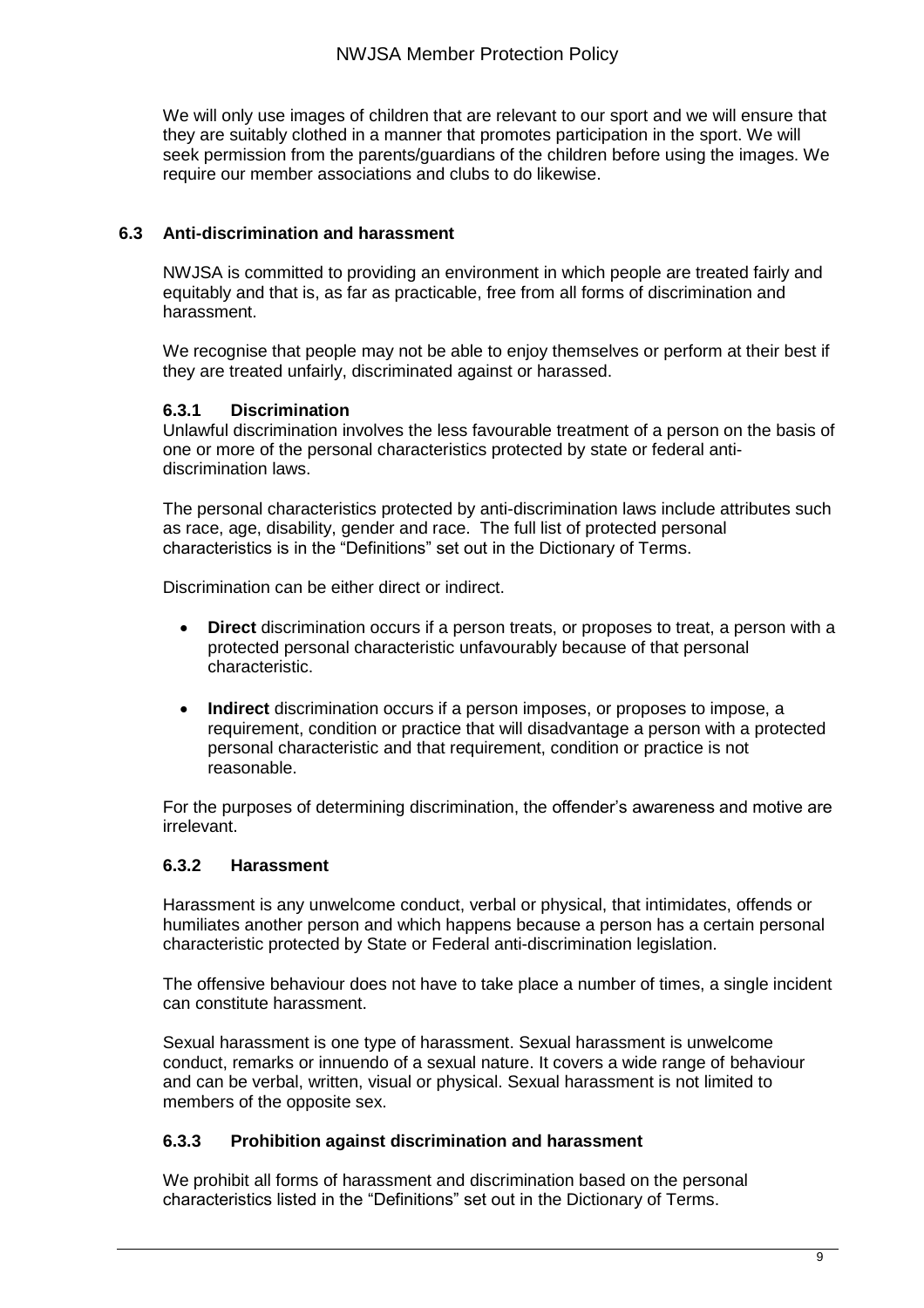Any person who believes they are being, or have been, harassed or discriminated against by another person or organisation bound by this policy is encouraged to raise their concerns with us. A person may make an internal complaint, and in some circumstances, they may also be able to make a complaint to an external organisation. (Refer to the attachments in Part D of this policy.)

### **6.4 Intimate relationships**

We prohibit all forms of intimate relationship between coaches or officials and players.

Coaches and officials are required to conduct themselves in a professional and appropriate manner in all interactions with players. In particular, they must ensure that they treat players in a respectful and fair manner, and that they do not engage in sexual harassment, bullying, favoritism or exploitation.

We require that if a player attempts to initiate an intimate relationship with a coach or official, the coach or official will discourage the player's approach and explain to the player why such a relationship is not appropriate.

### **6.5 Pregnancy**

NWJSA is committed to treating pregnant women fairly and to removing any unreasonable barriers to their full participation in our sport. We will not tolerate any discrimination or harassment against pregnant women.

NWJSA will take reasonable care to ensure the continuing safety, health and wellbeing of pregnant women. We will advise pregnant women that there may be risks involved with their continuing participation in sport, and we will encourage them to obtain medical advice about those risks. Pregnant women should be aware that their own health and wellbeing, and that of their unborn child, is of utmost importance in their decision-making about the extent they choose to participate in our sport.

We encourage all pregnant women to talk with their medical advisers, make themselves aware of the facts about pregnancy in sport and ensure that they make informed decisions about their participation in our sport. Pregnant women should make these decisions themselves, in consultation with their medical advisers and in discussion NWJSA.

We will only require pregnant women to sign a disclaimer in relation to their participation in our sport whilst they are pregnant if all other participants are required to sign one in similar circumstances. We will not require women to undertake a pregnancy test.

If a pregnant woman believes she is being, or has been, harassed or discriminated against by another person or organisation bound by this Policy, she may make a complaint. (Refer to the attachments in Part D of this policy.)

### **6.6 Gender identity**

Gender identity means the gender-related identity, appearance or mannerisms or other gender-related characteristics of a person. This includes the way people express or present their gender and recognises that a person's gender identity may be an identity other than male or female. Some terms used to describe a person's gender identity include transgender and gender diverse.

### **6.6.1 Gender identity discrimination and harassment**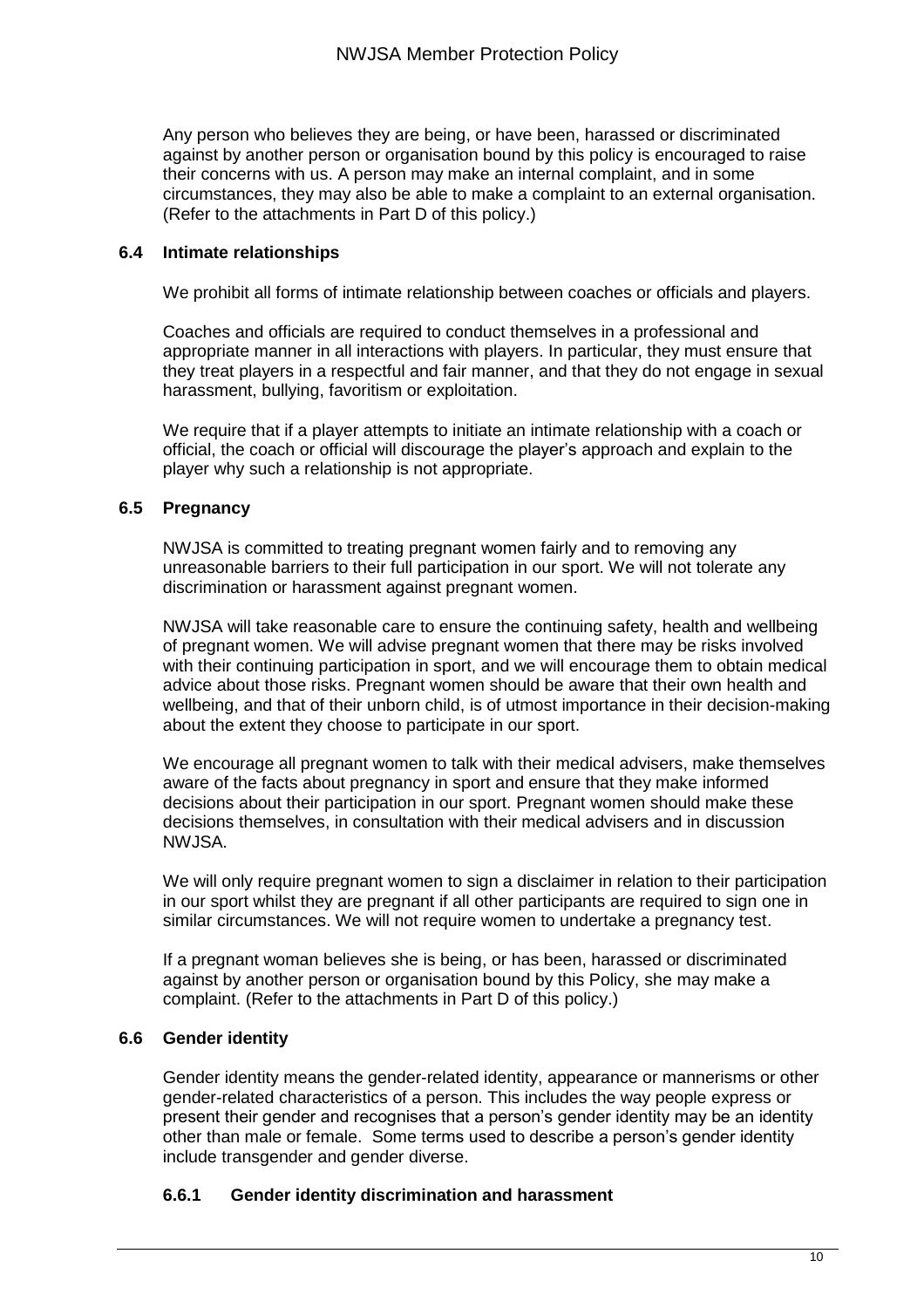Federal, state and territory anti-discrimination laws provide protection from discrimination against people on the basis of their gender identity. (See definition in Dictionary of terms).

NWJSA is committed to providing a safe, fair and inclusive sporting environment all where people can contribute and participate. We will not tolerate any unlawful discrimination or harassment of a person because of their gender identity.

All persons, regardless of gender identity, are entitled to be treated fairly and with dignity and respect at all times. We will not tolerate any unlawful discrimination or harassment of a person because of their gender identity. This includes discrimination or harassment of a person who is transgender or transsexual, who is assumed to be transgender or transsexual or has an association with someone who has or is assumed to be transgender or transsexual. (Refer to the attachments in Part D of this policy.)

We expect all people bound by this policy to act with sensitivity when a person is undergoing gender transition/affirmation.

If any person believes that they are being, or have been, harassed or discriminated against by another person or organisation bound by this policy because of their gender identity, they may make a complaint.

### **6.6.2 Participation in sport**

NWJSA recognises that excluding people from participating in sporting events and activities because of their gender identity may have significant implications for their health, wellbeing and involvement in community life. We are committed to l supporting participation in our sport on the basis of the gender with which a person identifies.

If issues of performance advantage arise, we will consider whether the established discrimination exceptions for participation in sport are relevant in the circumstances. Discrimination is unlawful unless an exception applies.

Drug testing procedures and prohibitions also apply to people who identify as transgender. A person receiving treatment involving a Prohibited Substance or Method, as described on the World Anti-Doping Agency's Prohibited List, should apply for a standard Therapeutic Use Exemption.

### **6.6.3. Intersex status**

Federal anti-discrimination law, and some state and territory anti-discrimination laws, provide protection from discrimination against a person on the basis of their intersex status. (See Dictionary of terms).

NWJSA is committed to providing a safe, fair and inclusive sporting environment where all people can contribute and participate. We will not tolerate any unlawful discrimination or harassment of a person because of their intersex status.

### **6.7 Responsible service and consumption of alcohol**

NWJSA prohibits the service and consumption of Alcohol on it's playing venues.We also recommend that member schools follow strict guidelines regarding the service and consumption of alcohol.

In general, our policy is that: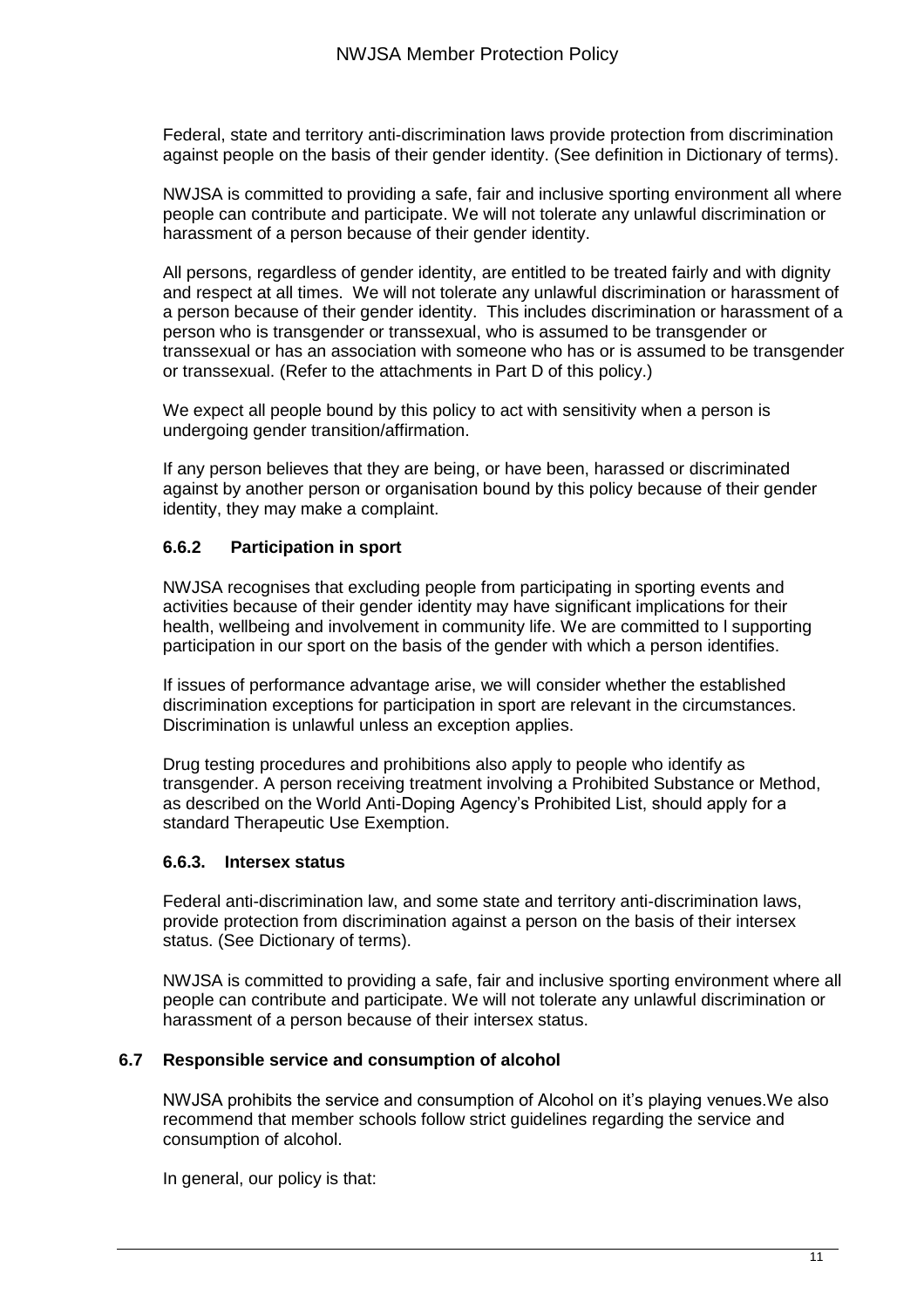- Alcohol should not be available or consumed at sporting events involving children and young people under the age of 18;
- Alcohol-free social events be provided for young people and families;
- Food and low-alcohol and non-alcoholic drinks be available at events we hold or endorse where alcohol is served;
- A staff member is present at events we hold or endorse where alcohol is served to ensure appropriate practices in respect of the consumption of alcohol are followed;
- Safe transport options be promoted as part of any event we hold or endorse where alcohol is served.

### **6.8 Smoke-free environment**

NWJSA is committed to providing a safe and healthy environment at all sporting and social events that we hold or endorse.

In general, our policy is that:

- No smoking shall occur at or near sporting events involving children and young people under the age of 18. This policy shall apply to coaches, players, trainers, officials and volunteers;
- Social events shall be smoke-free, with smoking permitted at designated outdoor smoking areas; and
- Coaches, officials, trainers, volunteers and players will refrain from smoking while they are involved in an official capacity in our sport, both on and off the field.

### **6.9 Bullying**

NWJSA is committed to providing an environment that is free from bullying. We understand that bullying has the potential to result in significant negative consequences for an individual's health and wellbeing, and we regard bullying in all forms as unacceptable in our sport.

Bullying is characterised by repeated, unreasonable behaviour directed at a person, or group of persons, that creates a risk to health and safety. Bullying behaviour is that which a reasonable person in the circumstances would expect to victimise, humiliate, undermine, threaten, degrade, offend or intimidate a person. Bullying behaviour can include actions of an individual or a group.

Whilst generally characterised by repeated behaviours, one-off instances can amount to bullying.

The following types of behaviour, where repeated or occurring as part of a pattern of behaviour, would be considered bullying:

- verbal abuse including shouting, swearing, teasing, making belittling remarks or persistent unjustified criticism;
- excluding or isolating a group or person;
- spreading malicious rumours; or
- psychological harassment such as intimidation.

Bullying includes cyber-bulling which occurs through the use of technology. New technologies and communication tools, such as smart phones and social networking websites, have greatly increased the potential for people to be bullied though unwanted and inappropriate comments. NWJSA will not tolerate abusive, discriminatory, intimidating or offensive statements being made online. Frustration at a referee, teammate, coach or sporting body should never be communicated on social networking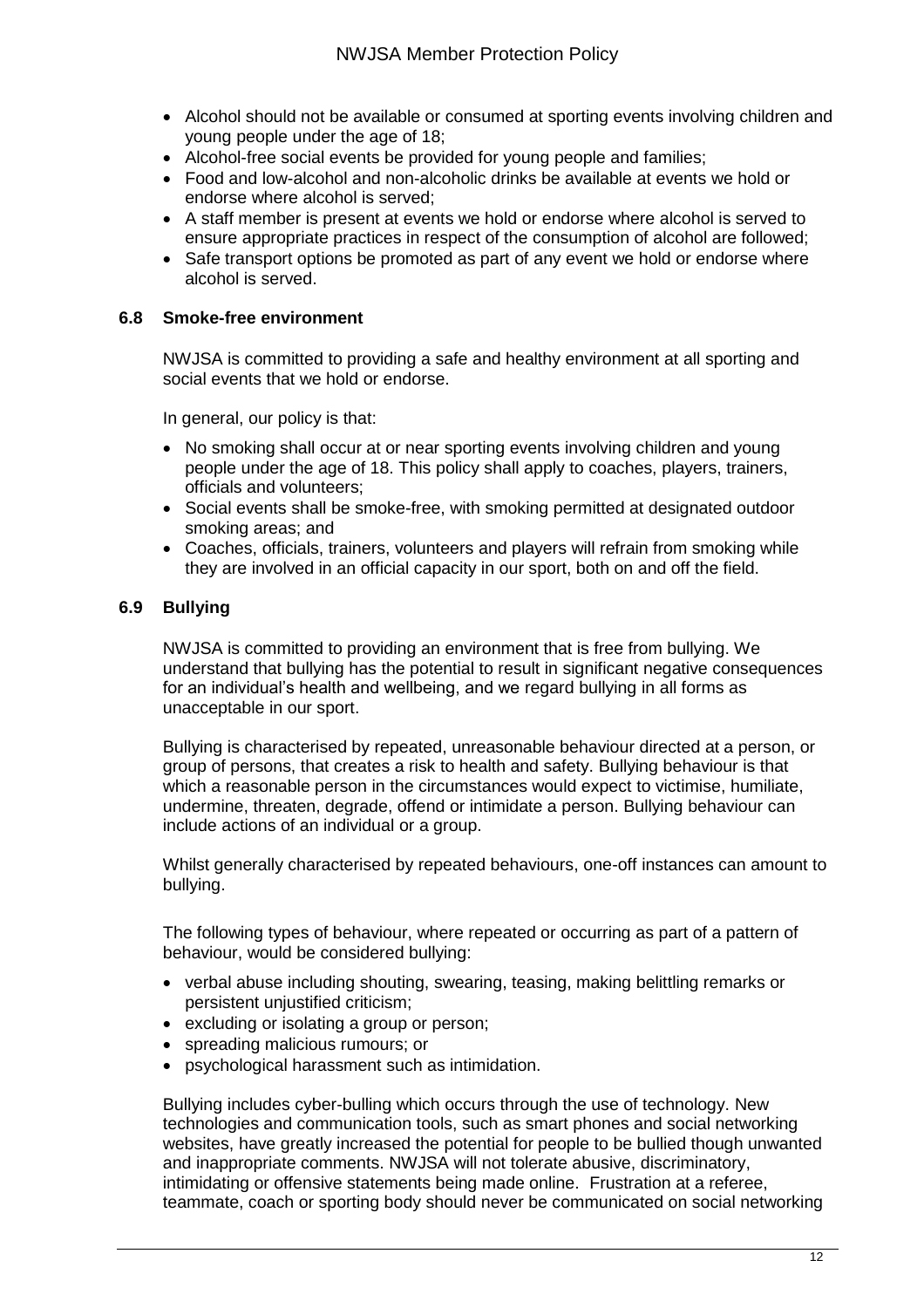websites. These issues should instead be addressed – in a written or verbal statement or a complaint – to the relevant controlling club, league or peak sporting body.

If any person believes they are being, or have been, bullied by another person or organisation bound by this policy, he or she may make a complaint. (Refer to the attachments in Part D of this policy).

### **6.10 Social networking**

NWJSA acknowledges the enormous value of social networking to promote our sport and celebrate the achievements and success of the people involved in our sport.

Social networking refers to any interactive website or technology that enables people to communicate and/or share content via the internet. This includes social networking websites such as Facebook and Twitter.

We expect all people bound by this policy to conduct themselves appropriately when using social networking sites to share information related to our sport.

In particular, social media activity including, but not limited to, postings, blogs, status updates, and tweets:

- must not contain material which is, or has the potential to be, offensive, aggressive, defamatory, threatening, discriminatory, obscene, profane, harassing, embarrassing, intimidating, sexually explicit, bullying, hateful, racist, sexist or otherwise inappropriate;
- must not contain material which is inaccurate, misleading or fraudulent;
- must not contain material which is in breach of laws, court orders, undertakings or contracts;
- should respect and maintain the privacy of others; and
- should promote the sport in a positive way.

### **7. Complaints procedures**

### **7.1 Handling complaints**

NWJSA aims to provide a simple, confidential and trustworthy procedure for resolving complaints based on the principles of procedural fairness.

Any person (a complainant) may report a complaint about a person, people or organisation bound by this policy (respondent) if they feel they have been discriminated against, harassed, bullied or there has been any other breach of this policy.

In the first instance, complaints should be reported to the School Delegate.

A complaint may be handled informally or formally. The complainant may indicate his or her preferred option and the School Delegate should consider whether that is an appropriate way to handle the particular complaint.. For example, the law may require that the complaint/allegation be reported to an appropriate authority.

All complaints will be dealt with promptly, seriously, sensitively and confidentially. Our procedures for handling and resolving complaints are outlined in Attachment D1 and in NWJSA Regulations.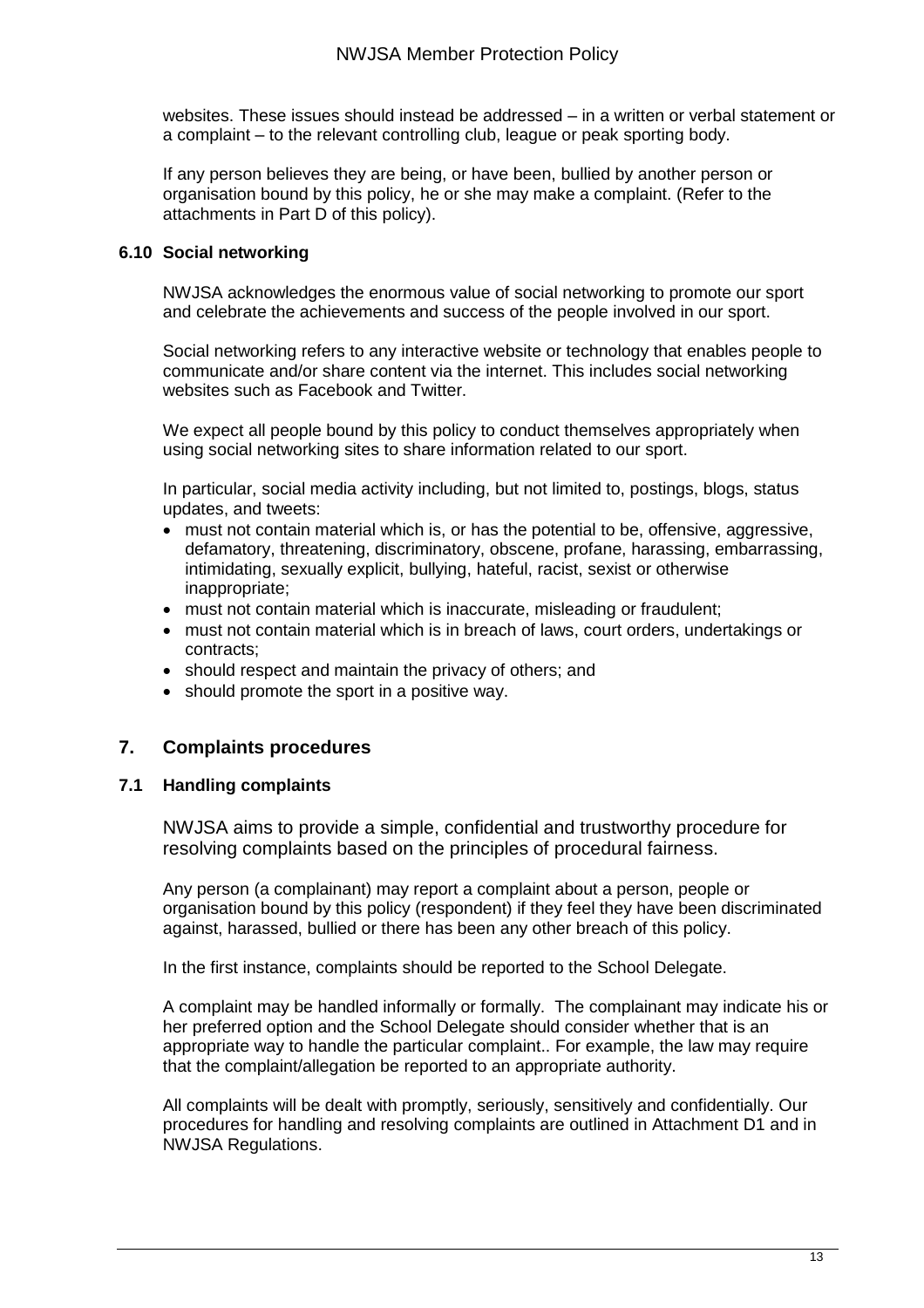Individuals and organisations may also seek to have their complaint handled by an external agency under anti-discrimination, child protection, criminal or other relevant legislation.

### **7.2 Vexatious complaints and victimisation**

NWJSA aims to ensure that our complaints procedure has integrity and is free of unfair repercussions or victimisation against any person making a complaint.

We will take all necessary steps to make sure that people involved in a complaint are not victimised. Disciplinary measures may be undertaken in respect of a person who harasses or victimises another person for making a complaint or supporting another person's complaint.

If at any point in the complaint handling process the Grievance Officer considers that a complainant has knowingly made an untrue complaint, or the complaint is malicious or inappropriately intended to cause distress to the respondent, the matter may be referred in writing to the NWJSA Board for review and appropriate action, including possible disciplinary action against the complainant.

### **7.3 Mediation**

NWJSA aims to resolve complaints quickly and fairly. Complaints may be resolved by agreement between the people involved with no need for disciplinary action.

Mediation is a confidential process that allows those involved in a complaint to discuss the issues or incident in question and come up with mutually agreed solutions. It may occur before or after the investigation of a complaint.

If a complainant wishes to resolve the complaint with the help of a mediator, the Grievance Officer will, in consultation with the complainant, arrange for an independent mediator where possible.

More information on the mediation process is outlined in Attachment [D2].

### **7.4 Tribunals**

In accordance with NWJSA rules a Tribunal may be convened to hear a proceeding referred to it by the Grievance Officer

Our Tribunal procedure is outlined in Attachment *[D4]*.

A respondent may lodge an appeal to the Appeal Tribunal in respect of a Tribunal decision. The decision of the Appeal Tribunal is final and binding on the people involved. Our appeals process is outlined in Attachment *[D4]*.

Every Member School bound by this policy will recognise and enforce any decision of a Tribunal or Appeal Tribunal under this policy.

### **8. What is a breach of this policy?**

It is a breach of this policy for any person or organisation bound by this policy to do anything contrary to this policy, including but not limited to:

a) Breaching the codes of behaviour (see Part B of this policy);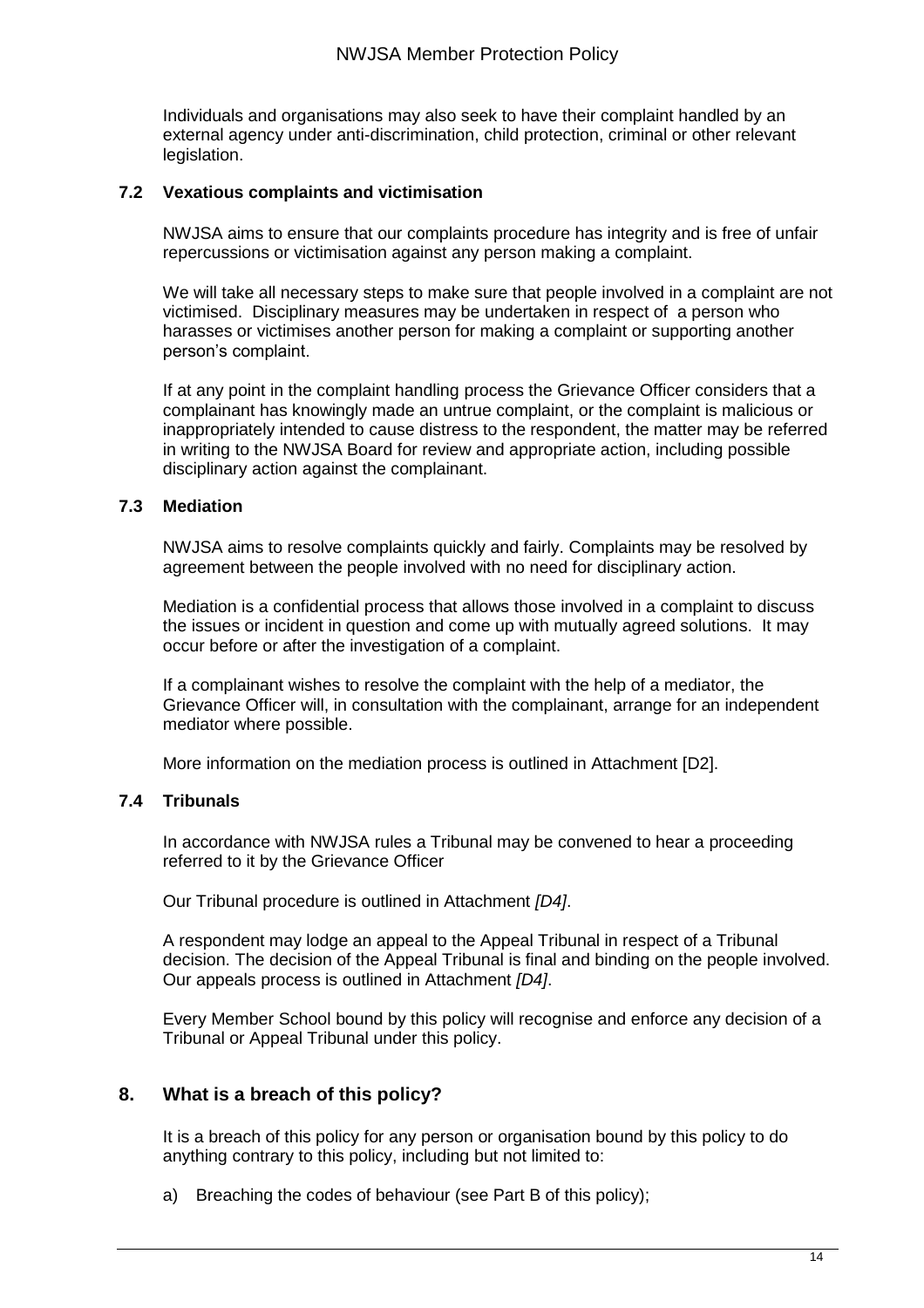- b) Failing to follow NWJSA policies and our procedures for the protection, safety and well-being of children;
- c) Discriminating against, harassing or bullying (including cyber-bullying) any person;
- d) Victimising another person for making or supporting a complaint;
- e) Engaging in an inappropriate intimate relationship with a person that he or she supervises, or has influence, authority or power over;
- f) Verbally or physically assaulting another person, intimidating another person or creating a hostile environment within the sport;
- g) Disclosing to any unauthorised person or organisation any NWJSA information that is of a private, confidential or privileged nature;
- h) Making a complaint that they know to be untrue, vexatious, malicious or improper;
- i) Failing to comply with a penalty imposed after a finding that the individual or organisation has breached this policy;
- j) Failing to comply with a direction given to the individual or organisation as part of a disciplinary process.

### **9. Disciplinary measures**

NWJSA may impose disciplinary measures on an individual or Member School for a breach of this policy.

Any disciplinary measure imposed will be:

- fair and reasonable;
- applied consistent with any contractual and employment rules and requirements;
- be based on the evidence and information presented and the seriousness of the breach; and
- be determined in accordance with our constituent documents, by-laws, this policy and/or the rules of the sport.

### **9.1 Individual**

Subject to contractual and employment requirements, if a finding is made by a Tribunal that an individual has breached this policy, one or more of the following forms of discipline may be imposed.

- a) A direction that the individual make a verbal and/or written apology;
- b) A written warning;
- c) A direction that the individual attend counselling to address their behaviour;
- d) A suspension of the individual's membership or participation or engagement in a role or activity;
- e) Termination of the individual's membership, appointment or engagement;
- f) A recommendation that NWJSA terminate the individual's membership, appointment or engagement;
- g) In the case of a coach or official, a direction that the relevant organisation deregister the accreditation of the coach or official for a period of time or permanently;
- h) Any other form of discipline that Tribunal considers appropriate.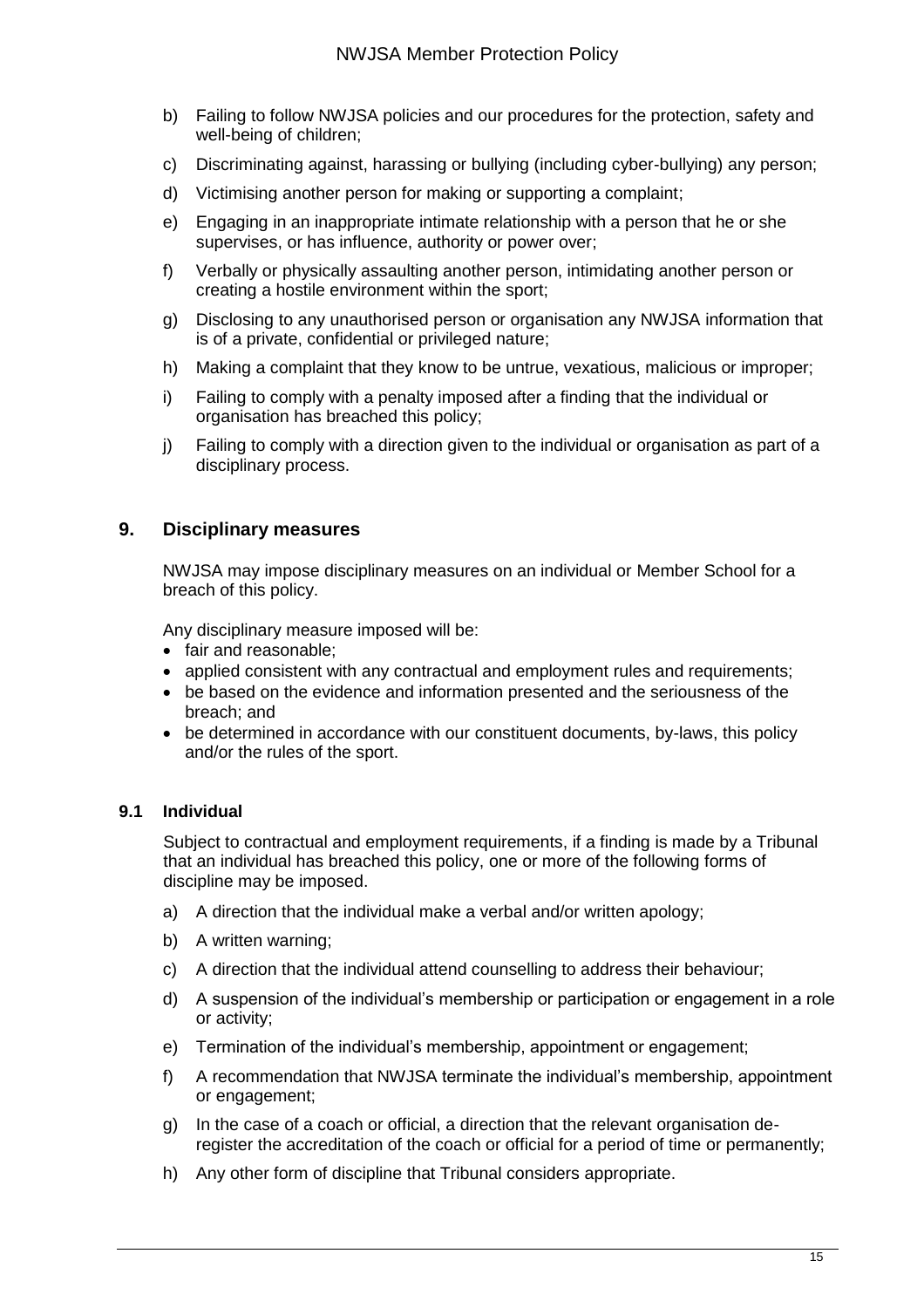### **9.2 Organisation**

If a finding is made that a Member School has breached its own or this Member Protection Policy*,* one or more of the following forms of discipline may be imposed by the **Tribunal** 

- a) A written warning;
- b) A recommendation to NWJSA that its membership be suspended or terminated in accordance with the relevant constitution or rules;
- c) A recommendation to NWJSA that it be disqualified from a particular competition or have points deducted (where applicable);
- d) Any other form of discipline that the state body or peak organisation considers reasonable and appropriate.

### **9.3 Factors to consider**

The form of discipline to be imposed on an individual or organisation will depend on factors, such as:

- The nature and seriousness of the breach;
- If the person knew, or should have known, that the behaviour was a breach of the policy;
- The person's level of contrition;
- The effect of the proposed disciplinary measures on the person, including any personal, professional or financial consequences;
- If there have been any relevant prior warnings or disciplinary action;
- The ability to enforce disciplinary measures if the person is a parent or spectator (even if they are bound by the policy);
- Any other mitigating circumstances.

### **10. Dictionary of terms**

This Dictionary sets out the meaning of words used in this policy and its attachments, without limiting the ordinary and natural meaning of the words. Further detail or definitions that are specific to different states and territories can be sourced from the relevant child protection authorities or equal opportunity and anti-discrimination commissions.

**Abuse** is the violation of an individual's human or civil rights through the act or actions of another person or persons. Types of abuse include physical abuse, psychological or emotional abuse, sexual abuse, constraints and restrictive practices, financial abuse, legal or civil abuse and systemic abuse.

**Child** means a person who is under the age of 18.

**Child abuse** involves conduct which puts a child at risk of harm and may include:

- a) physical abuse, which occurs when a child has suffered, or is at risk of suffering, non-accidental physical trauma or injury. This may include, but is not limited to, hitting, shaking or other physical harm; giving a child alcohol or drugs; or training that exceeds the child's development or maturity.
- b) sexual abuse, which occurs when an adult, other child, or adolescent uses their power or authority to involve a child in a sexual activity or any other inappropriate conduct of a sexual nature (e.g. sexual intercourse, masturbation, oral sex,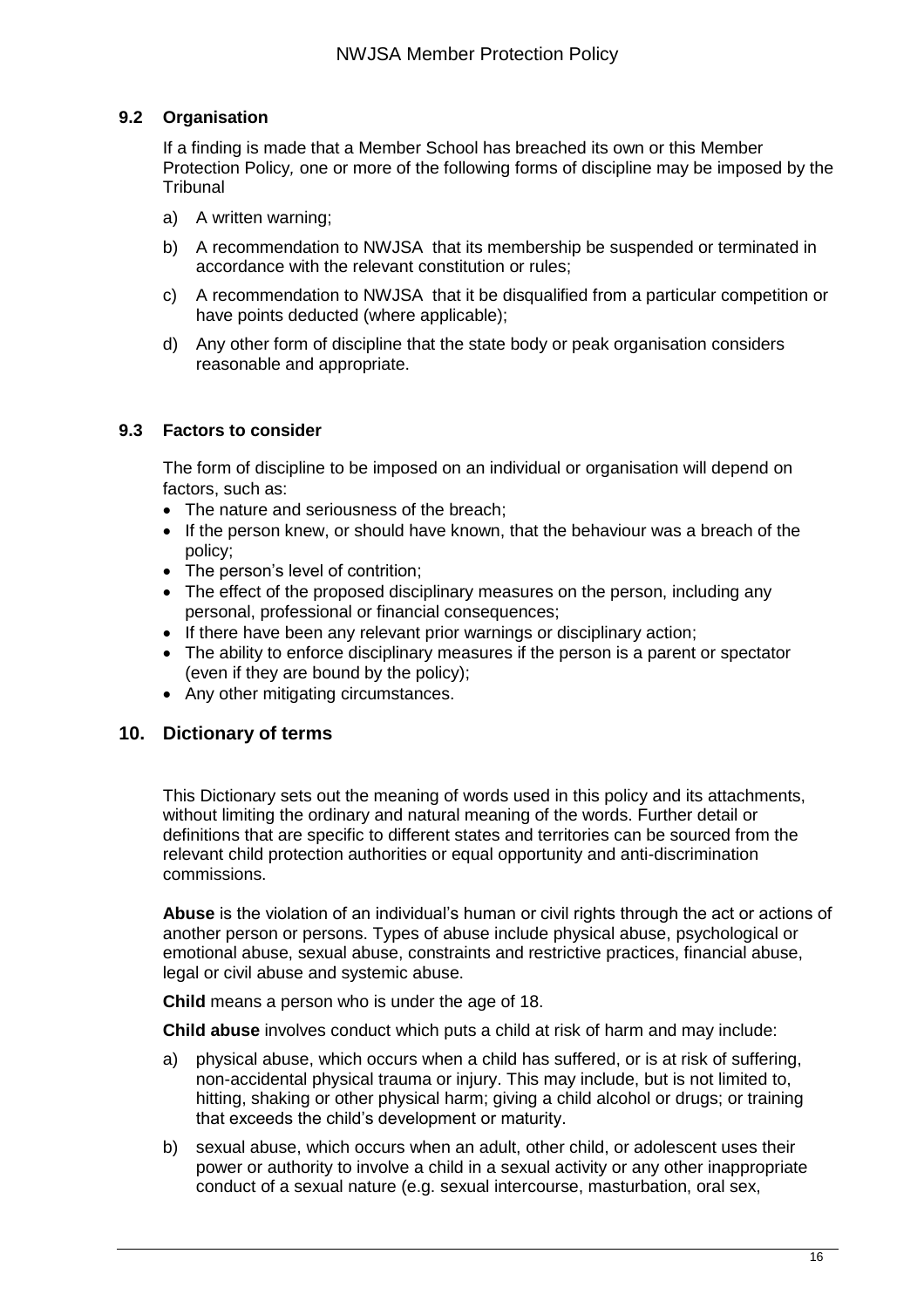pornography, including child pornography, or inappropriate touching or conversations).

- c) emotional abuse, which occurs when a child's social, emotional, cognitive or intellectual development is impaired or threatened. Emotional abuse can include, but is not limited to, emotional deprivation due to persistent rejection or criticism, hostility, teasing/bullying, humiliation, taunting, sarcasm, yelling, name-calling or placing unrealistic expectations on a child.
- d) neglect, which occurs when a child's basic necessities of life are not met and their health and development are affected. Basic needs include food, water, shelter, adequate clothing, personal hygiene, timely provision of medical treatment and adequate supervision.

**Child Safe Officer** means the person appointed by the NWJSA or Member School to assist with maintaining a child safe environment. Training is available [www.ors.sa.gov.au/upcoming\\_courses\\_and\\_events](http://www.ors.sa.gov.au/upcoming_courses_and_events)

**Complaint** means a complaint made under clause 7 of this policy

**Complainant** means the person making a complaint.

**Complaint handler/manager** means the person appointed under this policy to investigate a complaint. Online training for complaint handlers can be accessed through [www.playbytherules.net.au](http://www.playbytherules.net.au/)

**Discrimination** occurs when someone is treated (or is proposed to be treated) unfairly or less favourably than another person in the same or similar circumstances because of one of the personal characteristics covered by anti-discrimination laws. This is known as direct discrimination. Indirect discrimination occurs when there is (or is proposed) an unreasonable requirement, condition or practice that seems to treat everyone equally, but which has or is likely to have the effect of disadvantaging persons with a personal characteristic covered by anti-discrimination laws.

In Australia, it is against the law to discriminate against someone because of:

- a) Age;
- b) Sex or gender;
- c) Gender identity;
- d) Intersex status;
- e) Race, colour, descent, national or ethnic origin, nationality, ethno-religious origin, immigration;
- f) Disability, mental and physical impairment;
- g) Family/carer responsibilities, status as a parent or carer;
- h) Marital status;
- i) Pregnancy, potential pregnancy, breastfeeding;
- j) Sexual orientation and gender identity;
- k) Physical features;
- l) Irrelevant medical record;
- m) Irrelevant criminal record, spent convictions;
- n) Political beliefs or activities;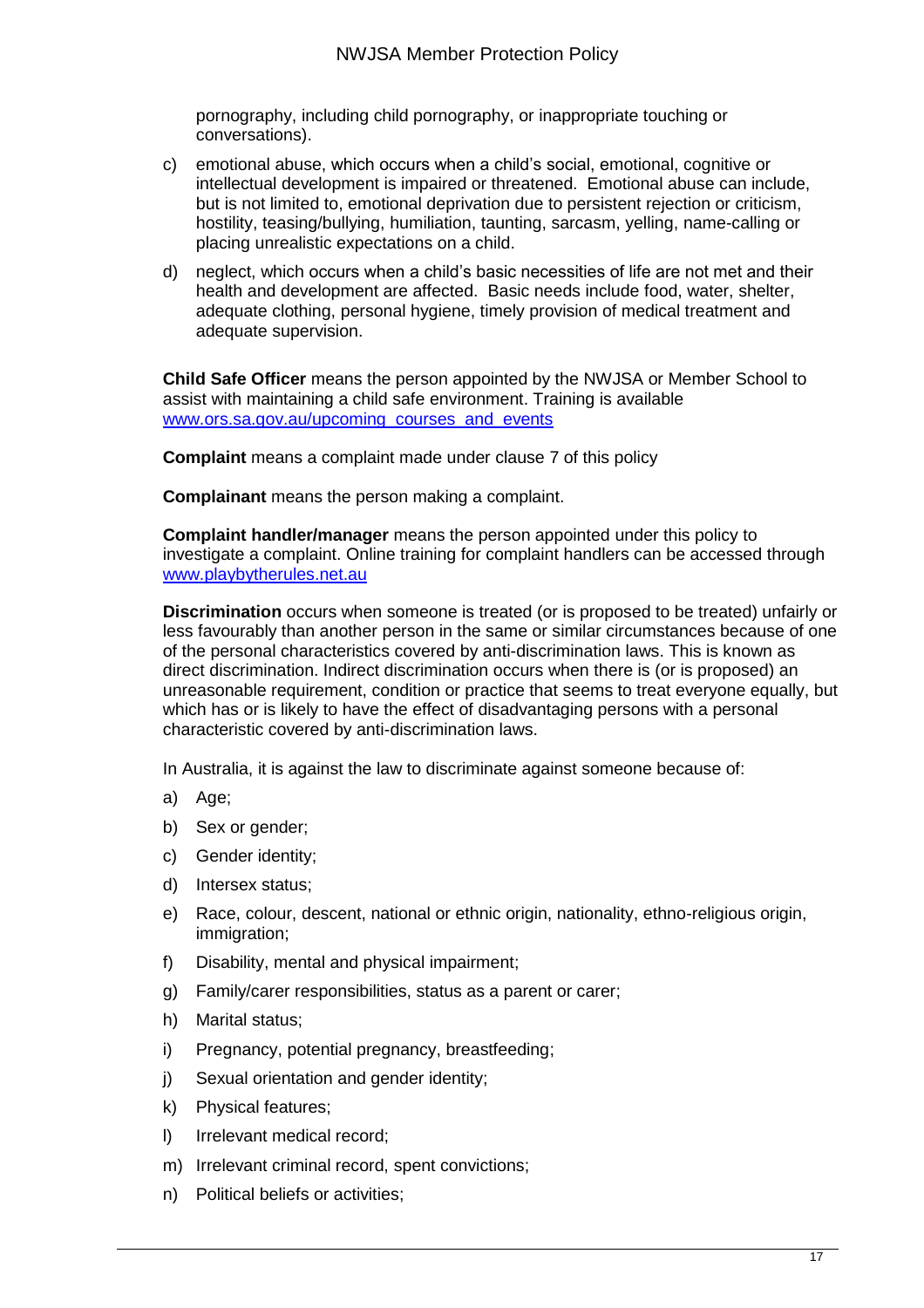- o) Religion, religious beliefs or activities;
- p) National extraction or social origin;
- q) Lawful sexual activity;
- r) Profession, trade, occupation or calling;
- s) Member of association or organisation of employees or employers, industrial activity, trade union activity;
- t) Defence service;
- u) Personal association with someone who has, or is assumed to have, any of the above characteristics.

Examples of discrimination are available on the Play by the Rules website: [www.playbytherules.net.au/legal-stuff/discrimination](http://www.playbytherules.net.au/legal-stuff/discrimination)

Some exceptions to state, territory and federal anti-discrimination law apply, including exceptions for sporting activities, such as:

- holding a competitive sporting activity for a specific age or age group (e.g. only those who are under the age of 15 years);
- excluding people on the basis of their 'excluding people on the basis of their sex and/or gender identity status from participation in a competitive sporting activity where the strength, stamina or physique of competitors is relevant to the specific activity (note that this does not apply to activity by children who are under the age of 12 years); and
- not selecting a participant if the person's disability means he or she is not reasonably capable of performing the actions reasonably required for that particular sporting activity.

**Grievance Officer** means a person appointed by NWJSA to be a point of contact for a member reporting an issue or a complaint under, or a breach of, this policy

**Harassment** is any type of unwelcome behaviour which has the effect of offending, humiliating or intimidating the person harassed. Unlawful harassment can be based on any of the personal characteristics covered by anti-discrimination law, such as a person's race, sex, pregnancy, marital status or sexual orientation (see the list under "Discrimination").

Public acts of racial hatred which are reasonably likely to offend, insult, humiliate or intimidate are also prohibited. This applies to spectators, participants or any other person who engages in such an act in public. Some states and territories also prohibit public acts that vilify people on other grounds such as homosexuality, gender identity, HIV/AIDS, religion and disability (see also "Vilification").

**Member School** means a school that enters teams or players in the Football program administered by the NWJSA.

**Member** means The Member School.

### **Procedural fairness** requires that:

• the respondent knows the full details of what is being said against him or her and they have the opportunity to respond;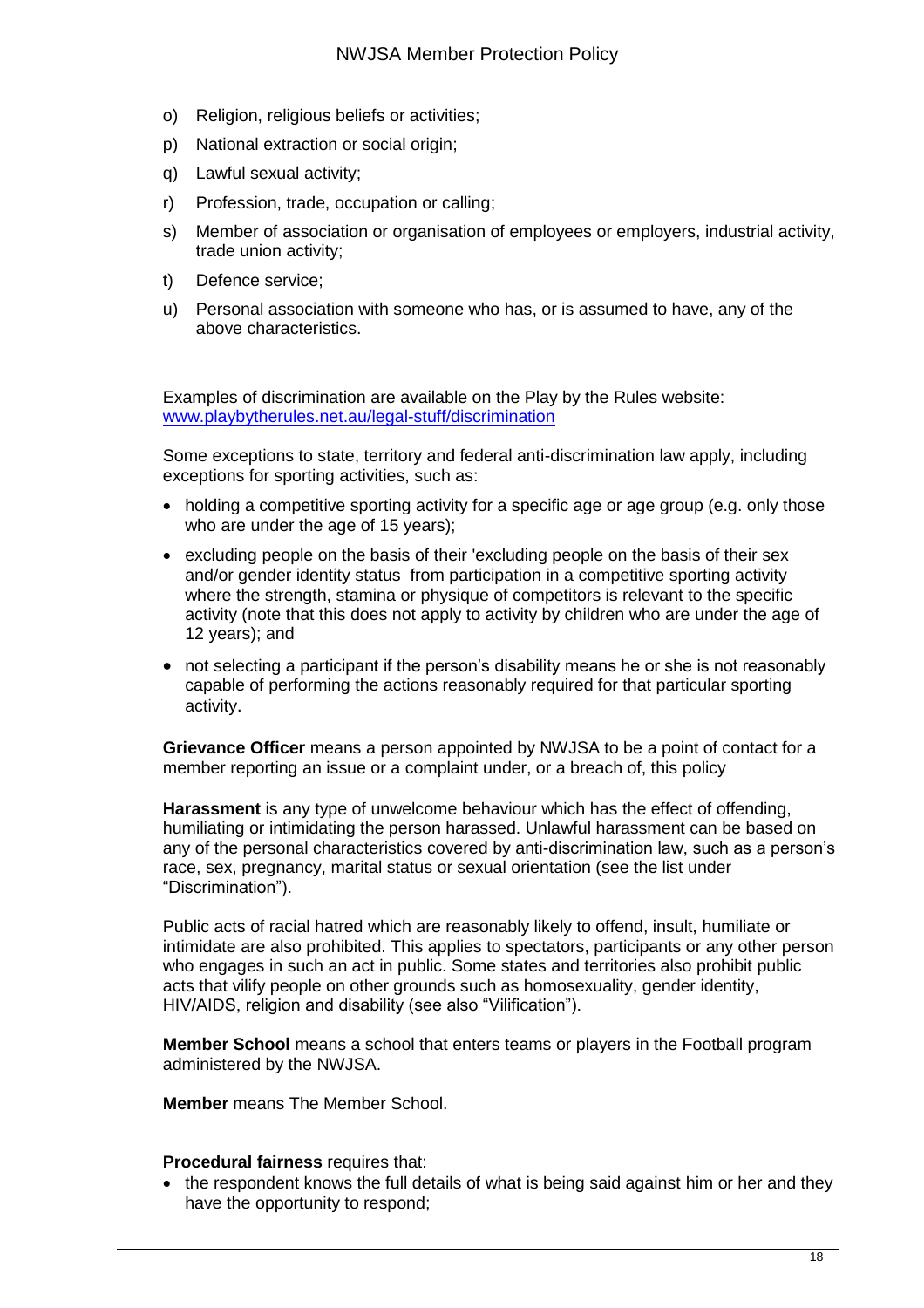- no person may judge their own case; and
- the decision-maker(s) must be unbiased, fair and just.

**Police check** means a national criminal history record check conducted as a preemployment, pre-engagement or current employment background check on a person.

**Policy, policy and this policy** means this Member Protection Policy.

**Respondent** means the person whose behaviour is the subject of the complaint.

**Role-specific codes of conduct** means standards of conduct required of people holding certain roles in our organisation (e.g. coaches, officials, umpires).

**Sexual harassment** means unwelcome behaviour of a sexual nature which could reasonably be expected to make a person feel humiliated, intimidated or offended. Sexual harassment can take many different forms and may include unwelcome physical contact, verbal comments, jokes, propositions, displays of pornographic or offensive material or other behaviour that creates a sexually hostile environment. Sexual harassment does not have to be intentional.

**Sexual offence** means a criminal offence involving sexual activity or acts of indecency. Because of differences under state and territory laws, this can include but is not limited to:

- a) Rape;
- b) Indecent assault;
- c) Sexual assault;
- d) Assault with intent to commit sexual acts;
- e) Incest;
- f) Sexual penetration of child under the age of 16 years;
- g) Indecent act with child under the age of 16 years;
- h) Sexual relationship with child under the age of 16 years;
- i) Sexual offences against people with impaired mental functioning;
- j) Abduction and detention;
- k) Procuring sexual penetration by threats or fraud;
- l) Procuring sexual penetration of child under the age of 16 years;
- m) Bestiality;
- n) Soliciting a child under the age of 16 years to take part in an act of sexual penetration, or an indecent act;
- o) Promoting or engaging in acts of child prostitution;
- p) Obtaining benefits from child prostitution;
- q) Possession of child pornography;
- r) Publishing child pornography and indecent articles.

**Tribunal:** For the purpose of Discipline Measures, a Tribunal is a collection of persons authorized by the NWJSA Board to hear proceedings and make determinations.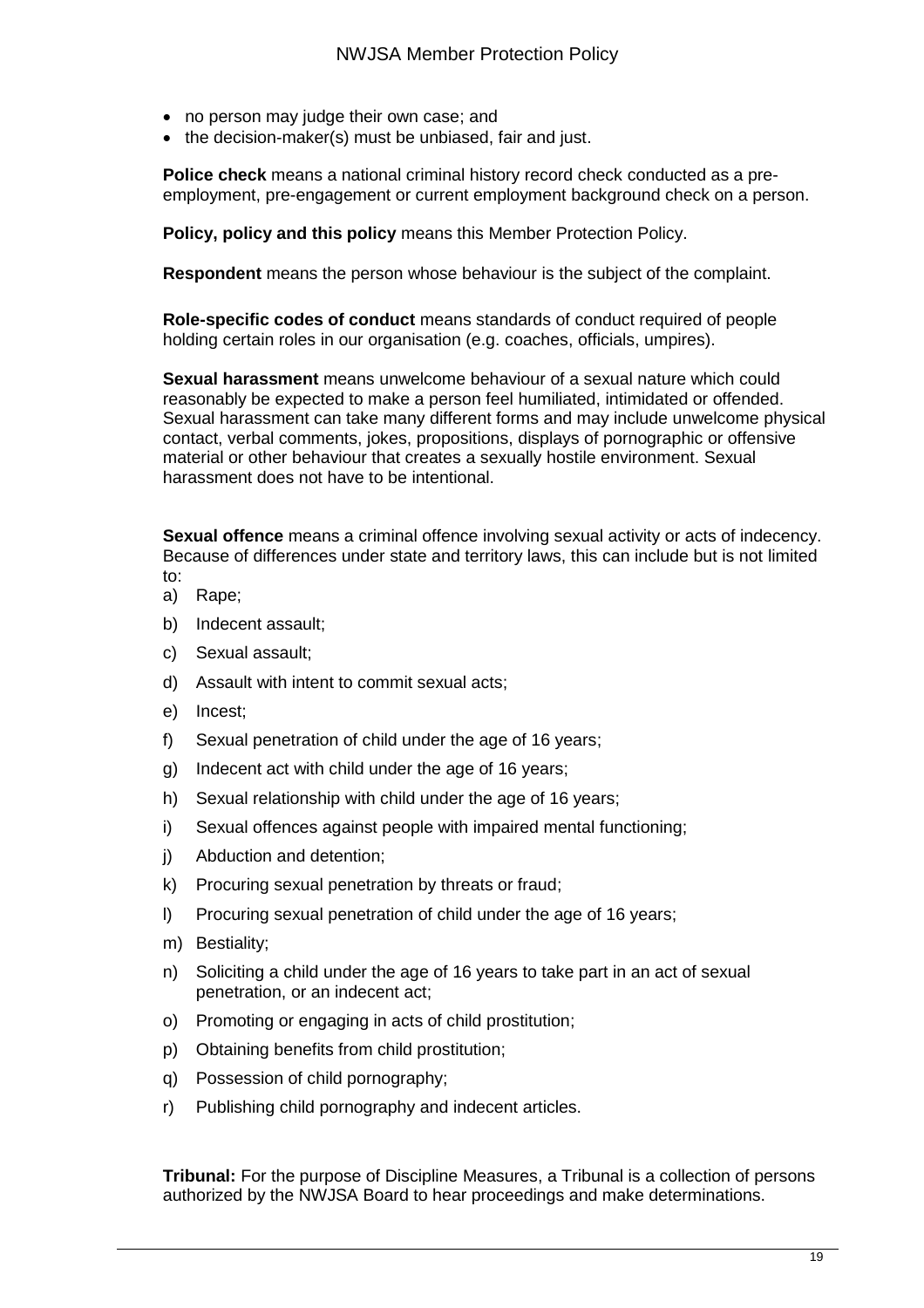**Transgender '**Transgender' is an umbrella term that refers to a person whose gender identity is different to their physical sex as recorded at birth. Transitioning refers to the process where a transgender person commences living as a member of another sex**.**  This is sometimes referred to as the person 'affirming' their gender because transitioning means they start living in what they identify as their true gender. For people who are transitioning/affirming their gender, having their identity fully recognised in all areas of life is a crucial part of the experience of living as their affirmed gender.

**Sexual orientation:** The term 'sexual orientation' refers to a person's emotional or sexual attraction to another person, including, amongst others, the following identities: heterosexual, gay, lesbian, bisexual, pansexual, asexual or same-sex attracted.

**Gender identity:** The term 'gender identity' refers to a person's deeply held internal and individual sense of gender.

**Gender expression**: The term 'gender expression' refers to the way in which a person externally expresses their gender or how they are perceived by others.

**Intersex:** The term 'intersex' refers to people who have genetic, hormonal or physical characteristics that are not exclusively 'male' or 'female'. A person who is intersex may identify as male, female, intersex or as being of indeterminate sex.

**Victimisation** means treating someone unfairly or unfavorably, or threatening to do so, because that person has, or intends to, pursue their right to make any complaint, including a complaint under government legislation (e.g. anti-discrimination legislation) or under this policy, or for supporting another person to make complaint.

**Vilification** means behaviour that occurs in public which incites hatred towards, serious contempt for, or revulsion or severe ridicule of a person or group of people because that person or persons have a particular personal characteristic. Anti-discrimination laws in Australia make it unlawful to vilify a person or group of persons on the basis of race, religion, homosexuality, transgender status and HIV/AIDS status.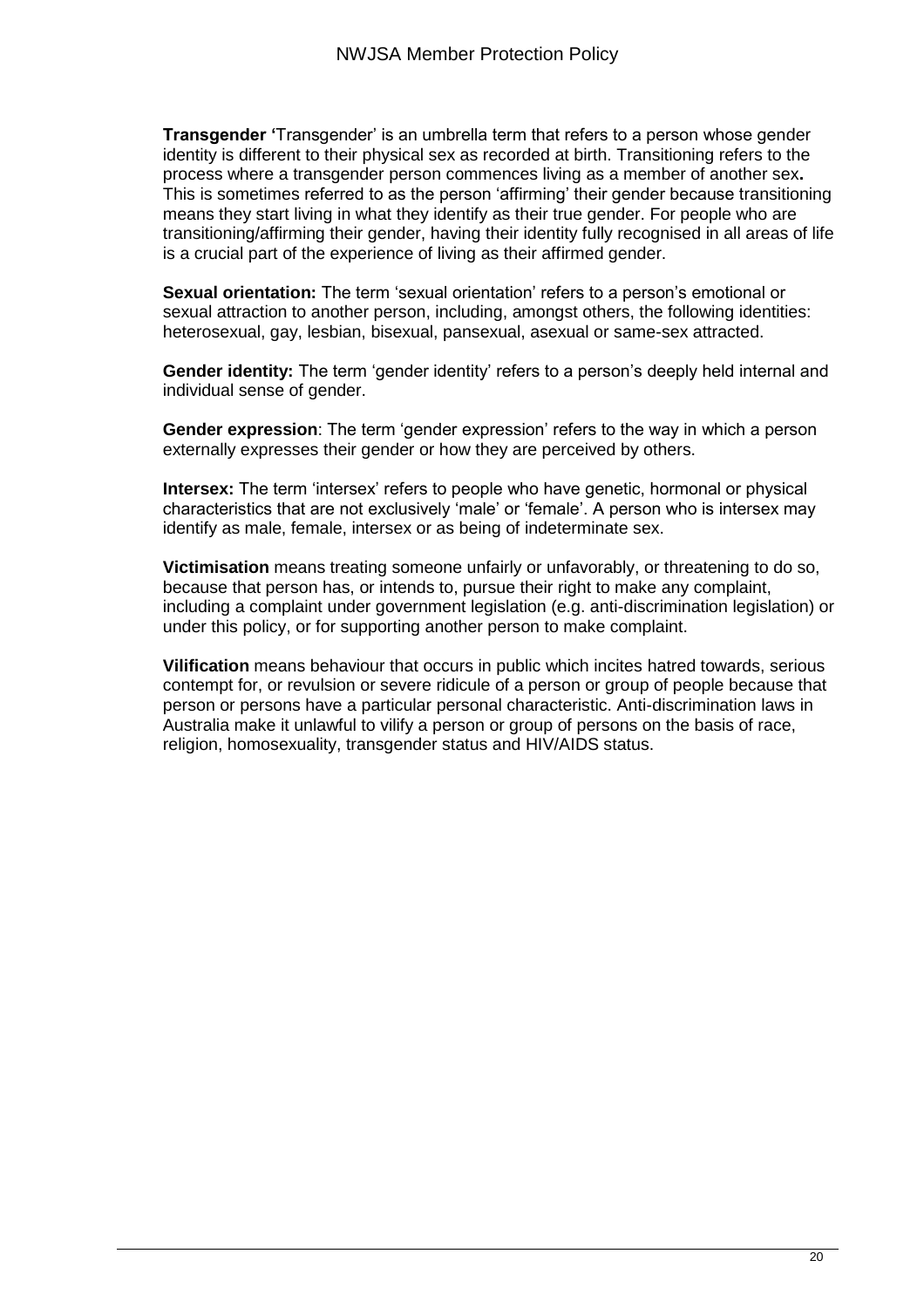### **PART B**: **CODES OF CONDUCT**

We seek to provide a safe, fair and inclusive environment for everyone involved in our organisation and in our sport.

To achieve this, we require certain standards of behavior by players/athletes, coaches, officials, administrators, parents/guardians (of child participants) and spectators.

Our codes of behaviour are underpinned by the following core values.

- To act within the rules and spirit of our sport.
- To display respect and courtesy towards everyone involved in our sport and prevent discrimination and harassment.
- To prioritise the safety and well-being of children and young people involved in our sport.
- To encourage and support opportunities for participation in all aspects of our sport.

### **B1 Coaches & Team Officials Code of Conduct**

As a Coach or Team Official I will:

- 1. Abide by the NWJSA Competition Rules.
- 2. Accept the decisions of referees and act respectfully towards all NWJSA officials at all times.
- 3. Respect the rights and dignity of all players and team officials at all times.
- 4. Refrain from engaging in violence, discrimination, harassment or abuse in any form towards any person and report any forms of violence, discrimination, harassment or abuse directed towards players in my care to an NWJSA official.
- 5. Ensure that all players are made aware of their responsibilities under the NWJSA Code of Conduct and take all reasonable steps to ensure that players adhere to it.
- 6. Ensure that the time players spend with me is a positive experience.
- 7. Ensure all players receive similar game time and avoid overplaying the talented players.
- 8. Provide a safe environment for training and competition by ensuring that equipment and facilities meet safety standards.
- 9. Display calmness, composure, respect and professionalism and refrain from acts of aggression to all involved with the sport. These include opponents, coaches, officials, administrators, parents and spectators and encourage players to do the same.
- 10. Avoid any physical contact with the players. Should contact be required, ensure it is appropriate to the situation and necessary for the player's skill development.
- 11. Respect all players' individuality and help them reach their own full potential.
- 12. Make no detrimental statements in public (internet social media, print, radio) in respect of the performance of any match officials, team players or any policy decisions of Member Schools or the NWJSA.
- 13. Avert the demoralisation of opposition teams by endeavouring to prevent excessive score margins.
- 14. In the case of coaches of the U10, U11, U12 and Seniors age groups and Team Officials of all age groups, I will not enter the field of play during a game unless prompted by the Match Official.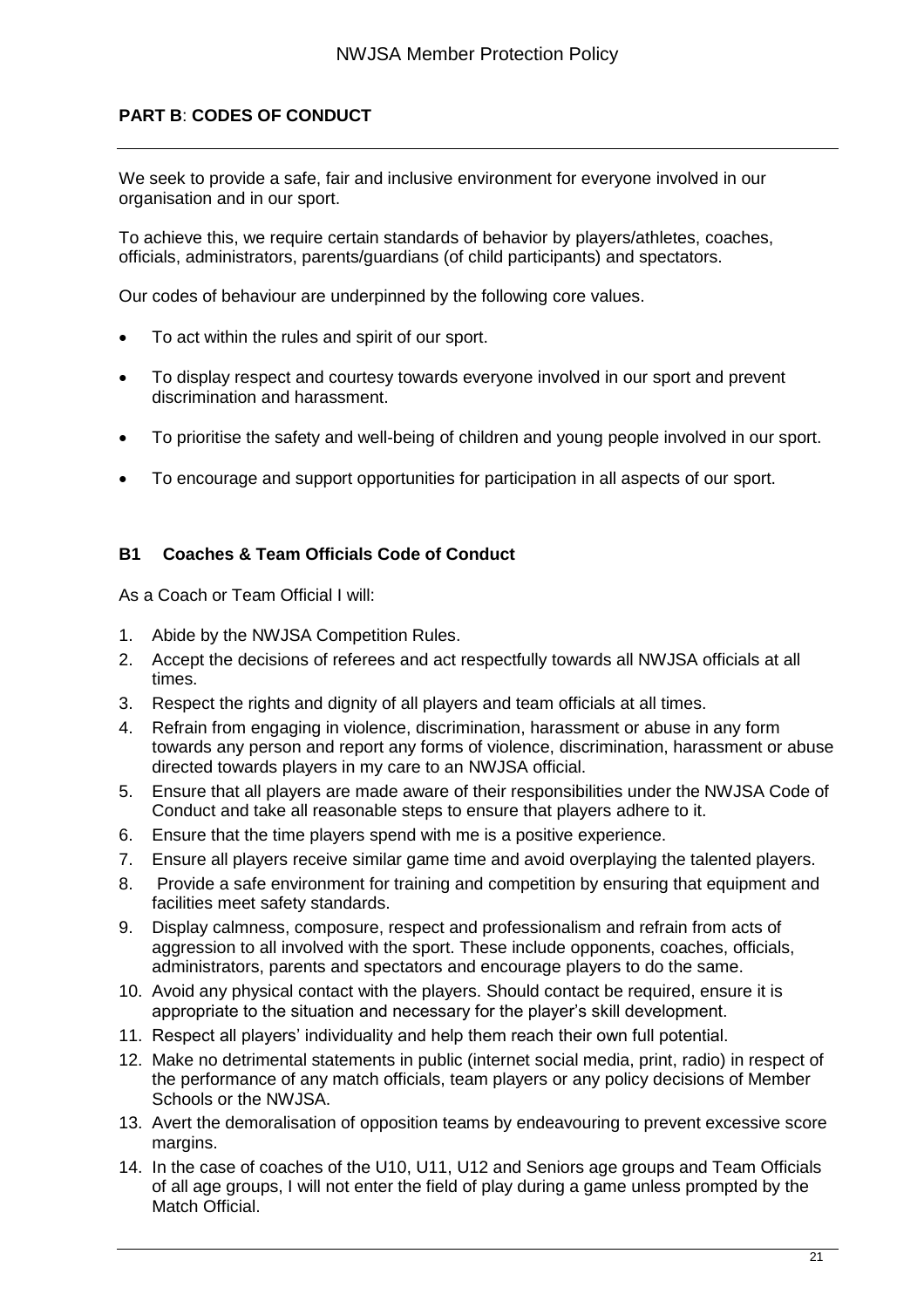- 15. Encourage players to drink water before, during and immediately after sport participation and discourage players from drinking sugar-sweetened drinks.
- 16. Discourage parents of players from providing lollies and sugary snacks before, during and after sport.

### **B2 Parents & Spectators Code of Conduct**

As a Parent or Spectator I will:

- 1. Respect the decisions of Match Officials and teach children to do the same.
- 2. Respect the rights and dignity of all participants at all times.
- 3. Never ridicule, criticise or unduly scold a child for making a mistake.
- 4. Refrain from engaging in violence, discrimination, harassment or abuse in any form against any person, whether they be spectators, team officials, coaches, match officials or players.
- 5. Encourage children to participate, if they are interested. However, if a child is not willing, not force them.
- 6. Focus on developing skills, playing the game and doing their best is what they should be trying to achieve. Take the emphasis away from winning.
- 7. Set an example by always behaving well. Applaud good play by all players and teams.
- 8. Show appreciation for volunteer coaches, officials and administrators.
- 9. Not enter the field of play during a game unless prompted by the match official.
- 10. Provide a drink bottle with water and encourage players to drink plain water before, during and immediately after sport participation.
- 11. Refrain from providing lollies for sport participation. Instead, provide fresh snacks, or oranges for half time or designated breaks.
- 12. Not leave my child or a child in my care, at an NWJSA venue, unattended or unsupervised.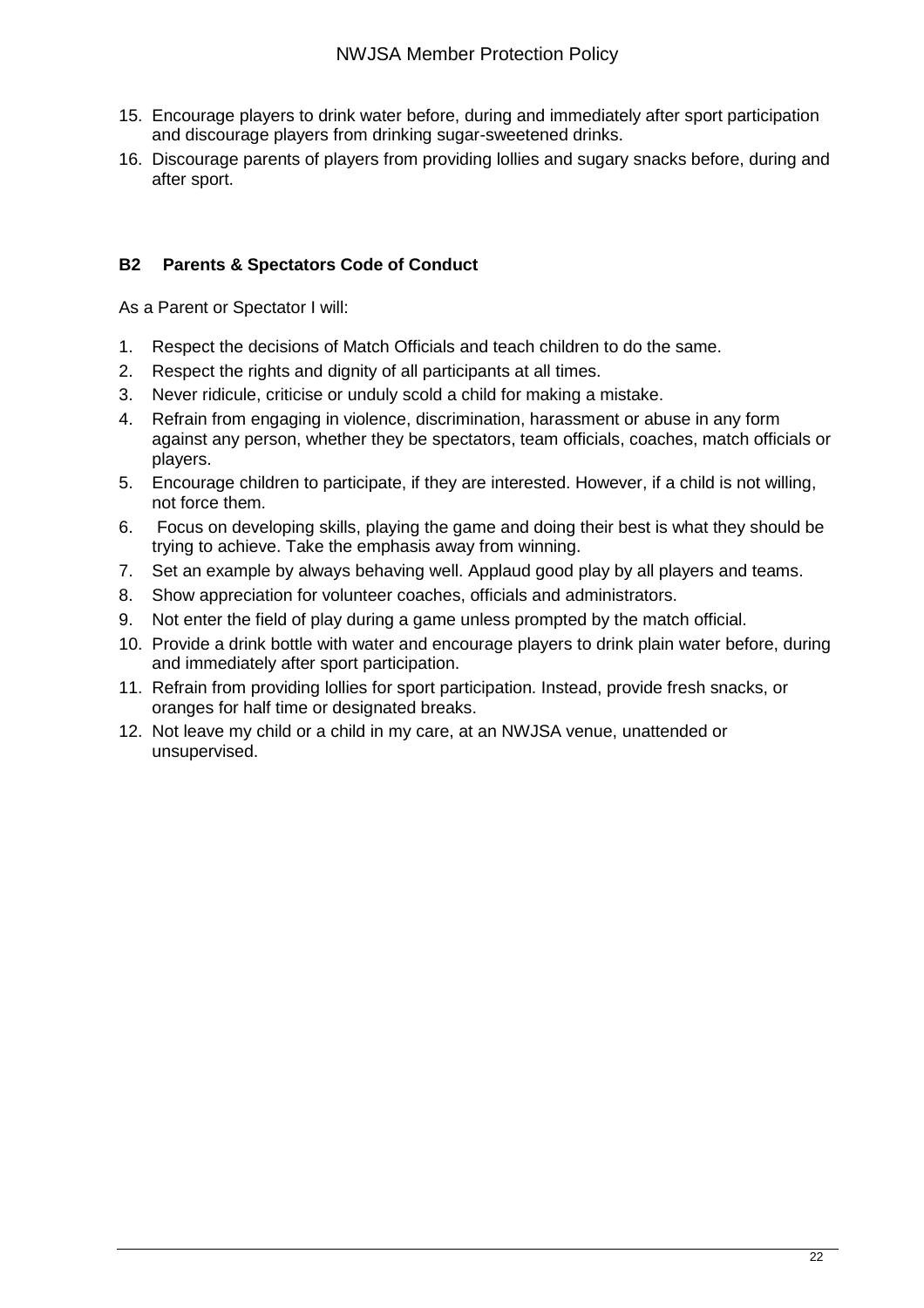### **B3 Players Code of Conduct**

As a Player I will:

- 1. Respect all participants at all times.
- 2. Respect and follow the directions of team officials and referees.
- 3. Refrain from using violence, discrimination, harassment or abuse in any form against any person.
- 4. Never yell at, ridicule or criticise other participants.
- 5. Play to the best of my ability in a fair manner.
- 6. Acknowledge all good plays whether they are by my team or the opposition team.
- 7. Shake hands with the other team and referee at the end of the game.

### **B4 Match Officials Code of Conduct**

As a Match Official I will:

- 1. Be honest and completely impartial at all times.
- 2. Apply the Laws of the Game and competition rules fairly and consistently.
- 3. Manage the game in a positive, calm and confident manner.
- 4. Deal with all instances of violence, aggression, unsporting behaviour, foul play and other misconduct.
- 5. Never tolerate offensive, insulting or abusive language or behaviour from players and officials.
- 6. Support my match official colleagues at all times.
- 7. Set a positive personal example by promoting good behaviour and showing respect to everyone involved in the game.
- 8. Communicate with the players and encourage fair play.
- 9. Respond in a clear, calm and confident manner to any appropriate request for clarification by the team captains.
- 10. Prepare physically and mentally for every match.
- 11. Complete and submit, accurate and concise reports within the time limit required for games in which I officiate.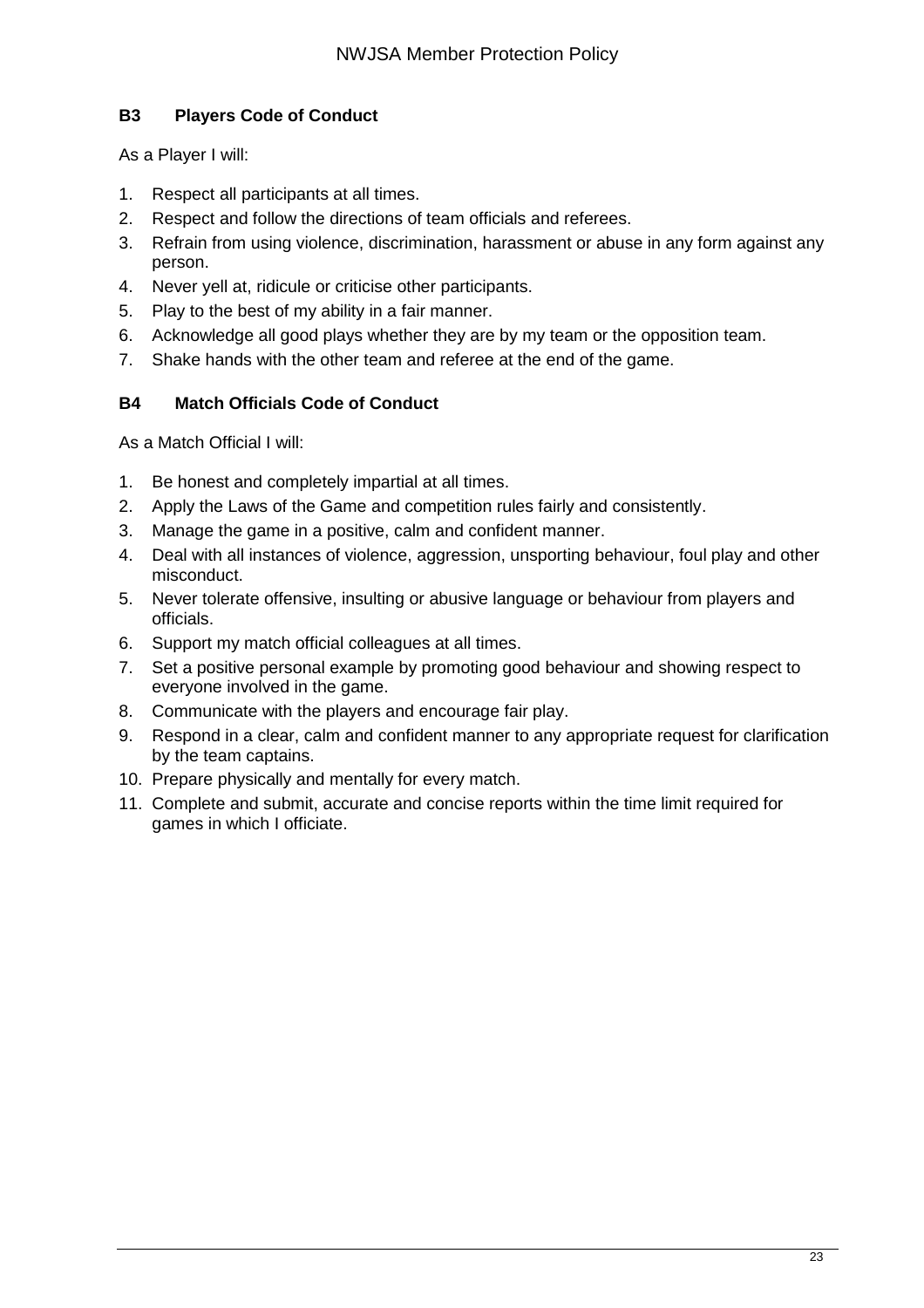### **PART C: EMPLOYMENT SCREENING / WORKING WITH CHILDREN ASSESSMENT REQUIREMENTS**

We are committed to providing a safe environment for children. As part of this, we will recruit staff and volunteers who do not pose a risk to children.

Employment screening and relevant history assessments for working with children can involve criminal history checks, signed declarations, referee checks and other appropriate checks that assess a person's suitability to work with children and young people.

NWJSA, including our Member Schools, will meet the requirements of Section 8C, *Children's Protection Act 1993*.

Individuals travelling with children and young people to another state or territory in a workrelated capacity must comply with the screening requirements of that particular state or territory.

Working with Children Check laws are currently in place in all Australian States and Territories.

### **ATTACHMENTS**

- Attachment C1: Member Protection Declaration
- Attachment C2: Relevant History Assessments
- Attachment C3: National Working with Children Check requirements
- Attachment C4: Child Safe Environment Compliance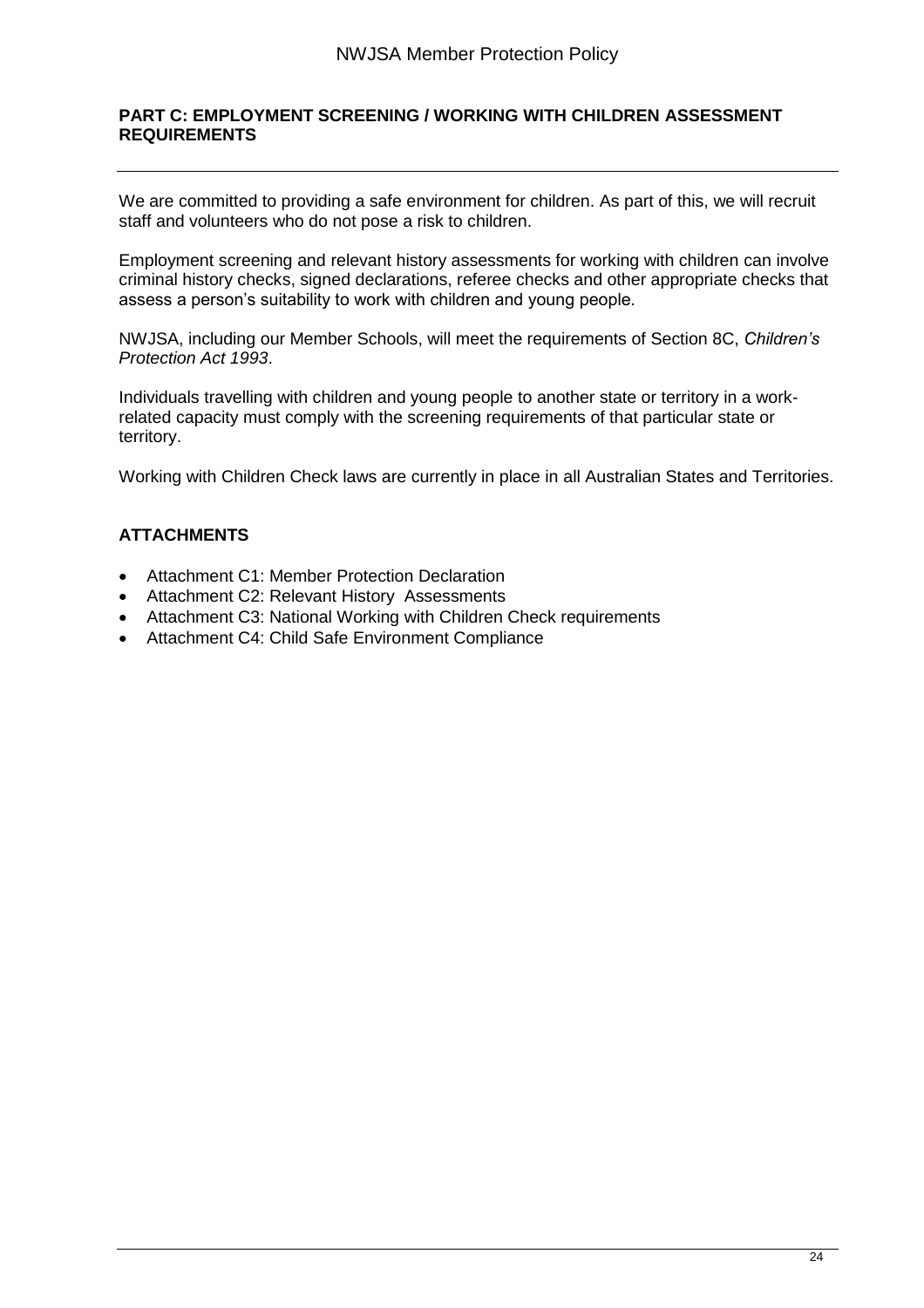### **Attachment C1: MEMBER PROTECTION DECLARATION**

NWJSA has a duty of care to all those associated with our organisation and to the individuals and organisations to whom this policy applies. It is a requirement of our Member Protection Policy that we check the background of each person who works, coaches or has regular unsupervised contact with children and young people under the age of 18 years.

I ……………………………………………………….. (name) of ………………………………….

.……………………………………………………………….. (address) born ……/……/……………

sincerely declare:

- 1. I do not have any criminal charge pending before the courts.
- 2. I do not have any criminal convictions or findings of guilt for sexual offences, offences related to children or acts of violence.
- 3. I have not had any disciplinary proceedings brought against me by an employer, sporting organisation or similar body involving child abuse, sexual misconduct or harassment, other forms of harassment or acts of violence. I am not currently serving a sanction for an anti-doping rule violation under an Australian Sports Anti-Doping Authority (ASADA) approved anti-doping policy applicable to me.
- 4. I will not participate in, facilitate or encourage any practice prohibited by the World Anti-Doping Agency Code or any other ASADA approved anti-doping policy applicable to me.
- 5. To my knowledge, there is no other matter that NWJSA may consider to constitute a risk to its members, employees, volunteers, athletes or reputation by engaging me.
- 6. I will notify the Principal or Chairman of the organisation/s engaging me immediately upon becoming aware that any matter set out above has changed.

Declared in the state/territory of ……………………………………….…………………………. on …….../……./……….(date) Signature ………………………………………………………….

### **Consent of parent/guardian (on behalf of a person under the age of 18 years)**

I have read and understood the declaration provided by my child. I confirm and warrant that the contents of the declaration provided by my child are true and correct in every particular.

Name: ……………………………………………….……. Signature: …………………………………………………

Date: ………………………………………. …………….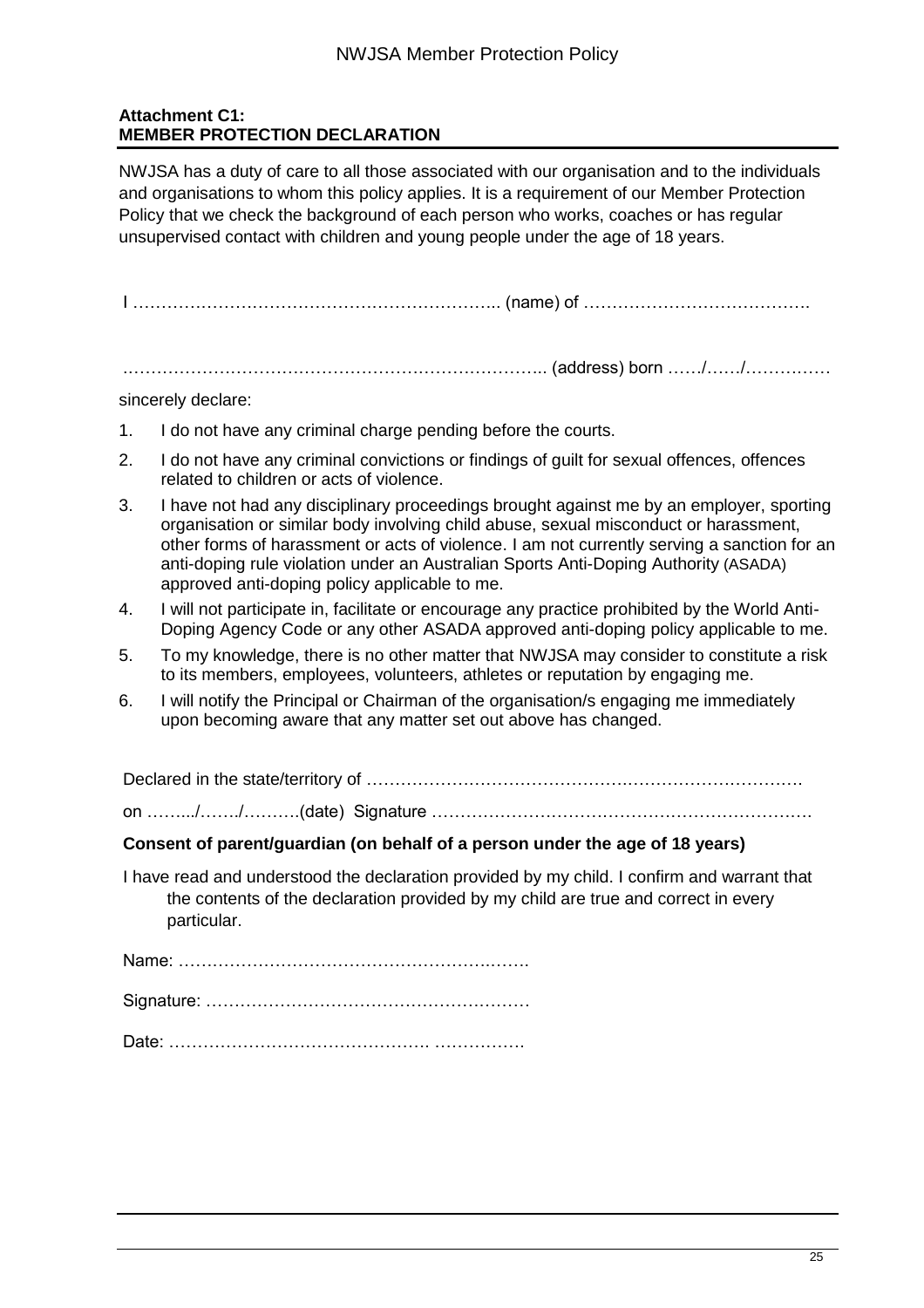### **Attachment C2: RELEVANT HISTORY ASSESSMENTS**

Assessments for working with children support a child-safe environment and assist to protect children and young people involved in our sport from physical and sexual harm.

They assess the suitability of people to work with children and young people and can involve:

- criminal history checks;
- signed declarations;
- referee checks: and
- other relevant background checks to assess a person's suitability to work with children and young people.

NWJSA requires all persons who are engaged in a "prescribed position" to undergo a relevant history assessment according to the South Australian *Children's Protection Act 1993.* This assessment must be completed every three (3) years or once the criminal history information (eg police check) used to conduct the assessment is more than 3 years old.

A person performs a prescribed position if they:

- have regular contact with children and are not directly supervised at all times
- work in close proximity to children on a regular basis and are not directly supervised at all times
- supervise or manage persons who:
	- i. have regular contact with children
	- ii. work in close proximity to children on a regular basis
	- iii. have access to prescribed records relating to children (ie in connection with child protection services, education services, health services, disability services and court orders and proceedings)
	- iv. undertake functions of a type prescribed by regulation (currently overnight care).

### **Conducting relevant history assessments**

1. A relevant history assessment may be an assessment of a current (less than 3 years) National Police Record Check conducted by a nominated responsible person within the organisation.

[www.police.sa.gov.au/services-and-events/apply-for-a-police-record-check](http://www.police.sa.gov.au/services-and-events/apply-for-a-police-record-check)

The organisation may conduct its own assessment of a person's relevant history on the basis of:

- the person's criminal history (if any) as recorded on the persons national police check,
- any information provided by the person for the purpose of the assessment
- the Child Safe Environments: Standards for dealing with information obtained about a person's criminal history [as part of a relevant history assessment.](http://www.decd.sa.gov.au/docs/documents/1/CSEStdsInfoCrimHist.pdf)

In the majority of cases, a person will have no criminal history. In these cases, the assessment is successfully completed. This outcome should be documented and no further action in respect to an assessment is required.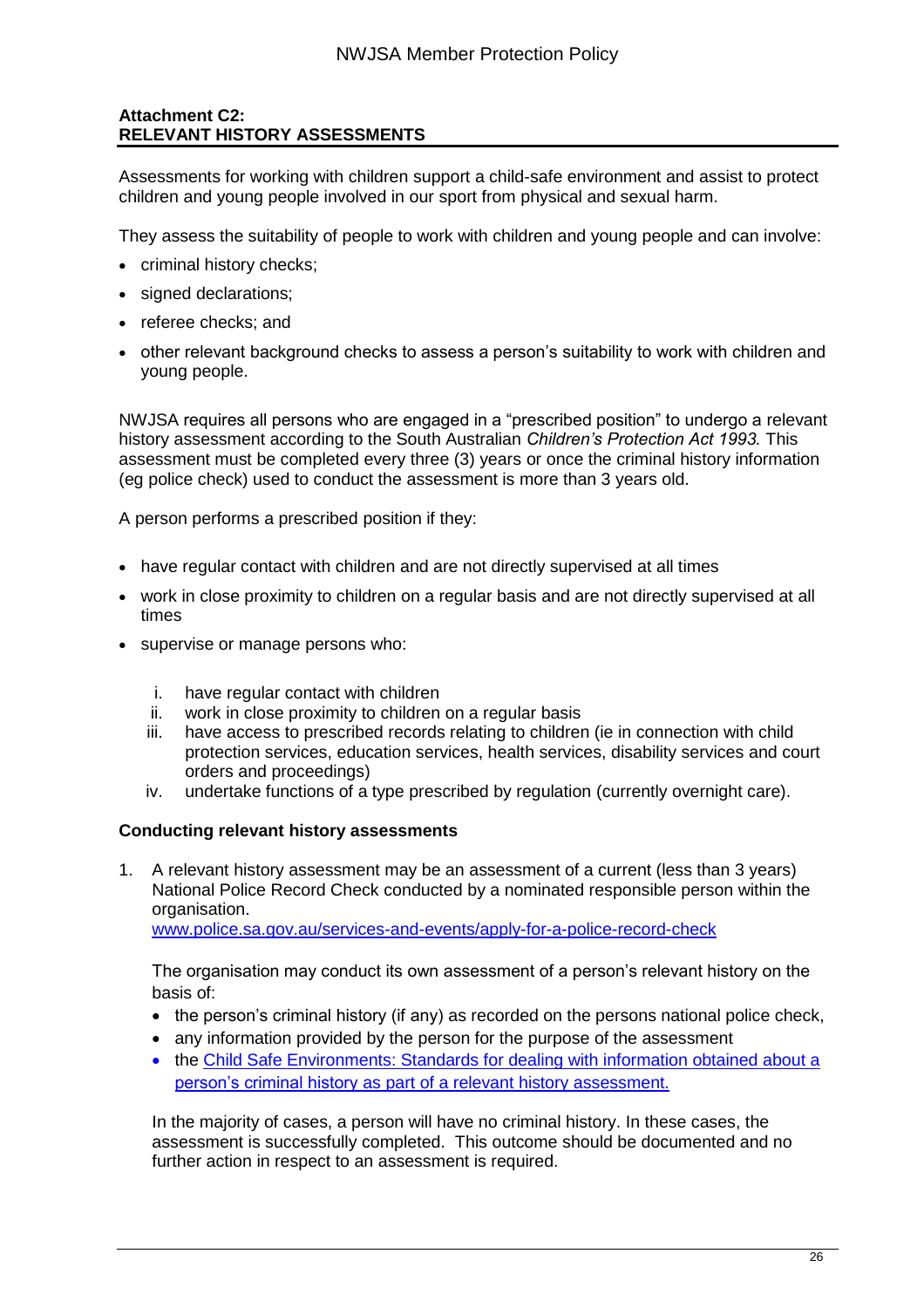- 2. Alternatively the organisation may request or can accept a current (less than 3 years) Child related employment screening conducted by the Department for Communities and Social Inclusion (DCSI) Screening Unit. A relevant history assessment conducted by the DCSI Screening Unit incorporates a broader range of information than an assessment conducted by an organisation alone. <http://www.dcsi.sa.gov.au/services/screening>
- 3. Organisations may accept the following forms of evidence to assess whether a person may pose a risk to the safety of children if appointed to or engaged to act in a child-related position, provided the information was obtained within the last three years:
	- A National Police Certificate that does not expressly state that it cannot be used as a clearance to work with children
	- A certificate of clearance from the DCSI Screening Unit or a valid registration document from the Teachers Registration Board
	- A current interstate working with children check.
	- A Police Check Clearance certificate issued by the Catholic Archdiocese of Adelaide Police Check Unit.

Organisations will need to decide whether it will accept these types of evidence and communicate the decision to all members of the organisation.

All assessments must be conducted and managed according to the Standards published by the Department for Education and Child Development (DECD) [Child safe environments:](http://www.decd.sa.gov.au/docs/documents/1/CSEStdsInfoCrimHist.pdf)  [Standards for dealing with information obtained about a person's criminal history as part of a](http://www.decd.sa.gov.au/docs/documents/1/CSEStdsInfoCrimHist.pdf)  [relevant history assessment](http://www.decd.sa.gov.au/docs/documents/1/CSEStdsInfoCrimHist.pdf)

### **Attachment C3: NATIONAL WORKING WITH CHILDREN CHECK REQUIREMENTS**

Working with Children Check requirements vary across Australia. **Fact Sheets** for each state and territory are available on the Play by the Rules website: [www.playbytherules.net](http://www.playbytherules.net/)

It is important to remember that when travelling to other states or territories, representatives of sporting organisations must comply with the legislative requirements of that particular state or territory.

In certain jurisdictions, temporary, time limited exemptions from working with children checks may be available for interstate visitors with a Working with Children Check in their home state.

The laws providing interstate exemptions are not consistent across Australia.

If an employee or volunteer for your organisation is travelling interstate to do work that would normally require a working for children check, you will need to check the relevant requirements of that state or territory.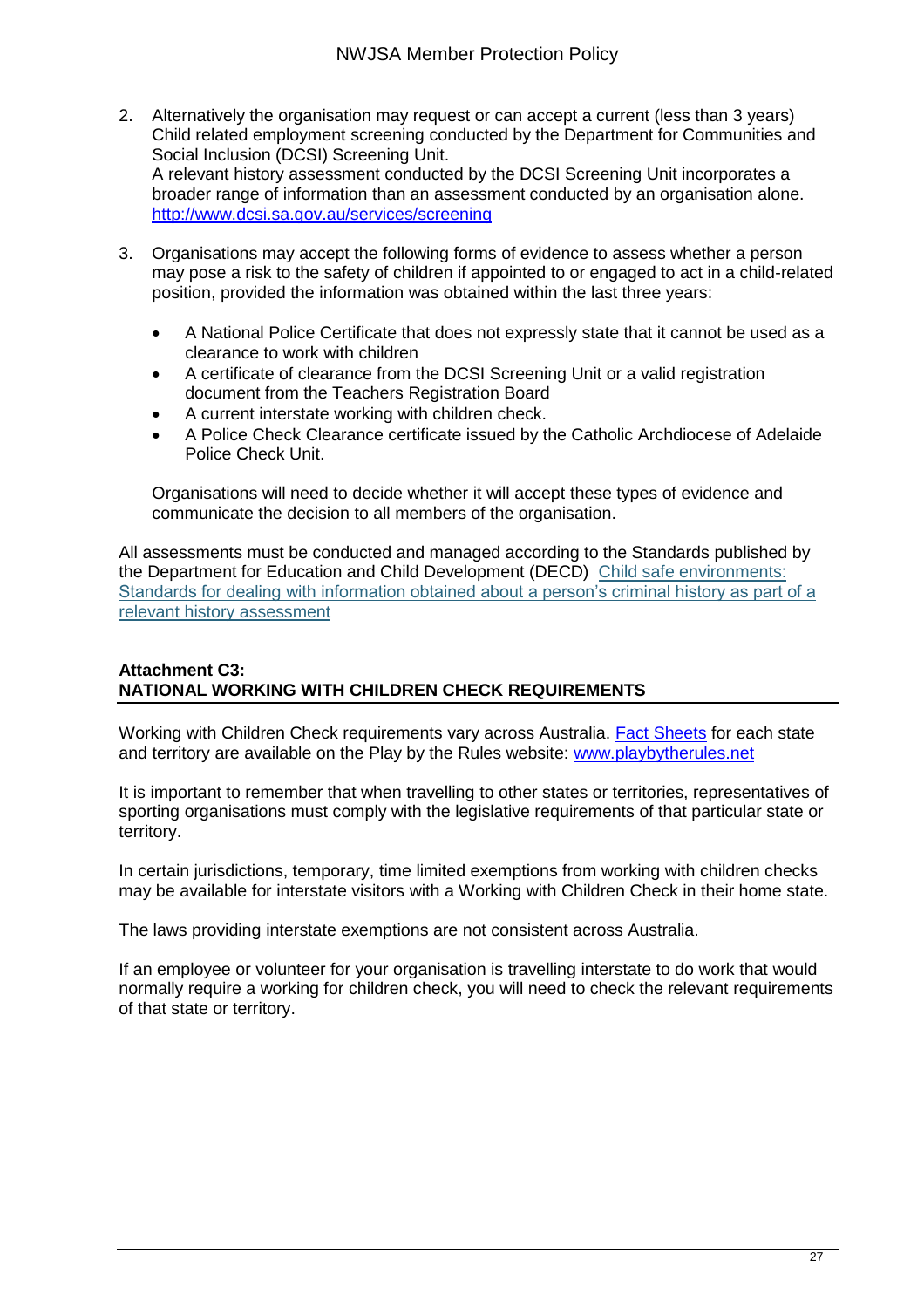### **Attachment C4: CHILD SAFE ENVIRONMENT COMPLIANCE**

#### **Member School and the state of the state of the state of the state of the state of the state of the state of the state of the state of the state of the state of the state of the state of the state of the state of the st**

- 1. Endorses and agrees to abide by the NWJSA Member Protection Policy and endorses the Child Safe Environment Compliance Statement lodged by the NWJSA with the South Australian Department of Education and Child Development.
- 2. Agrees to implement and adhere to the steps outlined in this document to ensure that the Member School is compliant.

**School Principal Name: \_\_\_\_\_\_\_\_\_\_\_\_\_\_\_\_\_\_\_\_\_\_\_\_\_\_\_\_\_\_\_\_\_\_\_\_\_\_\_\_\_\_\_\_\_\_\_\_\_\_\_\_\_\_\_\_\_\_\_\_** 

**Signed:\_\_\_\_\_\_\_\_\_\_\_\_\_\_ \_\_\_\_\_\_\_\_\_\_\_\_\_\_\_\_\_\_\_\_\_\_\_\_\_\_\_\_\_\_\_\_\_\_\_\_\_\_\_\_\_\_\_\_\_\_\_\_\_\_\_\_\_\_\_\_\_** 

**Date: \_\_\_\_\_\_\_\_\_\_\_\_\_\_\_\_\_\_\_\_\_\_\_\_\_\_\_\_\_\_\_\_\_\_\_\_**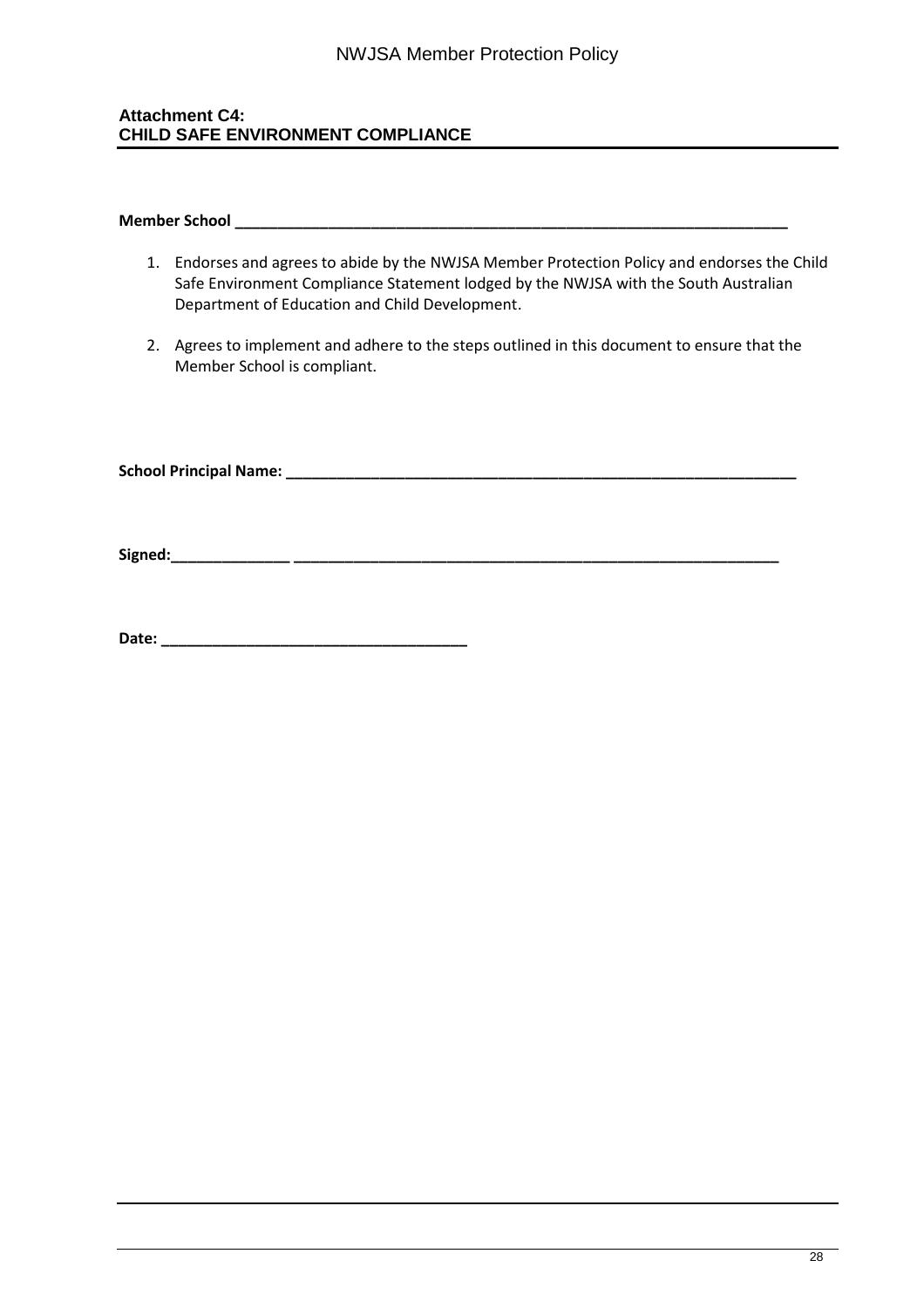### **PART D: COMPLAINT HANDLING PROCEDURES**

We will deal with all complaints in a fair, timely and transparent manner. All complaints will be treated seriously.

We will provide individuals with an informal and informal process to resolve the matter, along with access to an external complaint handling body, based on the nature of the complaint and our rules and regulations.

We also provide an appeals process for those matters.

We will maintain confidentiality where possible and as provided in this policy and seek to ensure that no one is victimised for making, supporting or providing information about a complaint.

### **ATTACHMENTS**

- Attachment D1: Complaints procedure<br>• Attachment D2. Mediation
- Attachment D2.
- Attachment D3. Investigation procedure
- Attachment D4. Tribunal procedure
- Attachment D5 NWJSA Grievance Flow Chart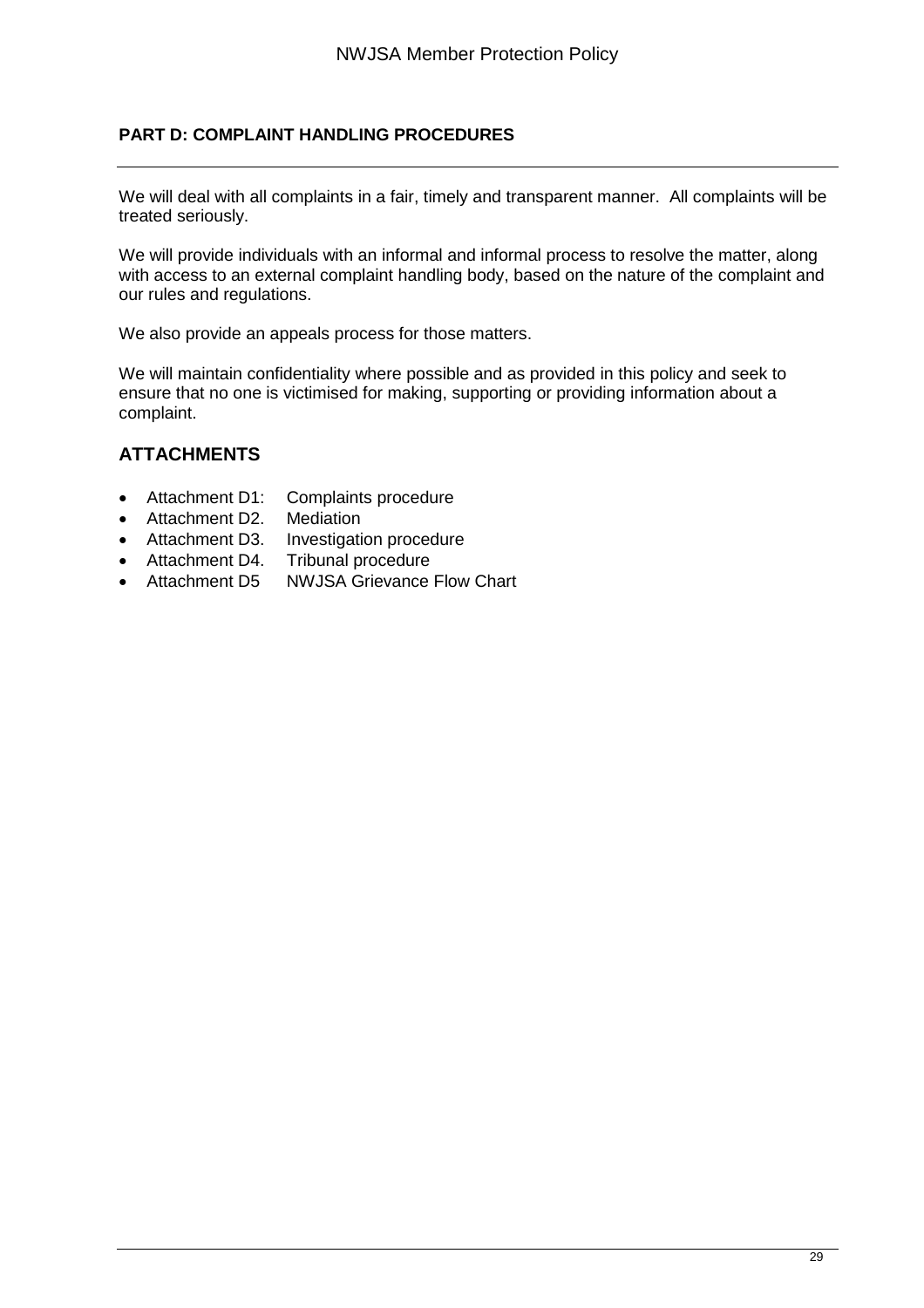### **Attachment D1: COMPLAINTS PROCEDURE**

NWJSA is committed to supporting people associated with our sport to make and resolve any complaints they may have in a fair, timely and effective way.

**We will endeavour to deal with complaints on a confidential basis**. We will not provide information about the complaint to another person without the complainant's consent, except if the law requires us disclose this information or it is necessary to properly deal with the complaint. To ensure fairness for everyone involved, we will provide the full details of the complaint to the person or people against whom the complaint has been made and ask for their response. As a result, it may be difficult for us to resolve complaints made anonymously.

We will provide **informal and formal procedures** to deal with complaints. Individuals and organisations can also make **complaints to external organisations** under anti-discrimination, child protection and other relevant laws.

### **Informal approaches**

**Step 1: Talk with the other person** (if safe, reasonable and appropriate) If you feel confident and comfortable to do so, you can approach the other person to discuss the issues and try and resolve the problem directly.

### **Step 2: Your School's Delegate**

We encourage you to talk your School's Delegate if:

- step 1 (above) is not appropriate;
- you are not sure how to handle the problem by yourself;
- you want to talk confidentially with someone and find out what options are available to address your concern; or
- the concern continues after you approached the other person.

The School Delegate will:

- ask how you would like your concern to be resolved and if you need support
- seek to provide different options for you to address your concern
- act as a support person, if you wish
- $\bullet$  refer you to an appropriate person (e.g. a mediator) to help you address your concern, if appropriate
- inform the relevant government authorities and/or police, if required by law to do so
- where possible and appropriate, maintain confidentiality.

### **Step 3: Decide how to address your concern**

After talking with the School Delegate you and the School Delegate may decide:

- there is no problem;
- the problem is minor and you do not wish to take the matter forward;
- to try and resolve the problem yourself, with or without a support person;
- to resolve the problem with the help of someone impartial, such as a mediator; or
- to resolve the matter through a formal process.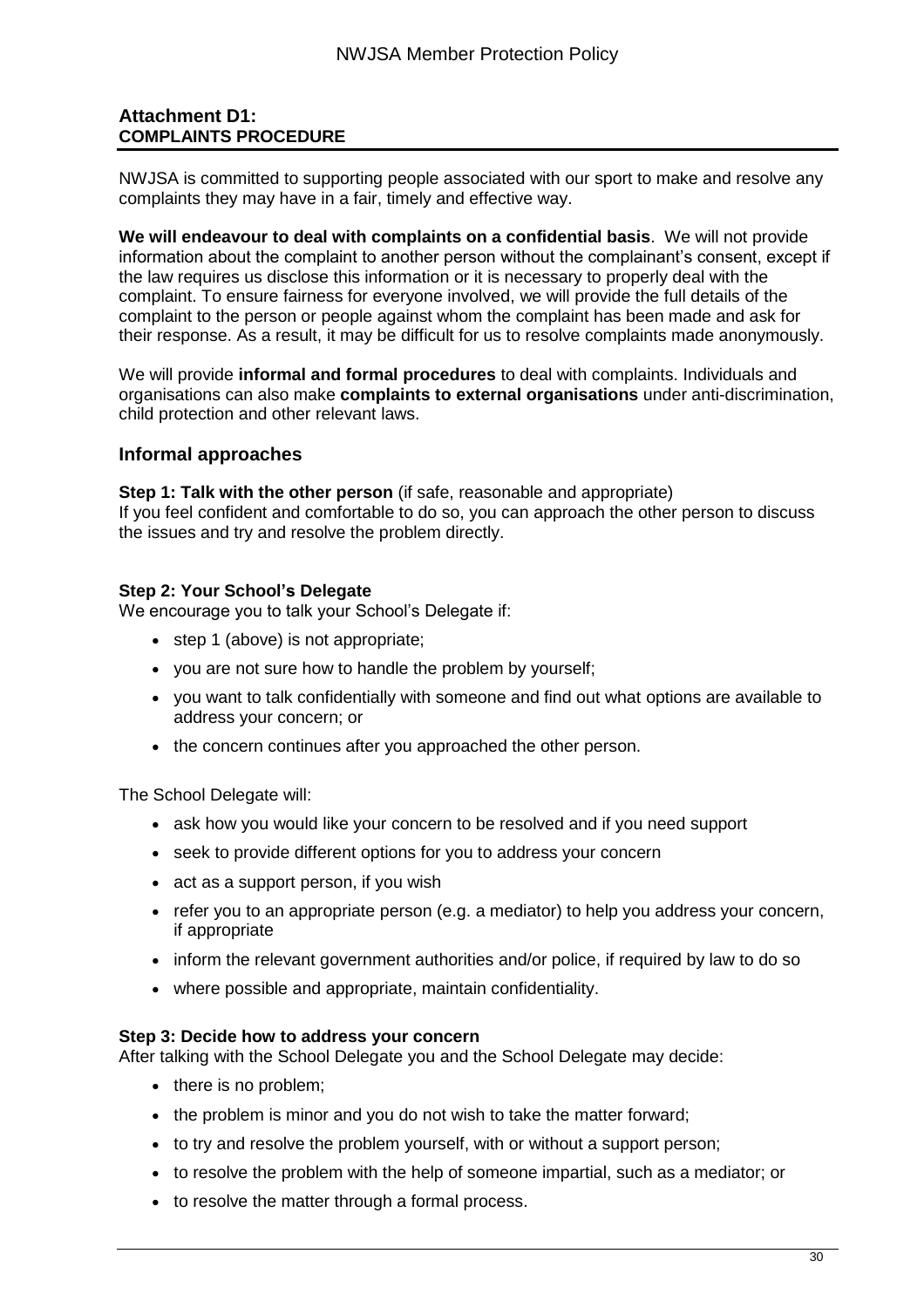### **Formal approaches**

### **Step 4: Making a formal complaint**

If it is not possible or appropriate to resolve your complaint through an informal process, you and the School Delegate may:

- make a formal complaint in writing to the NWJSA Grievance Officer, or
- approach a relevant external agency, such as an anti-discrimination or equal opportunity commission, for advice and assistance.

After receiving a formal complaint, and based on the material you provide, the NWJSA Grievance Officer will decide whether:

- he or she is the most appropriate person to receive and handle the complaint;
- the nature and seriousness of the complaint requires a formal resolution procedure;
- to refer the complaint to mediation;
- to appoint a person to investigate the complaint;
- to refer the complaint to a tribunal hearing;
- to engage The State Sport Dispute Centre to provide an independent mediation or a tribunal hearing
- to refer the matter to the police or other appropriate authority; and/or
- to implement any interim arrangements that will apply until the complaint process is completed.

In dealing with your formal complaint, the NWJSA Grievance Officer will take into account:

- the NWJSA Grievance Resolution Procedure outlined in attachment D5
- whether he or she has had any personal involvement in the circumstances and if so, whether it is appropriate someone else should handle the complaint;
- your wishes, and the wishes of the respondent, regarding how the complaint should be handled;
- the relationship between you and the respondent (e.g. an actual or perceived power imbalance between you and the respondent);
- whether the facts of the complaint are in dispute; and
- the urgency of the complaint, including the possibility that you might face further unacceptable behaviour while the complaint process is underway.

If the NWJSA Grievance Officer is the appropriate person to handle the complaint, he or she will, where appropriate and/or necessary:

- provide the information received from you to the other person(s) involved and ask for a response;
- decide if there is enough information to determine whether the matter alleged in your complaint did or did not occur; and/or
- determine what, if any, further action to take, including referring the matter for investigation or disciplinary action in accordance with this policy.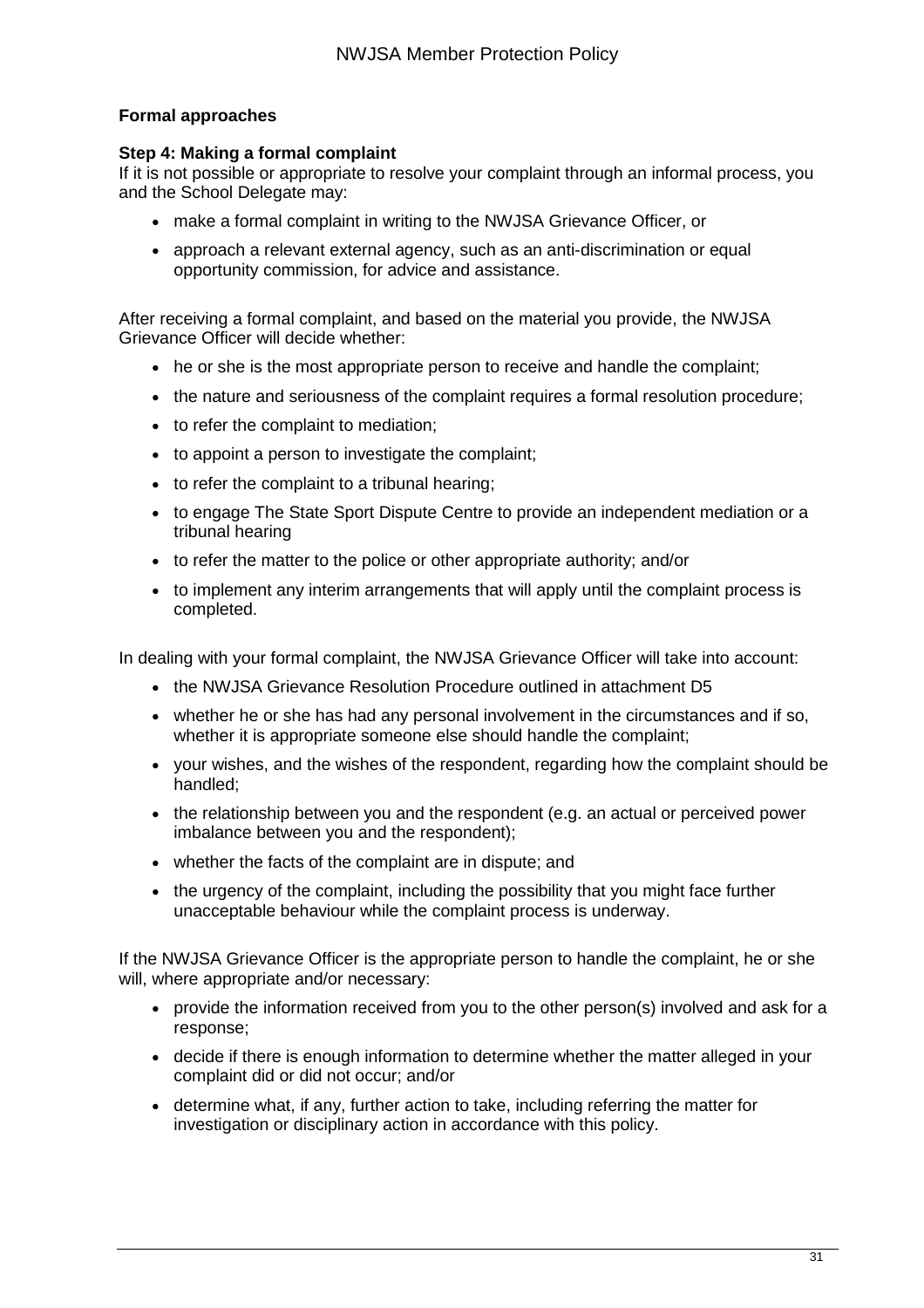### **Step 5: Investigating the complaint**

In some cases, an investigation may be required to determine the facts surrounding the complaint. Our investigations procedure is outlined in Attachment D3*.* 

Following the investigation, a written report will be provided to the NWJSA Board.

- If the complaint is referred to mediation, we will follow the steps outlined in Attachment D2 or as agreed by you, the respondent and the mediator.
- If the complaint is referred to a tribunal hearing, the hearing will be conducted according to the steps outlined in Attachment D4.
- If the complaint is referred to the police or another external agency, we will endeavour to provide all reasonable assistance required by the police or the agency.

Any costs incurred by us relating to the complaint process set out in this policy (e.g. investigation, mediation and/or a tribunal hearing) are to be met by the complainant unless otherwise stated.

#### **Step 6: Reconsidering a complaint or appealing a decision**

If the matter is referred to mediation and is not resolved at mediation, you may request that the NWJSA Grievance Officer reconsider the complaint in accordance with Step 3.

In accordance with NWJSA rules you or the respondent(s) may also appeal a decision made at a tribunal hearing. The grounds and process for appeals are set out in Attachment D4.

#### **Step 7: Documenting the resolution**

The NWJSA Grievance Officer will record the complaint, the steps taken to resolve it and the outcome. This information will be stored in a confidential and secure place. If the complaint was dealt with at the state/district level, the information will be stored by the state association. If the matter is of a serious nature, or if it was dealt with at the national level, the information will be stored by NWJSA and a copy stored by the state association.

### **Approaching external organisations**

If you feel that you have been harassed or discriminated against, you can seek advice from the equal opportunity commission. There is no obligation to make a formal complaint. However, if the commission advises you that the issues appear to be within its jurisdiction, you may choose to lodge a formal complaint with the commission.

The commission may investigate your complaint. The commission may also attempt to conciliate the complaint on a confidential basis. If this fails, or if it is not appropriate, the complaint may go to a formal hearing. The tribunal will make a finding and decide what action, if any, will be taken.

**The Equal Opportunity Commission** can be contacted online at [www.eoc.sa.gov.au/](http://www.eoc.sa.gov.au/) or phone 08 8207 1977

Serious incidents, such as assault or sexual assault, should be reported to the police.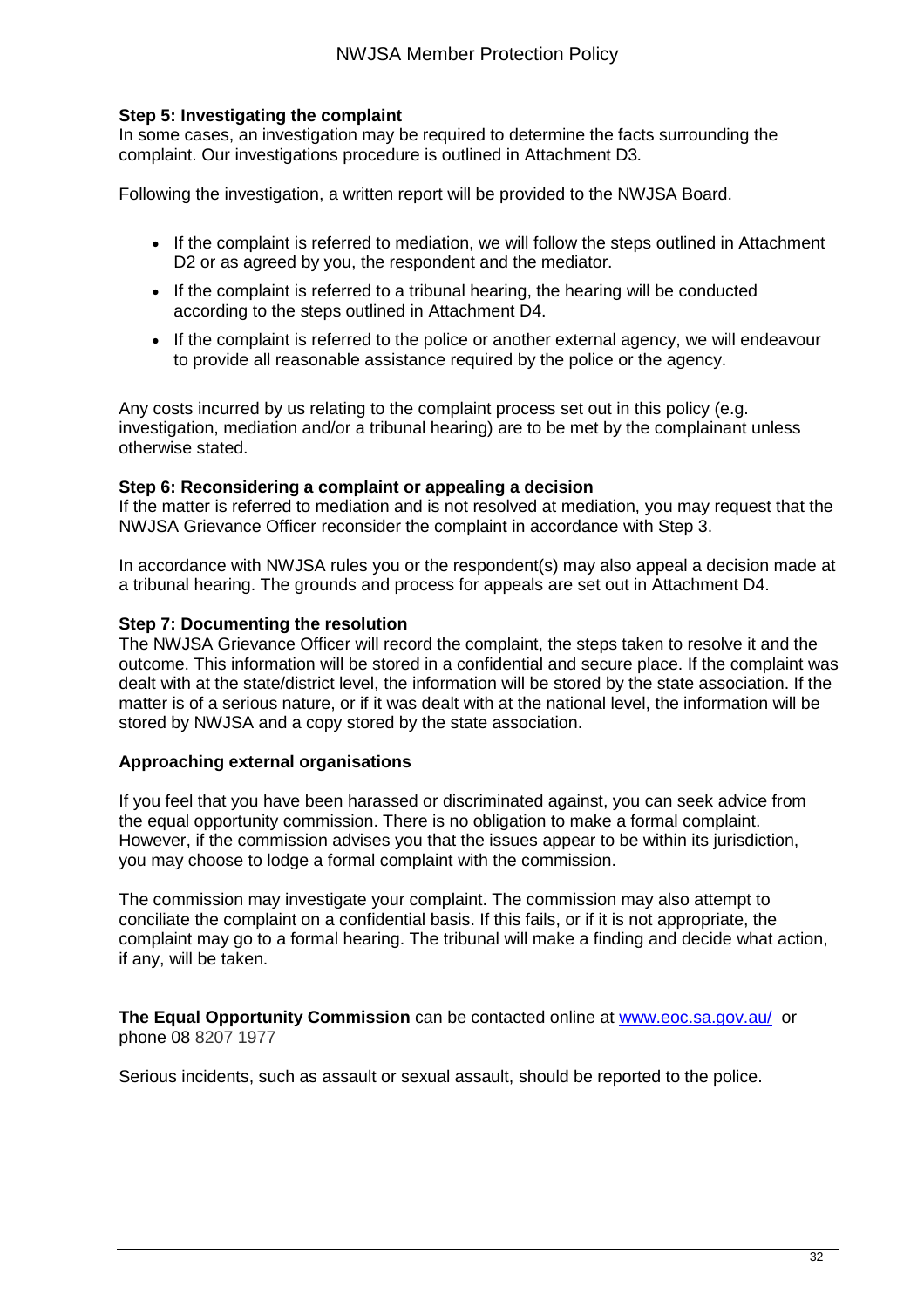### **Attachment D2: MEDIATION**

Mediation is a process that seeks to resolve complaints with the assistance of an impartial person – the mediator.

The mediator does not decide who is right or wrong and does not tell either side what they must do. Instead, he or she helps those involved to discuss the issues and seeks to facilitate a mutually agreeable solution.

Our approach to mediation follows the steps set out below*.*

- 1. The NWJSA Grievance Officer will appoint an appropriate mediator to help resolve the complaint. This will be done under the direction of NWJSA and in consultation with the complainant and the respondent(s). The mediator will be an independent person in the context of the complaint, however this does not preclude a person with an association with NWJSA acting as mediator.
- 2. The mediator will talk with the complainant and respondent(s) about how the mediation will take place and who will participate. At a minimum, the mediator will prepare an agenda of issues to be discussed.
- 3. All issues raised during mediation will be treated confidentially. We also respect the rights of the complainant and the respondent(s) to pursue an alternative process if the complaint is not resolved.
- 4. If the complaint is resolved by mediation, where appropriate the mediator may seek to ensure the parties execute a document that sets out the agreement that has been reached. This agreement will be signed by the complainant and the respondent(s). We expect the parties involved to respect and comply with the terms of the agreement.
- 5. If the complaint is not resolved by mediation, the complainant may:
	- write to NWJSA Grievance Officer to request that the NWJSA Grievance Officer reconsider the complaint; and
	- approach any relevant external agency, such as an anti-discrimination or equal opportunity commission, to resolve the matter.

We recognise that there are some **situations where mediation may not be appropriate**, including:

- when the people involved have completely different versions of the incident;
- when one or both parties are unwilling to attempt mediation;
- when there is a real or perceived power imbalance between the people involved;
- matters that involve serious allegations.

### **Mediation Services**

 In some circumstances NWJSA may choose to engage **The State Sport Dispute Centre**, based at Sport SA, to provide independent mediation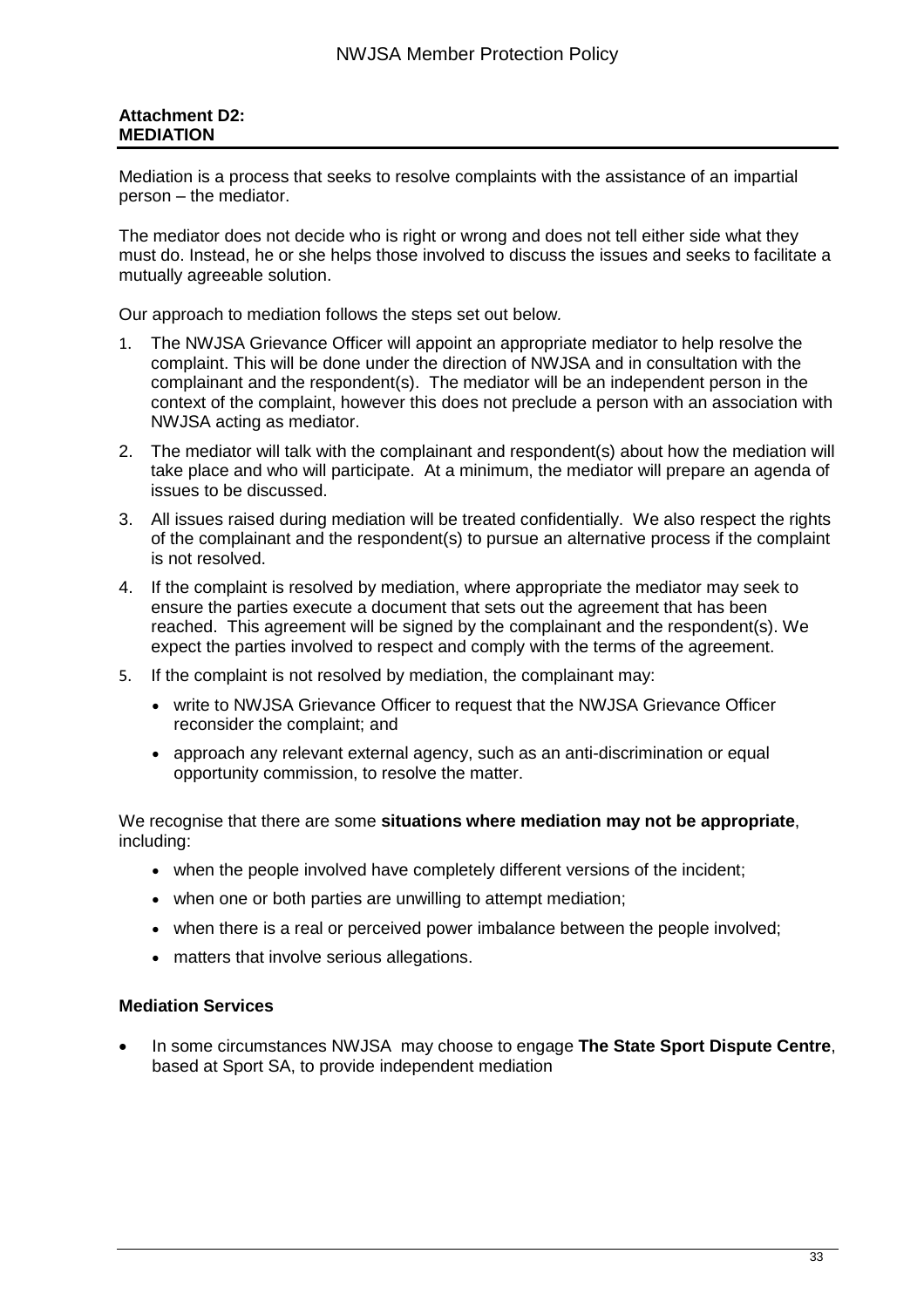### **Attachment D3: INVESTIGATION PROCESS**

There will be times when a complaint will need to be investigated and information gathered.

An investigation helps determine the facts relating to the incident, if requested, recommendations as to possible findings and next steps.

Any investigation we conduct will be fair to all people involved. The investigation process will be undertaken by an unbiased person.

If we decide that a complaint should be investigated, we will follow the steps outlined below.

- 1. We will provide a written brief to the investigator that sets out the terms of engagement and his or her roles and responsibilities.
- 2. The investigator may:
	- interview the complainant and record the interview in writing;
	- provide full details of the complaint to the respondent(s) so that they can respond
	- $\bullet$  interview the respondent(s) to allow them to answer the complaint and record the interview in writing;
	- obtain statements from witnesses and collect other relevant evidence;
	- make a finding as to whether the complaint is:
		- substantiated (there is sufficient evidence to support the complaint)
		- inconclusive (there is insufficient evidence either way);
		- unsubstantiated (there is sufficient evidence to show that the complaint is unfounded);
		- mischievous, vexatious or knowingly untrue.
	- provide a report to NWJSA documenting the complaint, the investigation process, the evidence,) and, if requested, any findings and recommendations.
- 3. We will provide a report to the complainant and the respondent(s) documenting the complaint, the investigation process and summarising key points from the investigation.
- 4. The complainant and the respondent(s) will be entitled to support throughout this process from their chosen support person or adviser.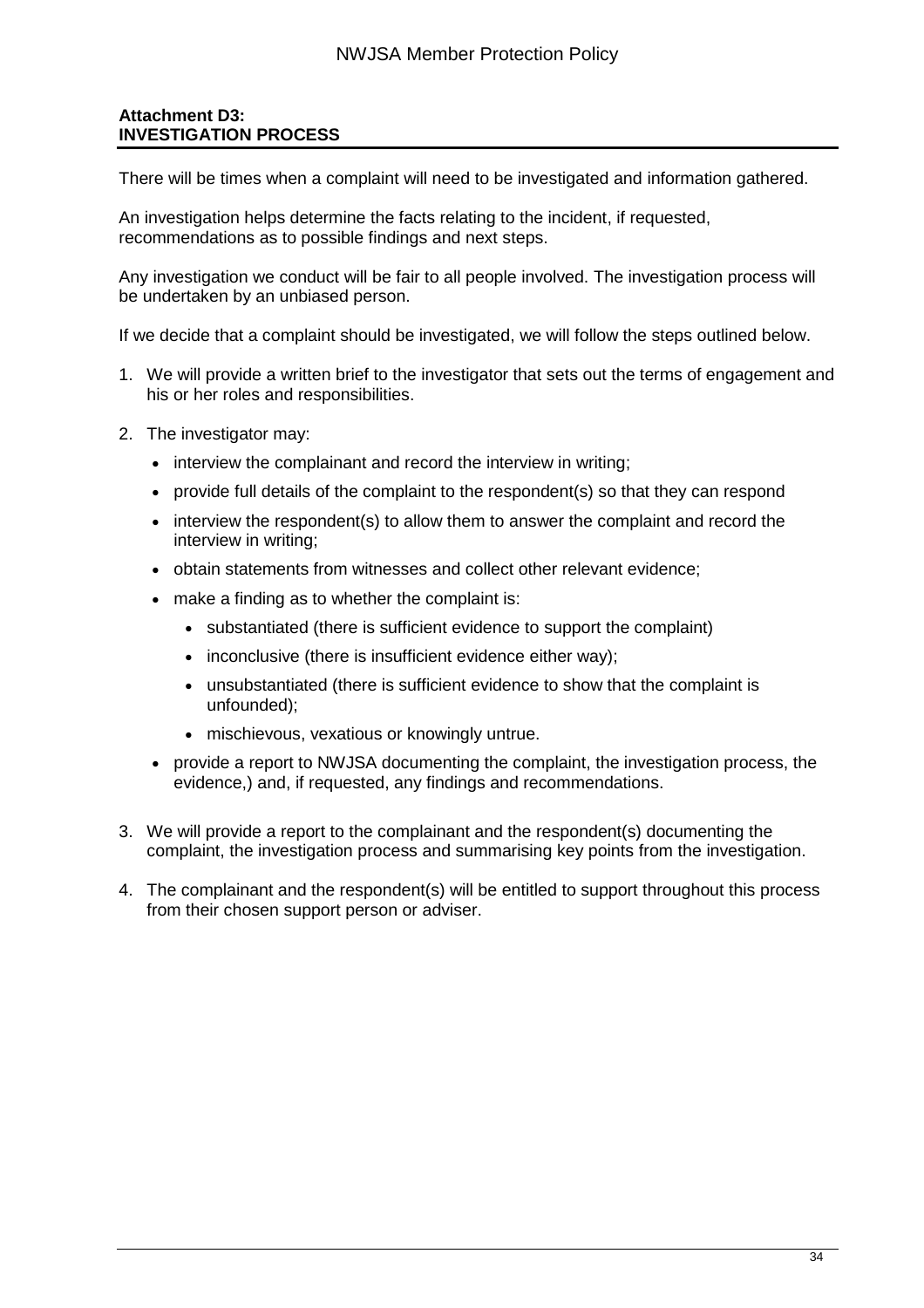### **Attachment D4: TRIBUNAL PROCEDURES**

We will follow the steps set out below to hear formal complaints made under our Member Protection Policy.

### **Preparing for a Tribunal hearing**

- 1. A Tribunal panel will be established, according to the rules set out in our constituent documents, rules and by-laws, to hear a complaint that has been referred to it by NWJSA Grievance Officer.
- 2. The number of Tribunal panel members required to be present throughout the hearing will be 3 persons. The Tribunal panel members will be provided with a copy of all the relevant correspondence, reports or information received and sent by NWJSA Grievance Officer relating to the complaint/allegations.
- 3. The Tribunal hearing will be held as soon as practicable. However, adequate time must be provided for the respondent(s) to prepare for the hearing.
- 4. The NWJSA Grievance Officer will inform the respondent(s) in writing that a Tribunal hearing will take place. The notice will outline:
	- that the person has a right to appear at the Tribunal hearing to defend the complaint/allegations;
	- the details of the complaint and of all allegations, as well as the provision or clause of any policy, rule or regulation that has allegedly been breached;
	- the date, time and venue of the Tribunal hearing;
	- that verbal and/or written submissions can be presented at the Tribunal hearing;
	- that witnesses may attend the Tribunal hearing to support the position of the respondent/s;
	- an outline of any possible sanctions that may be imposed if the complaint is found to be true;
	- That legal representation will not be allowed. [The respondent may be assisted by a support person at a Tribunal hearing. For example, where the respondent is a minor, he or she should have a parent or guardian present. However a person cannot be a support person if he or she has been admitted to the practice as a lawyer or worked as a trainee lawyer.] A copy of any investigation report findings will be provided to the respondent(s).
- 5. The NWJSA Grievance Officer will notify the complainant in writing that a Tribunal hearing will take place. The notice will outline:
	- that the person has a right to appear at the Tribunal hearing to support their complaint;
	- the details of the complaint, including any relevant rules or regulations the respondent is accused of breaching;
	- the date, time and venue of the Tribunal hearing;
	- that verbal and/or written submissions can be presented at the Tribunal hearing;
	- that witnesses may attend the Tribunal hearing to support the complainant's position;
	- that legal representation will not be allowed. The respondent may be assisted by a support person at a Tribunal hearing. For example, where the respondent is a minor, he or she should have a parent or guardian present. However, a person cannot be a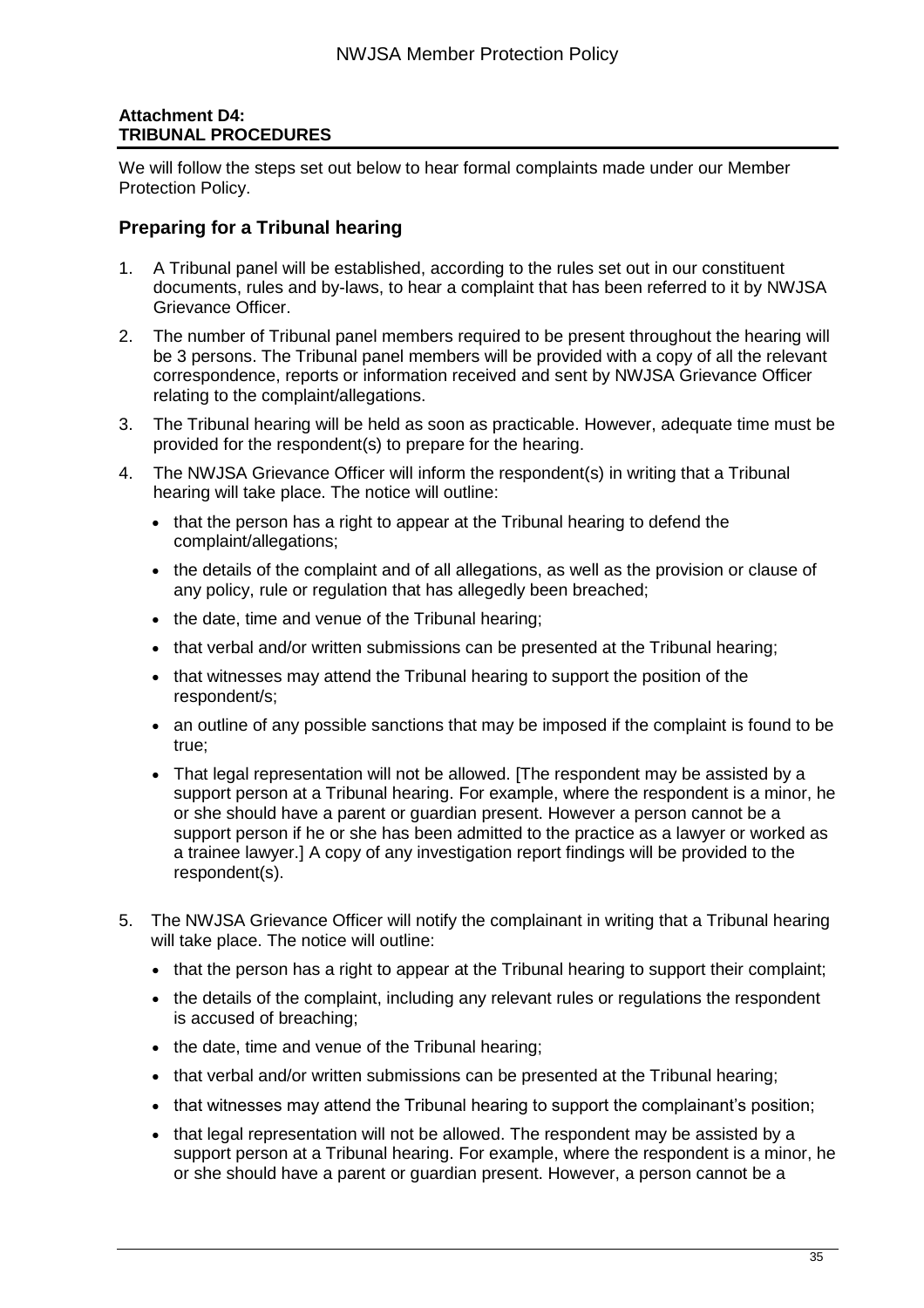support person if he or she has been admitted to practice as a lawyer or worked as a trainee lawyer.

- A copy of the investigation report findings will be provided to the complainant.
- 6. If the complainant believes the details of the complaint are incorrect or insufficient, he or she should inform the NWJSA Grievance Officer as soon as possible so that the respondent(s) and members of the Tribunal panel can be properly informed of the complaint.
- 7. If possible, the Tribunal panel should include at least one person with knowledge or experience of the relevant laws/rules (e.g. anti-discrimination).

### **Tribunal hearing procedure**

- 8. The following people will be allowed to attend the Tribunal hearing:
	- Tribunal panel members;
	- $\bullet$  the respondent(s);
	- the complainant;
	- any witnesses called by the respondent(s);
	- any witnesses called by the complainant;
	- any parent/guardian or support person required to support the respondent or the complainant.
- 9. If the respondent(s) is not present at the set hearing time and the Tribunal chairperson considers that no valid reason has been presented for this absence, the Tribunal hearing will continue subject to the chairperson being satisfied that all Tribunal notification requirements have been met.
- 10. If the Tribunal chairperson considers that there is a valid reason for the non-attendance of the respondent(s), or the chairperson does not believe the Tribunal notification requirements have been met, then the Tribunal hearing will be rescheduled to a later date.
- 11. If the Tribunal chairperson wishes to reschedule the Tribunal hearing date, the Tribunal chairperson will inform the NWJSA Grievance Officer of the need to reschedule the hearing and the NWJSA Grievance Officer will arrange for the Tribunal to be reconvened.
- 12. The Tribunal chairperson will read out the complaint, ask each respondent if he or she understands the complaint and if he or she agrees or disagrees with the complaint.
- 13. If the respondent agrees with the complaint, he or she will be asked to provide any evidence or witnesses that should be considered by the Tribunal when determining any sanctions.
- 14. If the respondent disagrees with the complaint, the complainant will be asked to describe the circumstances that lead to the complaint being made.
	- Reference may be made to brief notes.
	- The complainant may call witnesses.
	- The respondent may question the complainant and any witnesses.
- 15. The respondent will then be asked to respond to the complaint.
	- Reference may be made to brief notes.
	- The respondent may call witnesses.
	- The complainant may ask questions of the respondent and any witnesses.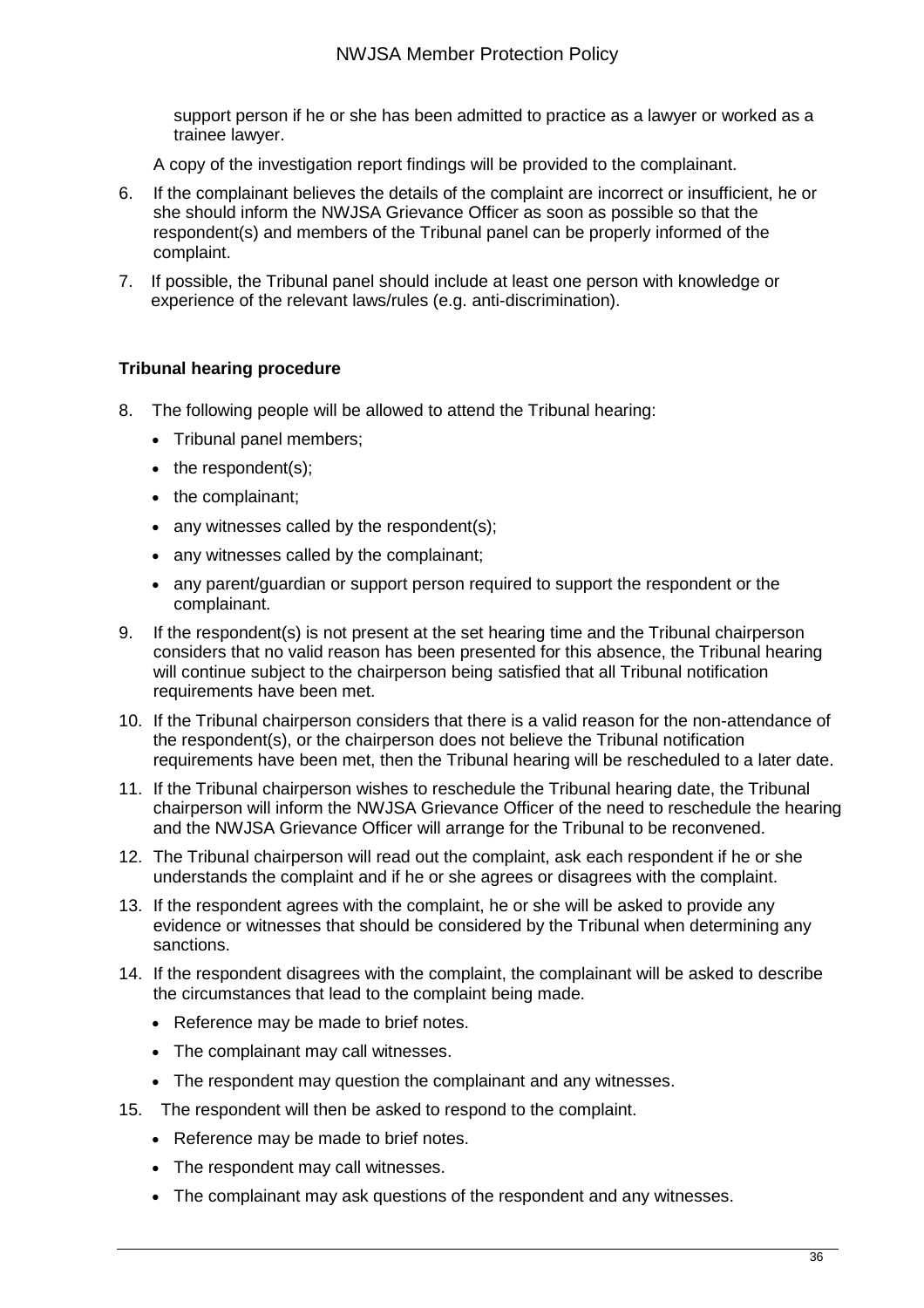- 16. The complainant and respondent(s) may be present when evidence is presented to the Tribunal hearing. Witnesses may be asked to wait outside the hearing until they are required.
- 17. The Tribunal may:
	- consider any evidence, and in any form, that it deems relevant;
	- ask questions of any person giving evidence;
	- limit the number of witnesses (including limiting witnesses to those persons who only provide new evidence);
	- require (to the extent it has power to do so) the attendance of any witness it deems relevant; and
	- act in an inquisitorial manner in order to establish the truth of the issue/complaint before it.
- 18. Video evidence, if available, may be presented. Arrangements for the viewing of this evidence must be made entirely by the person(s) wishing to offer this type of evidence.
- 19. If the Tribunal panel considers that at any time during the hearing there is any unreasonable or intimidatory behaviour from anyone, the Tribunal chairperson may deny further involvement of that person in the hearing.
- 20. After all the evidence has been presented, the Tribunal will make its decision in private. The Tribunal must decide whether the complaint has, on the balance of probabilities, been substantiated.
- 21. All Tribunal decisions will be by majority vote.
- 22. The Tribunal chairperson may announce the decision of the Tribunal at the conclusion of the hearing. Alternatively, he or she may reserve the decision of the Tribunal at the conclusion of the hearing and deliver the decision at a later time.
- 23. The respondent(s) will have the opportunity to make submissions to the Tribunal in relation to any sanctions that may be imposed.
- 24. Within 48 hours of the Tribunal delivering its decision, the Tribunal chairperson will:
	- forward a notice of the Tribunal's decision to the NWJSA Grievance Officer including details of any sanction imposed.
	- forward a letter reconfirming the Tribunal's decision to the respondent(s), including any sanction imposed. The letter should also outline the process and grounds for an appeal, if allowed.
- 25. The Tribunal does not need to provide written reasons for its decision.

### **Appeals procedure**

- 27. A complainant or a respondent(s) may lodge with NWJSA an appeal in relation to the decision of a Tribunal on one or more of the following grounds:
	- a) Policy was not properly followed or implemented;
	- b) Disciplinary measure(s) imposed is unjust and/or unreasonable;
	- c) Determination was affected by bias.
- 28. A person wanting to appeal must lodge a letter setting out the basis for their appeal with the NWJSA Grievance Officer within 7 days of the decision being made*.*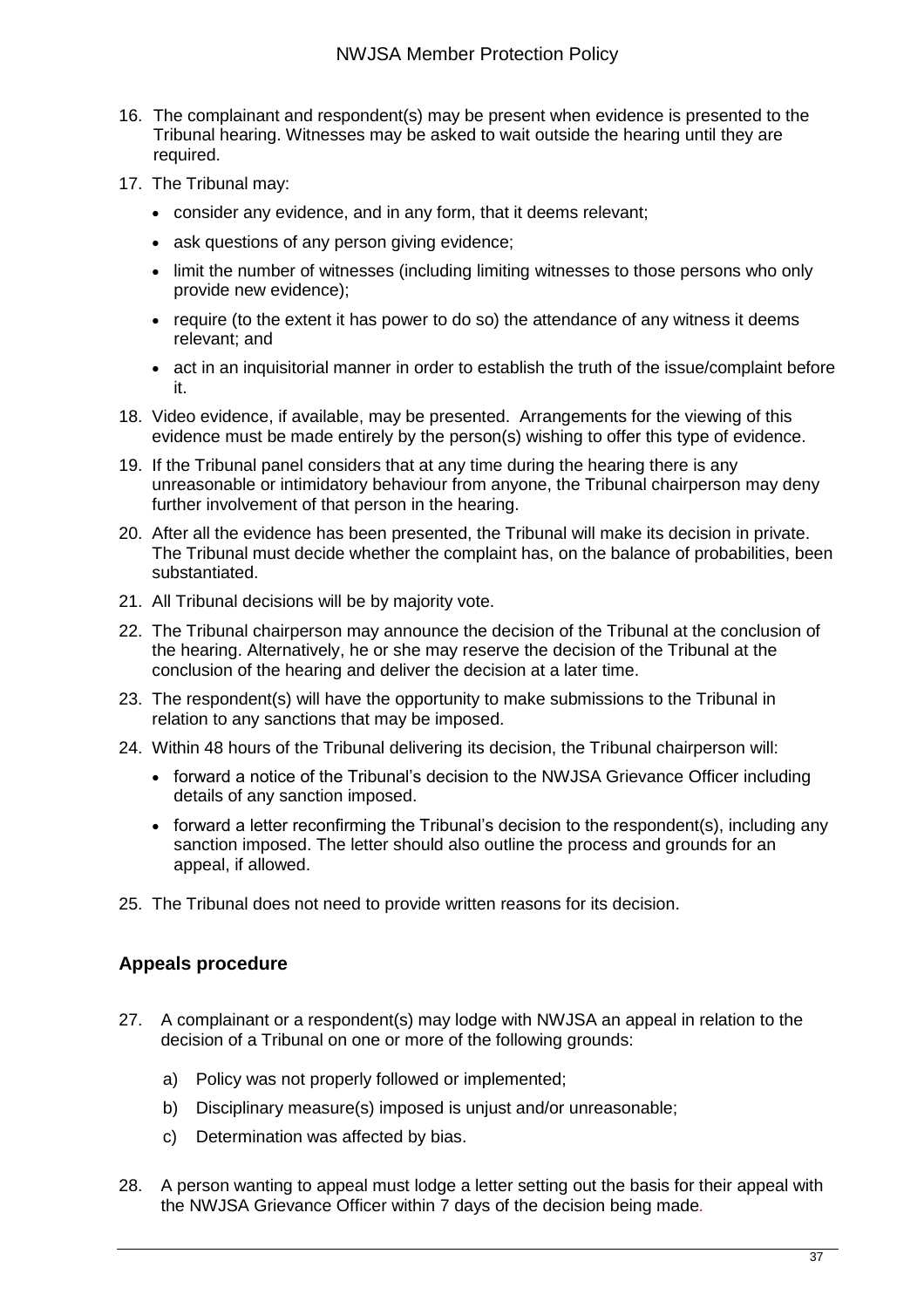- 29. If the letter of appeal is not received by the NWJSA Grievance Officer within this time, the right of appeal will lapse.
- 30. The letter of appeal and the notice of the Tribunal's decision will be forwarded to the State Sports Dispute Centre to review and to decide whether there are sufficient grounds for the appeal to proceed. The State Sports Dispute Centre may invite any witnesses to the meeting that he or she believes are required to make an informed decision.
- 31. If the appellant has not shown sufficient grounds for an appeal in accordance with clause 27, then the appeal will be rejected. The appellant will be notified in writing, including the reasons for the decision.
- 32. If the appeal is accepted, an Appeal Tribunal with new panel members will be convened to rehear the complaint*,*
- 33. The Tribunal hearing procedure shall be followed for the Appeal Tribunal.
- 34. The decision of the Appeal Tribunal will be final and binding.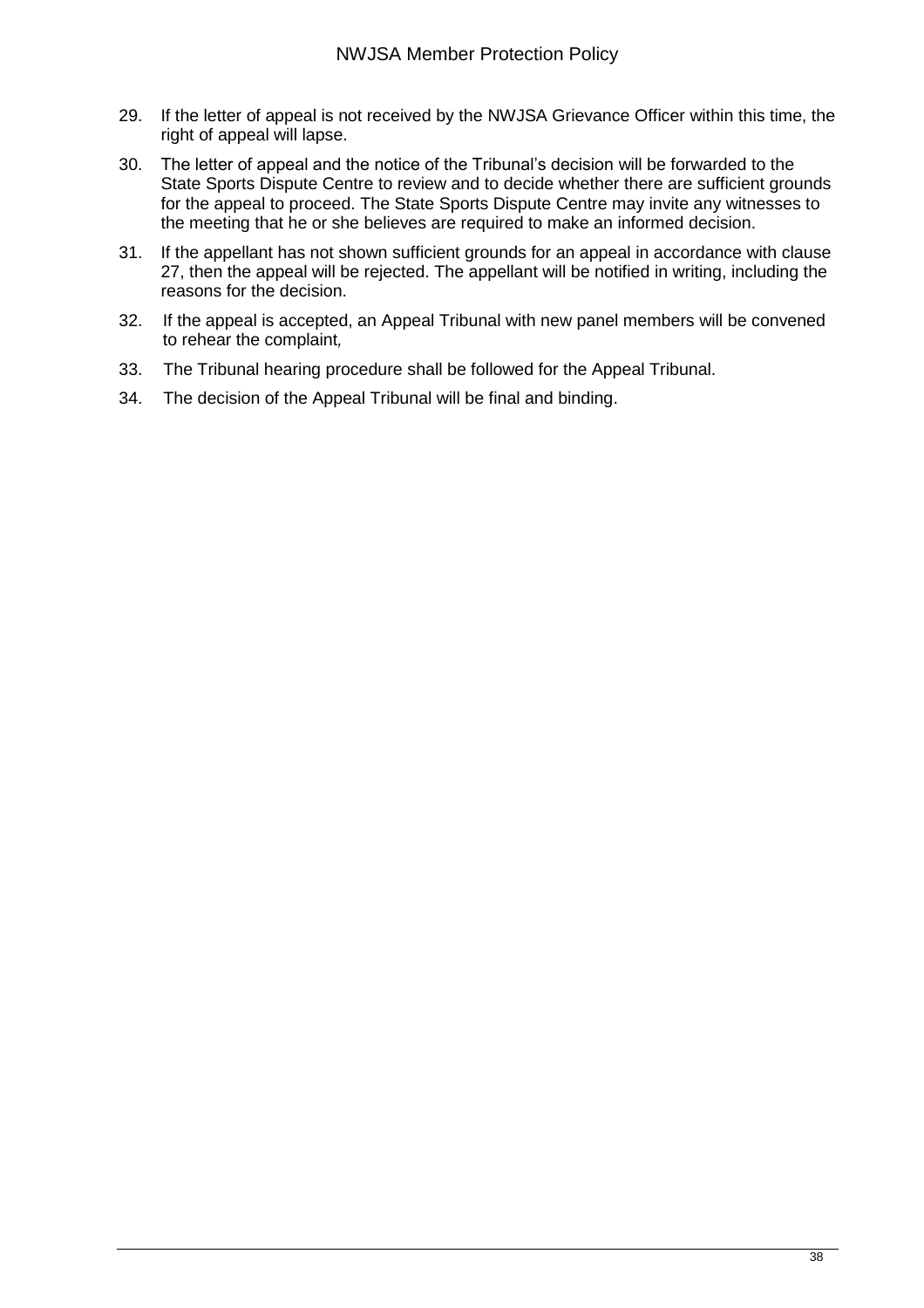### **Attachment D5: NWJSA Grievance Flow Chart**

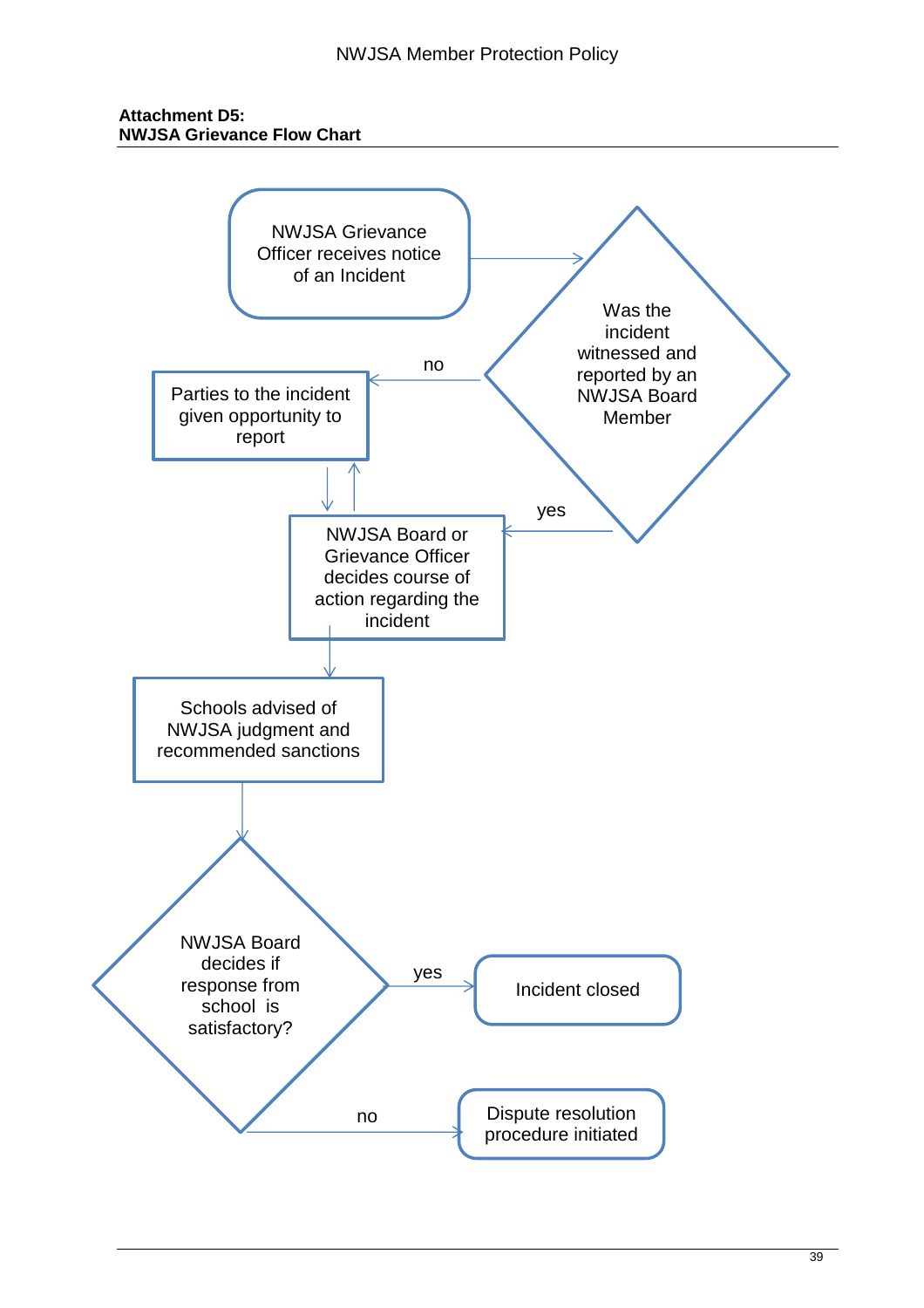### **PART E: REPORTING REQUIREMENTS AND DOCUMENTS/FORMS**

We will ensure that all the complaints we receive, both formal and informal, are properly documented. This includes recording how the complaint was resolved and the outcome of the complaint.

This information, and any additional records and notes, will be treated confidentially (subject to disclosure required by law or permitted under this policy) and stored in a secure place.

We will treat any allegation of child abuse or neglect promptly, seriously and with a high degree of sensitivity.

We will ensure that everyone who works with our organisation in a paid or unpaid capacity understands how to appropriately receive and record allegations of child abuse and neglect and how to report those allegations to the relevant authorities in their state or territory.

### **ATTACHMENTS**

- Attachment E1: Record of informal complaint
- Attachment E2: Record of formal complaint
- Attachment E3: Handling an allegation of child abuse
- Attachment E4: Confidential record of child abuse allegation
- Attachment E5: Reporting Child abuse and neglect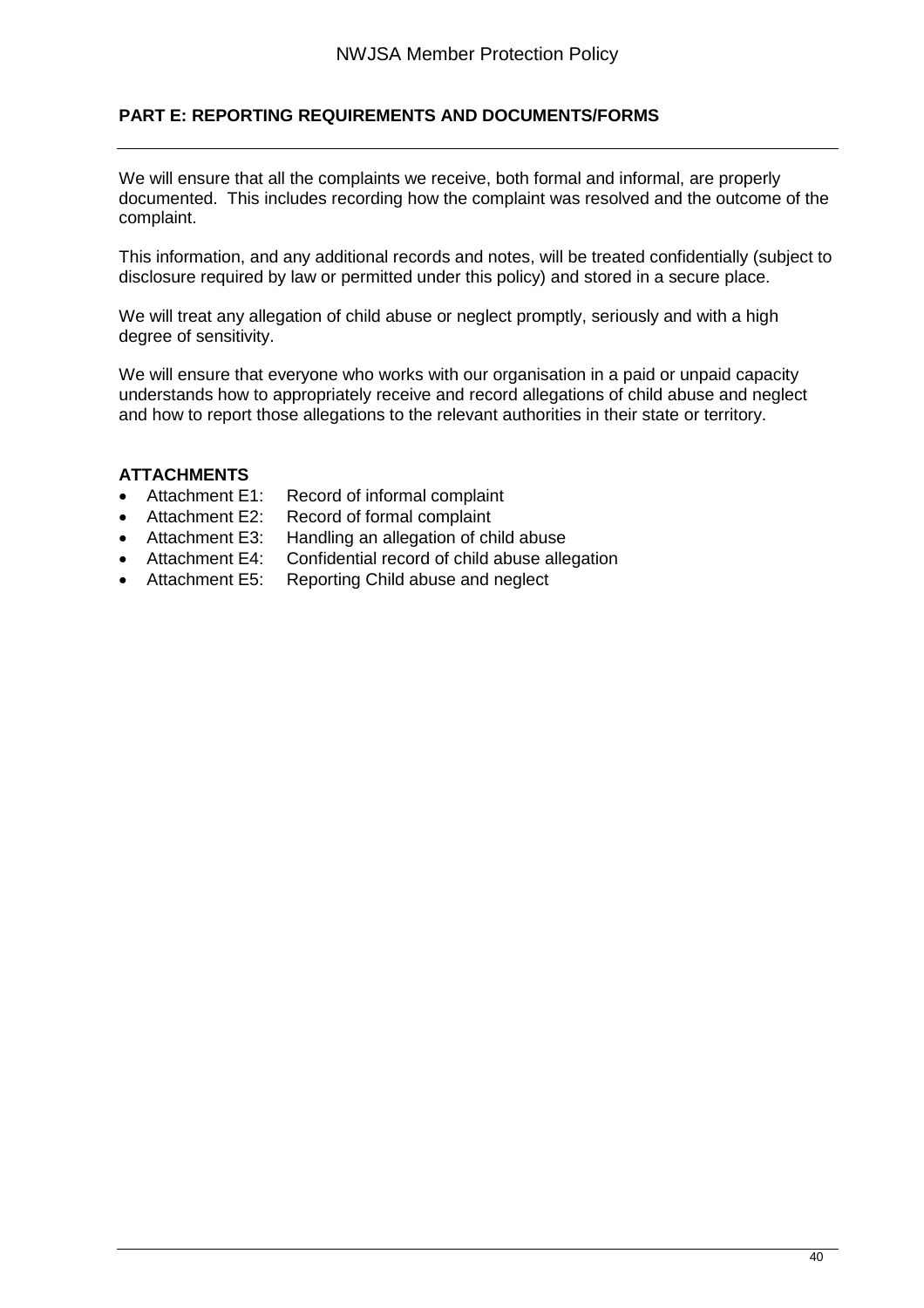### **Attachment E1: RECORD OF INFORMAL COMPLAINT**

| Name of person receiving<br>complaint                                        |                                                                                                                        |                     |                                                              | Date:              |
|------------------------------------------------------------------------------|------------------------------------------------------------------------------------------------------------------------|---------------------|--------------------------------------------------------------|--------------------|
| Complainant's Name                                                           |                                                                                                                        |                     |                                                              |                    |
|                                                                              | Over 18                                                                                                                |                     | □ Under 18                                                   |                    |
| Role/status                                                                  | Administrator (volunteer)<br>□ Athlete/player<br>Coach/Assistant Coach<br>$\Box$<br>Employee (paid)<br>0<br>□ Official |                     | □ Parent<br>□ Spectator<br>□ Support Personnel<br>Other<br>П |                    |
| When/where did the<br>incident take place?                                   |                                                                                                                        |                     |                                                              |                    |
| What are the facts relating<br>to the incident, as stated by<br>complainant? |                                                                                                                        |                     |                                                              |                    |
| What is the nature of the                                                    | $\Box$ Harassment<br>or                                                                                                | Discrimination      |                                                              |                    |
| complaint?<br>(category/basis/grounds)                                       | □ Sexual/sexist                                                                                                        | □ Selection dispute |                                                              | □ Coaching methods |
|                                                                              | Sexuality<br>ப                                                                                                         | □ Personality clash |                                                              | □ Verbal abuse     |
| Tick more than one box if                                                    | Race<br>H                                                                                                              | <b>Bullying</b>     |                                                              | □ Physical abuse   |
| necessary                                                                    | Religion                                                                                                               | Disability          |                                                              | □ Victimisation    |
|                                                                              | Pregnancy                                                                                                              | □ Child Abuse       |                                                              | □ Unfair decision  |
|                                                                              | Other                                                                                                                  |                     |                                                              |                    |
| What does the complainant<br>want to happen to resolve<br>the issue?         |                                                                                                                        |                     |                                                              |                    |
| What other information has<br>the complainant provided?                      |                                                                                                                        |                     |                                                              |                    |
| What is the complainant<br>going to do now?                                  |                                                                                                                        |                     |                                                              |                    |

**This record and any notes must be kept confidential and secure.** If the issue becomes a formal complaint, this record is to be given to the NWJSA Chairman.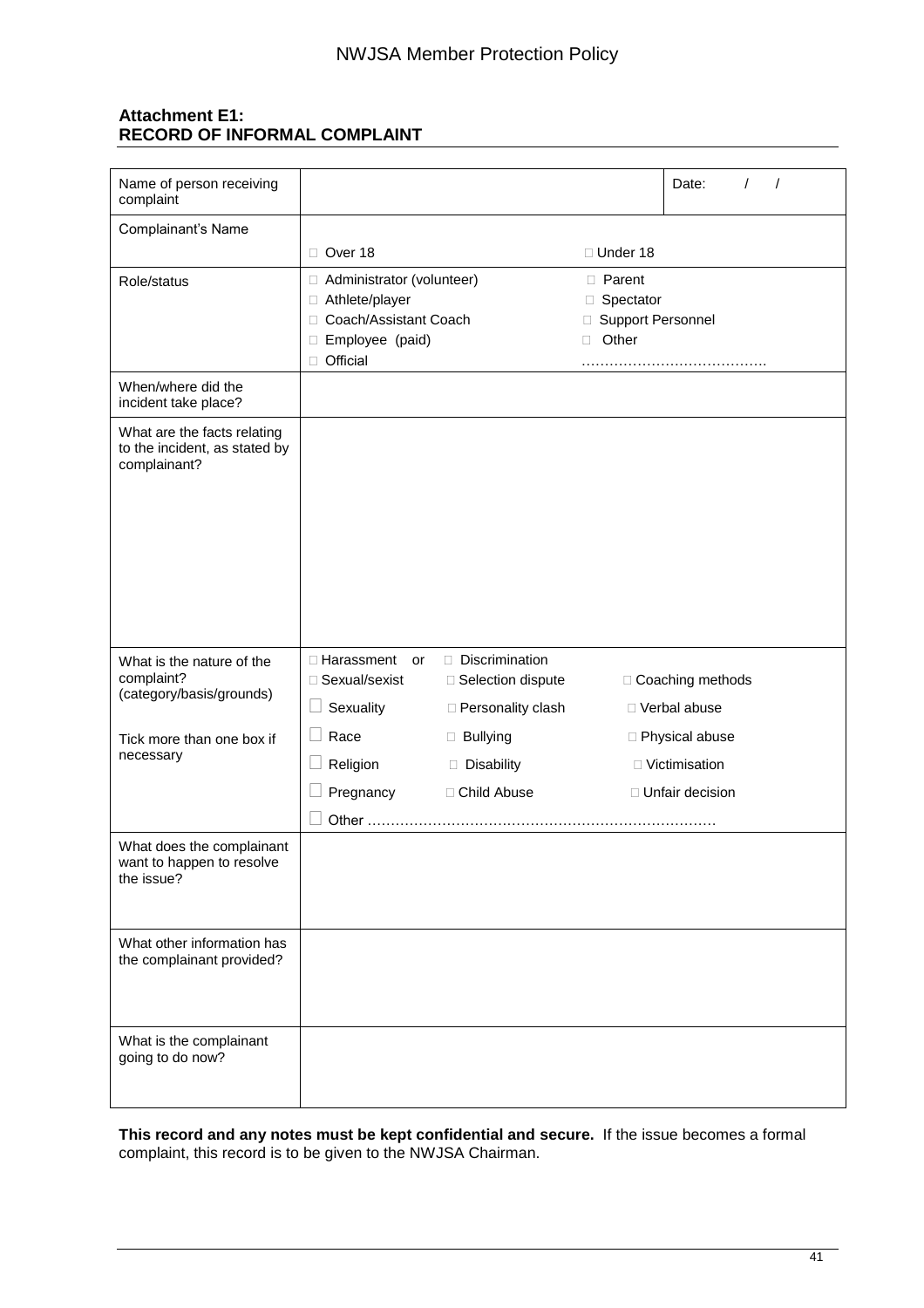## **Attachment E2: RECORD OF FORMAL COMPLAINT**

| Complainant's Name                                      |                                               |                      |                 | Date Formal Complaint    |  |
|---------------------------------------------------------|-----------------------------------------------|----------------------|-----------------|--------------------------|--|
|                                                         | Over 18                                       | □ Under 18           |                 | Received:<br>$\prime$    |  |
| Complainant's contact                                   | Phone:                                        |                      |                 |                          |  |
| details                                                 | Email:                                        |                      |                 |                          |  |
| Complainant's                                           | □ Administrator (volunteer)                   |                      | <b>D</b> Parent |                          |  |
| role/position                                           | □ Athlete/player                              |                      |                 | Spectator                |  |
|                                                         | Coach/Assistant Coach<br>П.                   |                      | Other           | <b>Support Personnel</b> |  |
|                                                         | Employee (paid)<br>Ш<br>Official<br>П.        |                      |                 |                          |  |
| Name of person                                          |                                               |                      |                 |                          |  |
| complained about<br>(respondent)                        | □ Over 18                                     |                      | □ Under 18      |                          |  |
| Respondent's                                            | □ Administrator (volunteer)                   |                      | <b>D</b> Parent |                          |  |
| role/position                                           | Athlete/player<br>Ω.<br>Coach/Assistant Coach |                      |                 | Spectator                |  |
|                                                         | Employee (paid)<br>ш                          |                      | Other<br>П      | <b>Support Personnel</b> |  |
|                                                         | □ Official                                    |                      |                 |                          |  |
|                                                         |                                               |                      |                 |                          |  |
| Location/event of alleged<br>incident                   |                                               |                      |                 |                          |  |
| Description of alleged<br>incident                      |                                               |                      |                 |                          |  |
|                                                         |                                               |                      |                 |                          |  |
| Nature of complaint                                     | □ Harassment<br>or                            | Discrimination<br>П. |                 |                          |  |
| (category/basis/grounds)                                | □ Sexual/sexist                               | □ Selection dispute  |                 | □ Coaching methods       |  |
| Tick more than one box                                  | $\Box$ Sexuality                              | □ Personality clash  |                 | □ Verbal abuse           |  |
| if necessary                                            | Race                                          | $\Box$ Bullying      |                 | □ Physical abuse         |  |
|                                                         | Religion                                      | Disability           |                 | □ Victimisation          |  |
|                                                         | Pregnancy                                     | □ Child Abuse        |                 | □ Unfair decision        |  |
|                                                         |                                               |                      |                 |                          |  |
| Methods (if any) of<br>attempted informal<br>resolution |                                               |                      |                 |                          |  |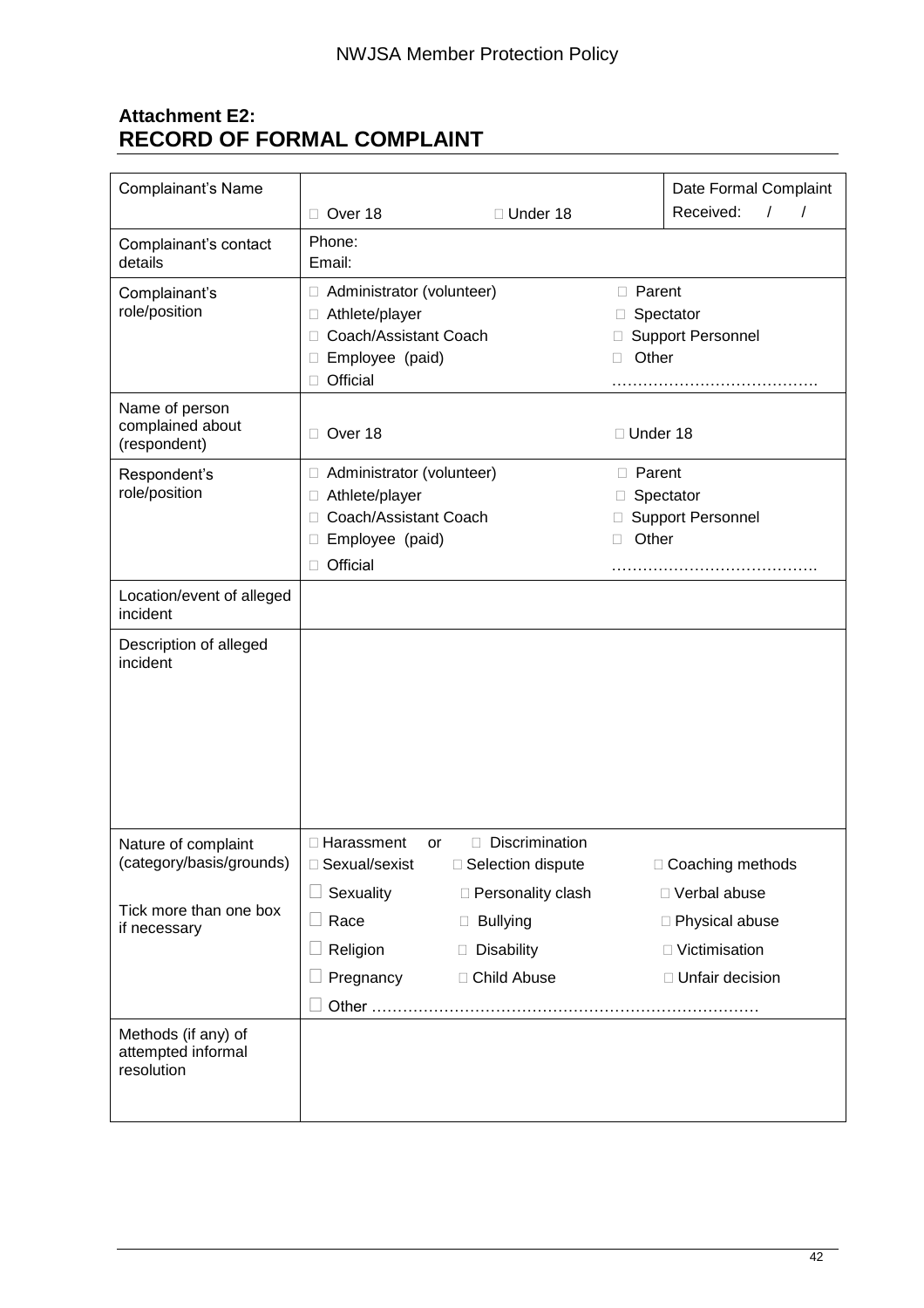| Formal resolution<br>procedures followed |                                                                  |               |
|------------------------------------------|------------------------------------------------------------------|---------------|
| (outline)                                |                                                                  |               |
|                                          |                                                                  |               |
| If investigated:                         | Finding                                                          |               |
|                                          |                                                                  |               |
| If heard by Tribunal:                    | Decision                                                         |               |
|                                          |                                                                  |               |
|                                          | Action recommended                                               |               |
| If mediated:                             | Date of mediation:                                               |               |
|                                          | Both/all parties present                                         |               |
|                                          | Agreement                                                        |               |
|                                          |                                                                  |               |
|                                          | Any other action taken                                           |               |
| If decision was appealed                 | Decision                                                         |               |
|                                          | Action recommended                                               |               |
|                                          |                                                                  |               |
| Resolution                               | $\Box$ Less than 3 months to resolve                             |               |
|                                          | Between 3 - 8 months to resolve<br>More than 8 months to resolve |               |
|                                          | Name:                                                            |               |
| Completed by                             | Position:                                                        |               |
|                                          | Signature:<br>Date                                               | $\frac{1}{2}$ |
| Signed by:                               | Complainant:                                                     |               |
|                                          | Respondent:                                                      |               |

**This record and any notes must be kept confidential and secure.** If the complaint is of a serious nature, the original record must be kept with the organisation where the complaint was first made.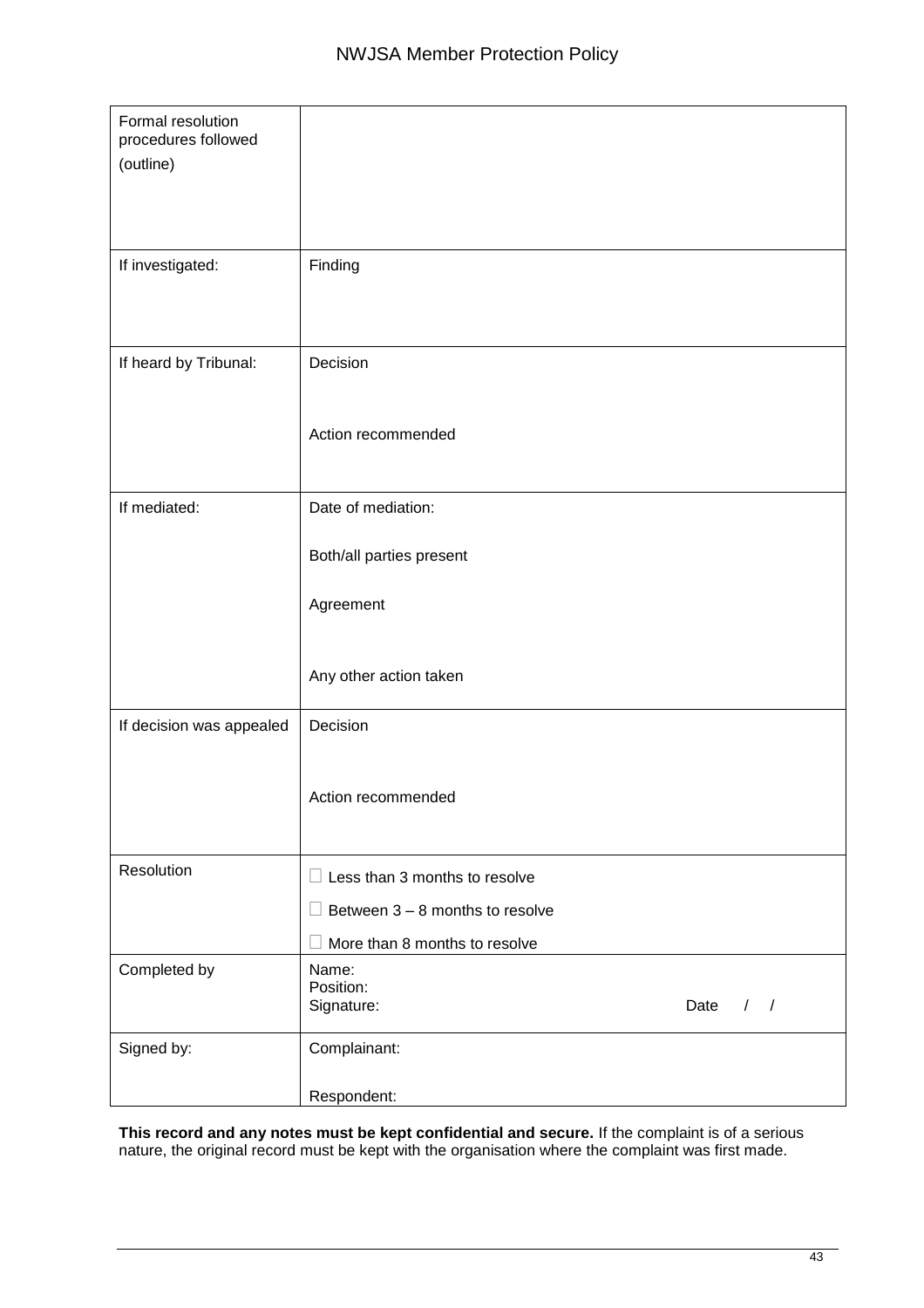### **Attachment E3: PROCEDURE FOR HANDLING ALLEGATIONS OF CHILD ABUSE**

**If you believe a child is in immediate danger or a life-threatening situation**, **contact the Police immediately on 000**.

**Detailed guidelines for SA organisations for managing an allegation of child abuse in recreation and sport can be found at:** 

**[www.ors.sa.gov.au/\\_\\_data/assets/pdf\\_file/0006/153564/child\\_abuse\\_allegations\\_](http://www.ors.sa.gov.au/__data/assets/pdf_file/0006/153564/child_abuse_allegations_guidelines_050115.pdf) [guidelines\\_050115.pdf](http://www.ors.sa.gov.au/__data/assets/pdf_file/0006/153564/child_abuse_allegations_guidelines_050115.pdf)**

We will treat any allegation of child abuse or neglect promptly, seriously and with a high degree of sensitivity.

All people working with NWJSA in a paid or unpaid capacity have a duty to report any concerns to the appropriate authorities, following the steps outlined below.

#### **Step 1: Receive the allegation**

If a child or young person raises with you an allegation of child abuse or neglect that relates to them or to another child, it is important that you listen, stay calm and be supportive.

| Do                                                                                   | Don't                                                                                           |
|--------------------------------------------------------------------------------------|-------------------------------------------------------------------------------------------------|
| Make sure you are clear about what the child<br>has told you                         | Do not challenge or undermine the child                                                         |
| Reassure the child that what has occurred is<br>not his or her fault                 | Do not seek detailed information, ask leading<br>questions or offer an opinion.                 |
| Explain that other people may need to be<br>told in order to stop what is happening. | Do not discuss the details with any person<br>other than those detailed in these<br>procedures. |
| Promptly and accurately record the<br>discussion in writing.                         | Do not contact the alleged offender.                                                            |

#### **Step 2: Report the allegation**

- Immediately report any allegation of child abuse or neglect, or any situation involving a child at risk of harm, to the police and/or the relevant child protection agency. You may need to make a report to both.
- Contact the relevant child protection agency or police for advice if there is **any** doubt about whether the allegation should be reported.
- If the allegation involves a person to whom this policy applies, then also report the allegation to the Member School Child Protection Officer so that he or she can ensure the situation is managed appropriately.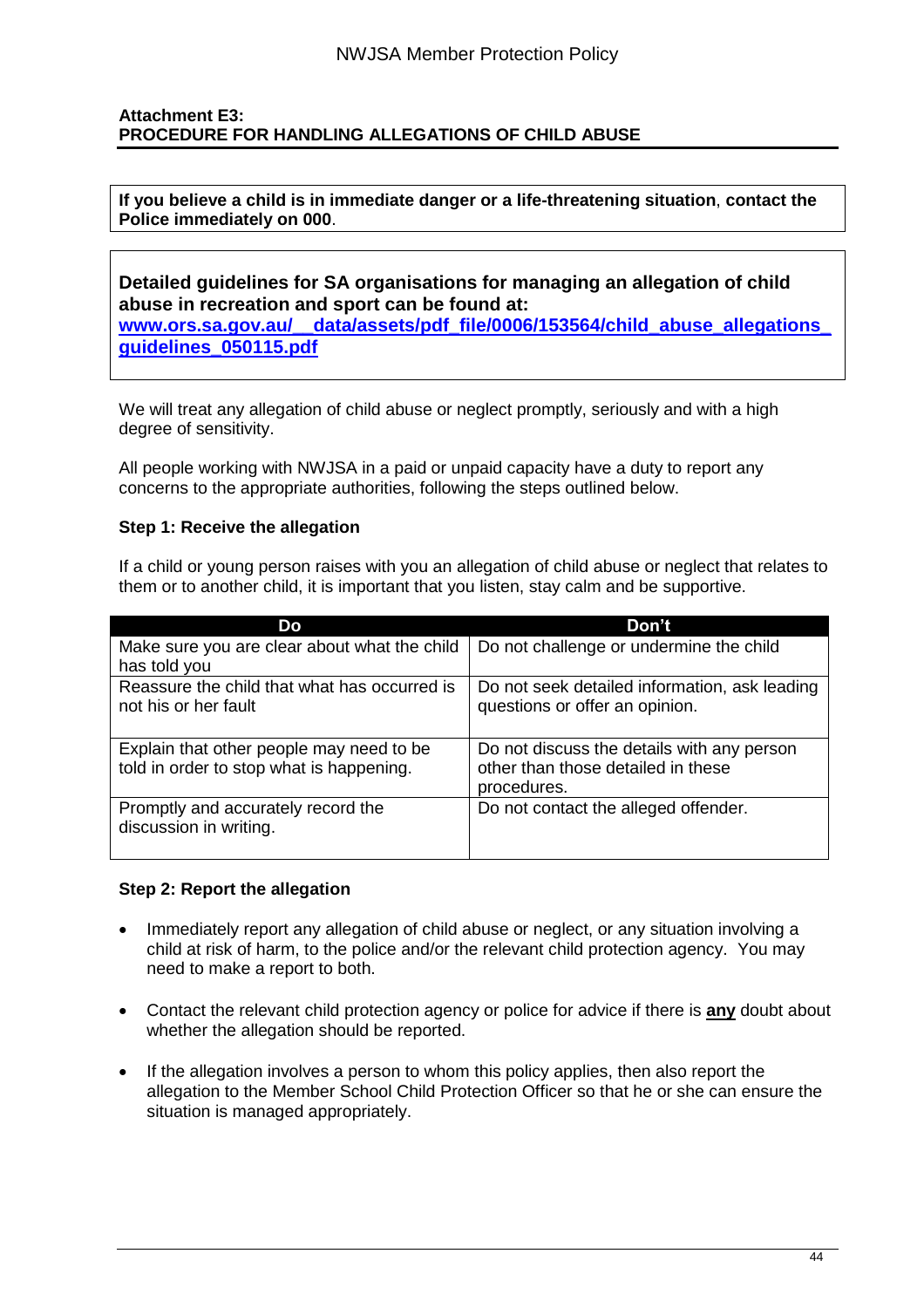### **Step 3: Protect the child and manage the situation**

- The Member School Child Protection Officer will assess the immediate risks to the child and take interim steps to ensure the child's safety and the safety of any other children. This may include redeploying the alleged offender to a position where there is no unsupervised contact with children, supervising the alleged offender or removing/suspending him or her until any investigations have been concluded
- $\bullet$
- The Member School Child Protection Officer will consider what services may be most appropriate to support the child and his or her parent/s.
- The Member School Child Protection Officer will consider what support services may be appropriate for the alleged offender.
- The Member School Child Protection Officer will seek to put in place measures to protect the child and the alleged offender from possible victimisation and gossip.

### **Step 4: Take internal action**

- At least three different investigations could be undertaken to examine allegations that are made against a person to whom this policy applies, including:
	- a criminal investigation (conducted by the police)
	- a child protection investigation (conducted by the relevant child protection agency)
	- a disciplinary or misconduct inquiry/investigation (conducted by NWJSA).
- NWJSA will assess the allegations and determine what action should be taken in the circumstances. Depending on the situation, action may include considering whether the alleged offender should return to his or her position, be dismissed, banned or suspended or face other disciplinary action.
- If disciplinary action is undertaken, we will follow the procedures set out in Clause 9 of our Member Protection Policy.
- Where required we will provide the relevant government agency with a report of any disciplinary action we take.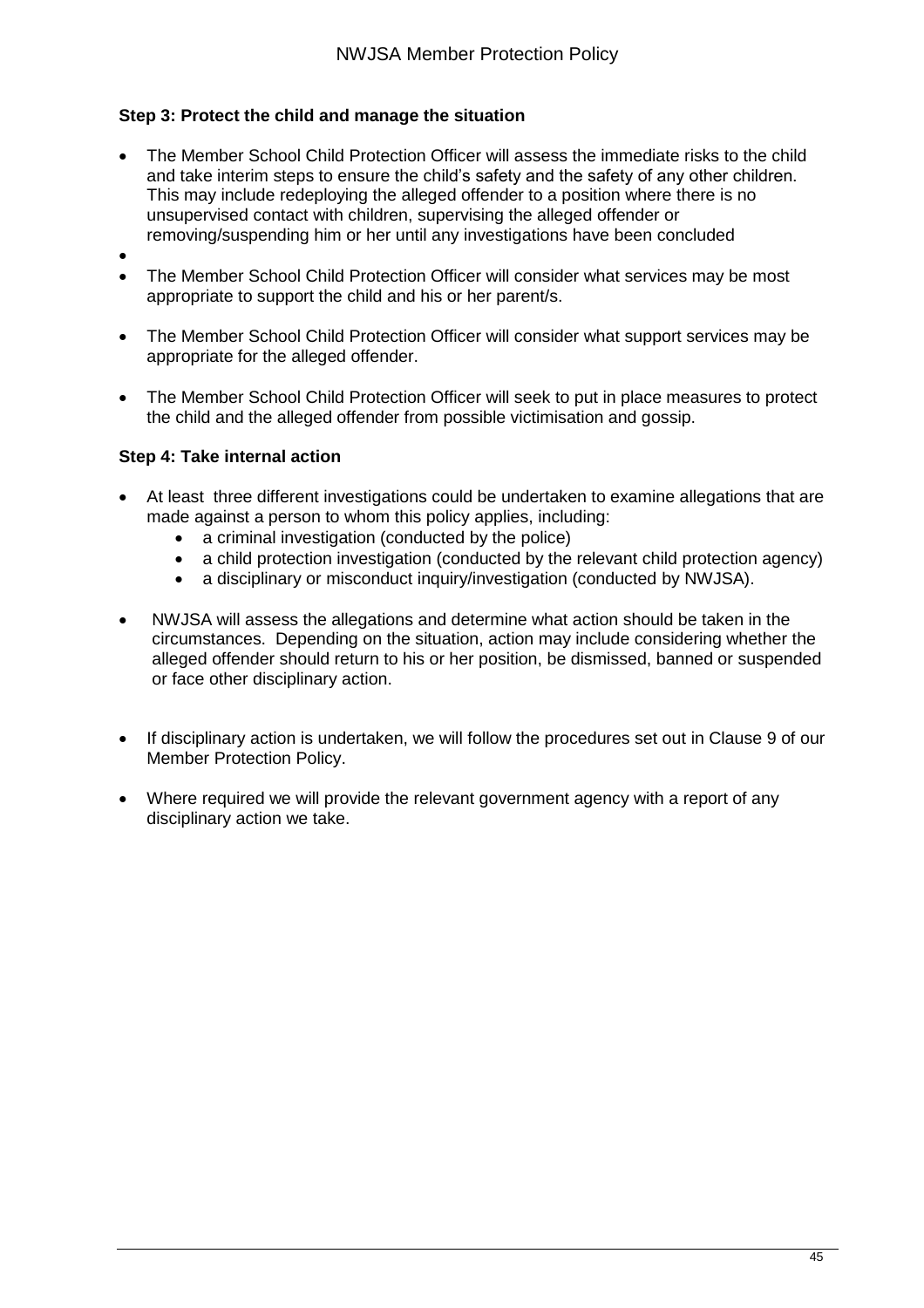### **Attachment E4: CONFIDENTIAL RECORD OF CHILD ABUSE ALLEGATION**

Before completing, ensure the procedures outlined in attachment E3 have been followed and advice has been sought from the relevant government agency and/or police.

|                                            |                  | Date Formal Complaint<br>Received:<br>$\prime$<br>$\prime$ |
|--------------------------------------------|------------------|------------------------------------------------------------|
|                                            |                  |                                                            |
|                                            |                  | Age:                                                       |
|                                            |                  |                                                            |
|                                            |                  |                                                            |
|                                            |                  |                                                            |
|                                            |                  |                                                            |
| ⊔<br>Administrator (volunteer)             |                  | Parent                                                     |
| Athlete/player                             |                  | Spectator                                                  |
| Coach/Assistant Coach                      |                  | <b>Support Personnel</b>                                   |
| Employee (paid)                            |                  | Other                                                      |
| Official                                   |                  | .                                                          |
| Name (1):<br>Contact details:<br>Name (2): |                  |                                                            |
| Contact details:                           |                  |                                                            |
| Name (3):                                  |                  |                                                            |
|                                            |                  |                                                            |
|                                            |                  |                                                            |
| Who:<br>When:<br>Advice provided:          |                  |                                                            |
|                                            | Contact details: |                                                            |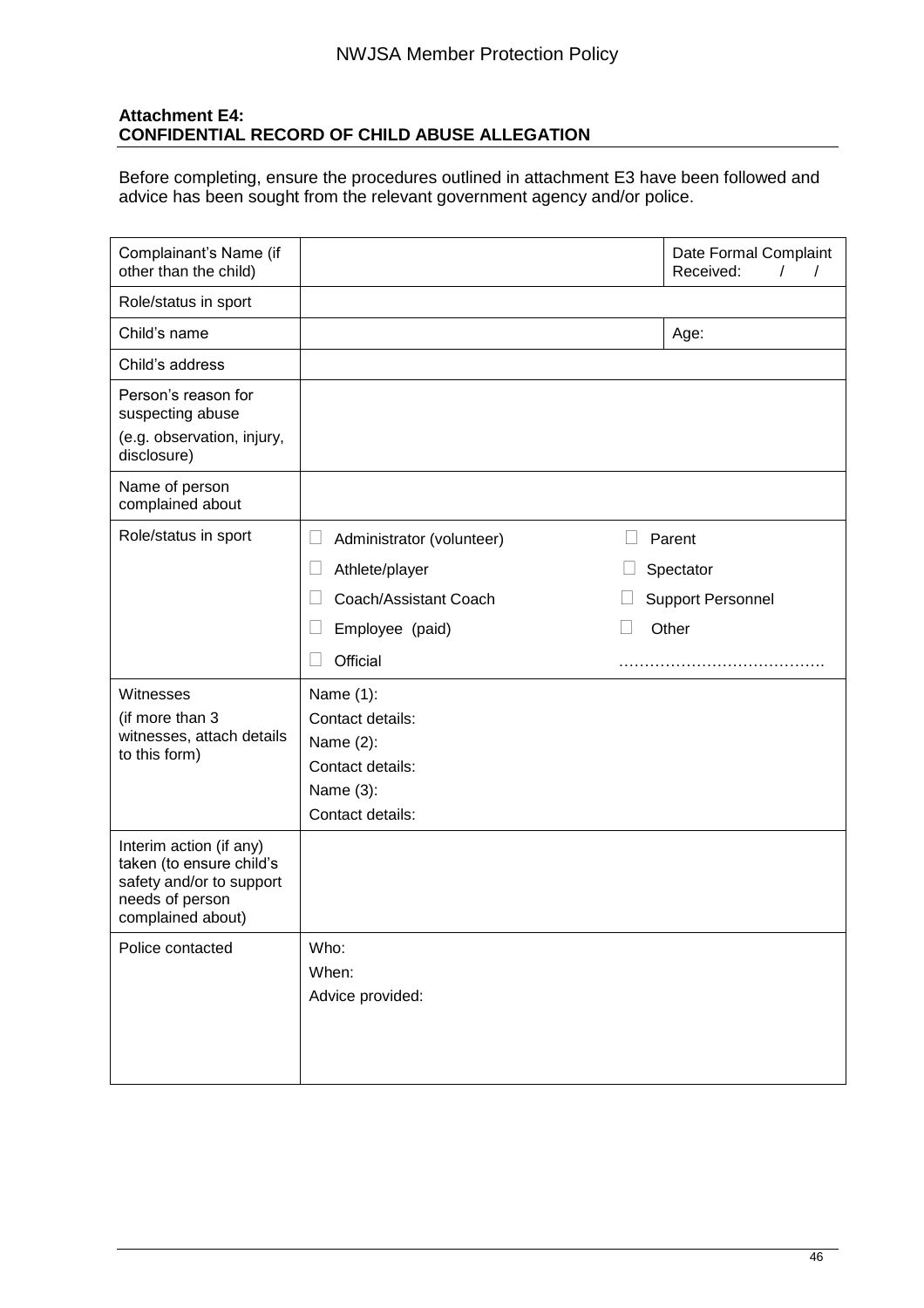| Government agency<br>contacted                      | Who:<br>When:<br>Advice provided:                 |
|-----------------------------------------------------|---------------------------------------------------|
| CEO contacted                                       | Who:<br>When:                                     |
| Police and/or<br>government agency<br>investigation | Finding:                                          |
| Internal investigation (if<br>any)                  | Finding:                                          |
| Action taken                                        |                                                   |
| Completed by                                        | Name:<br>Position:<br>$\frac{1}{2}$<br>Signature: |
| Signed by                                           | Complainant (if not a child)                      |

This record and any notes must be kept in a confidential and safe place and provided to the relevant authorities (police and government) should they require them.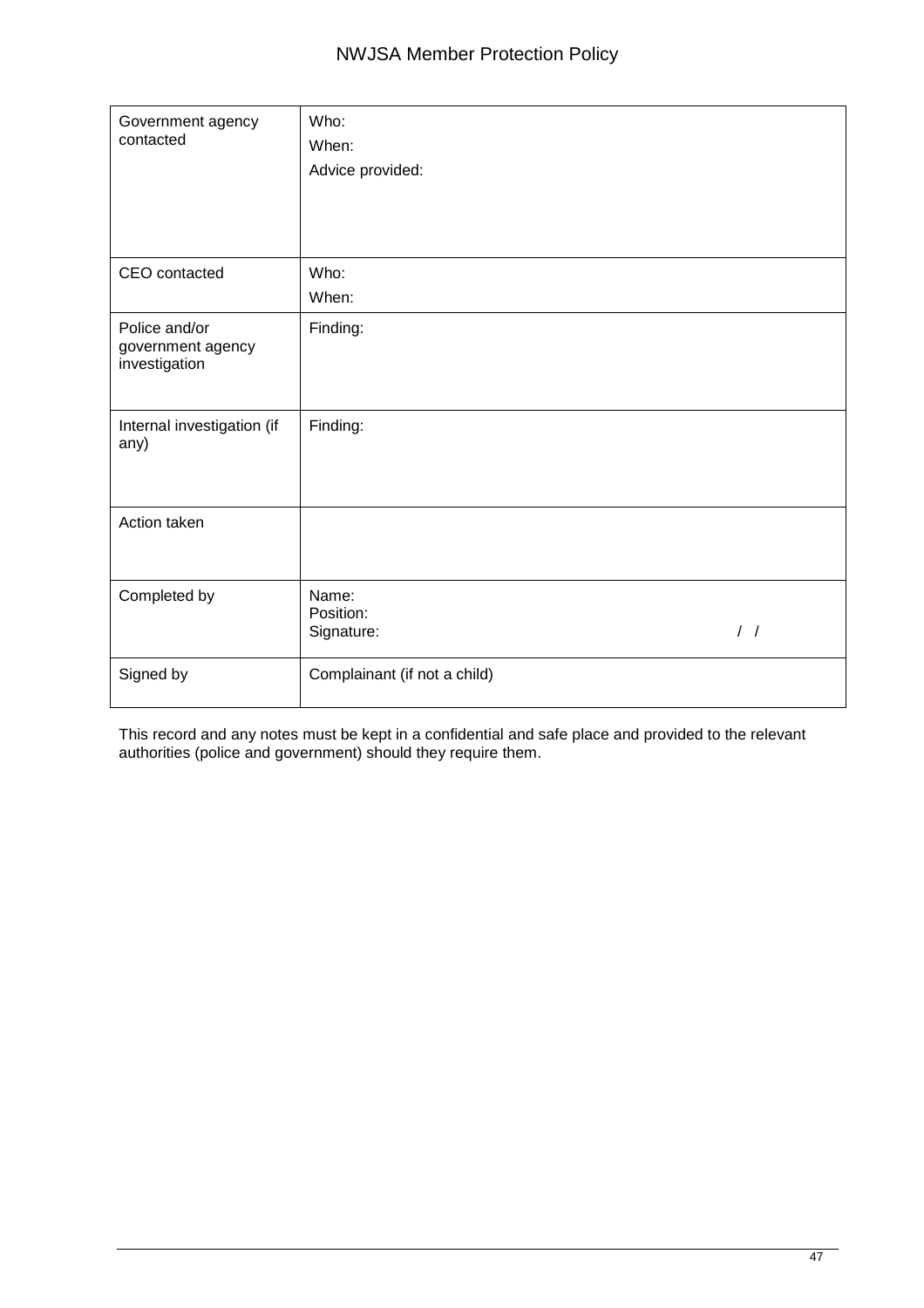### **Attachment E4: REPORTING CHILD ABUSE AND NEGLECT**

Under the *Children's Protection Act 1993* mandated notifiers are required by law to notify the Families SA Child Abuse Report Line **13 1478**, if they suspect on reasonable grounds that a child/young person has been abused or neglected and the suspicion is formed in the course of the person's work (whether paid or voluntary) or in carrying out official duties:

Mandated notifiers are any person who is an employee of, or volunteer in, a government or non-government organisation that provides health, welfare, education, sporting or recreational, child care or residential services wholly or partly for children.

These people:

a) Are engaged in the actual delivery of those services to children; or

b) Hold a management position in the relevant organisation the duties of which include direct responsibility for, or direct supervision of, the provision of those services to children.

It is also an offence to prevent a person from discharging the obligation of mandatory reporting through threat, intimidation or unfavourable treatment.

NB: There is no legal requirement for a mandatory reporter to be trained. Rather, everyone in the above roles have a responsibility to report.

NWJSA supports that all people engaged in activities associated with NWJSA have a moral obligation to report any suspicion of child abuse or neglect.

Keeping children safe in recreation and sport resource: [www.ors.sa.gov.au/\\_\\_data/assets/pdf\\_file/0009/150021/Keeping\\_Children\\_Safe\\_Booklet\\_201](http://www.ors.sa.gov.au/__data/assets/pdf_file/0009/150021/Keeping_Children_Safe_Booklet_2015.pdf) [5.pdf](http://www.ors.sa.gov.au/__data/assets/pdf_file/0009/150021/Keeping_Children_Safe_Booklet_2015.pdf)

*Further information can be found at: <http://www.decd.sa.gov.au/docs/documents/1/GdelinesRptgAbuseNeglect.pdf>*